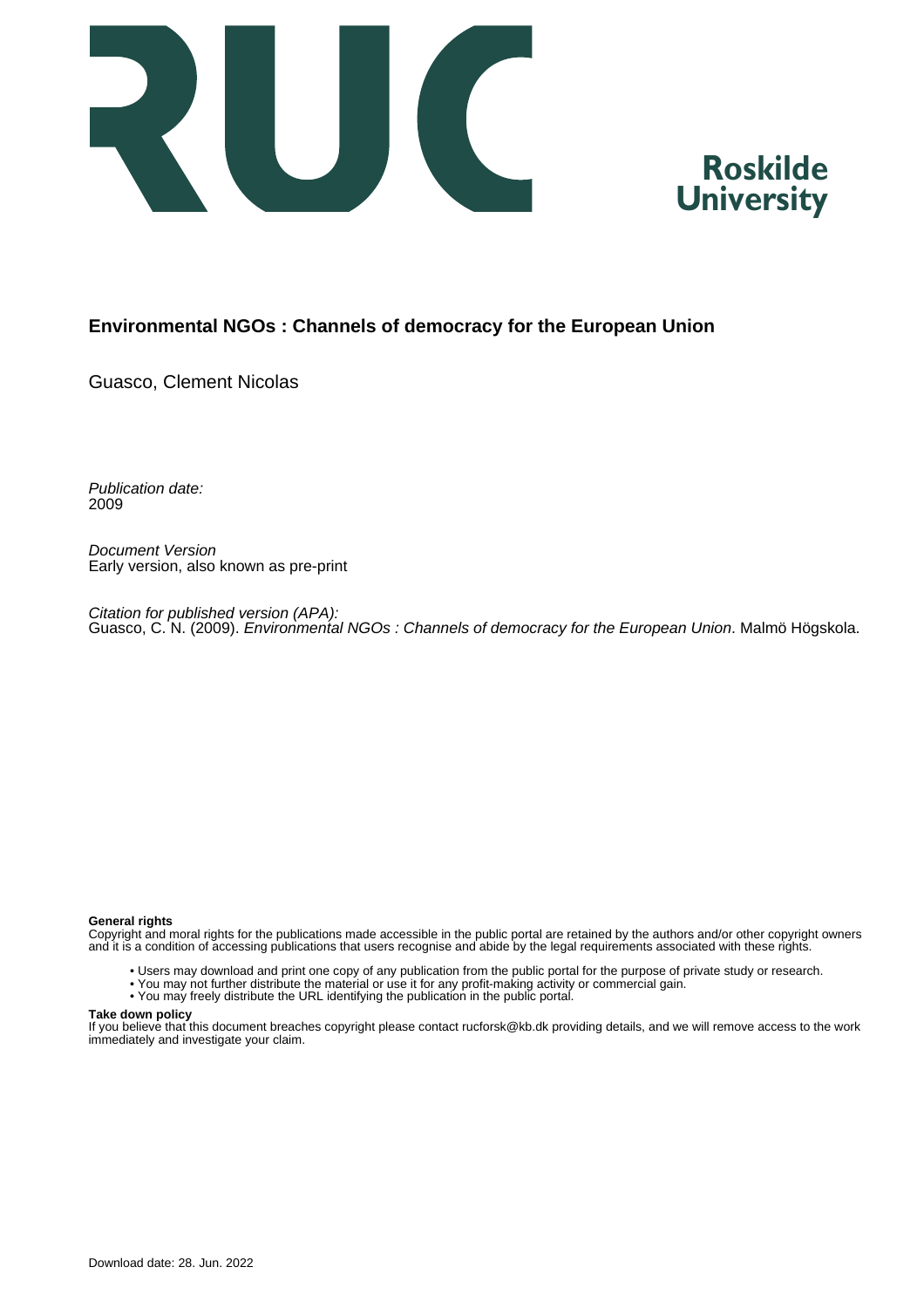# **Environmental NGOs :**

## **Channels of democracy for the European Union**

**Bachelor thesis by:** 

Clément Guasco

## **Supervision**:

Mattias Nowak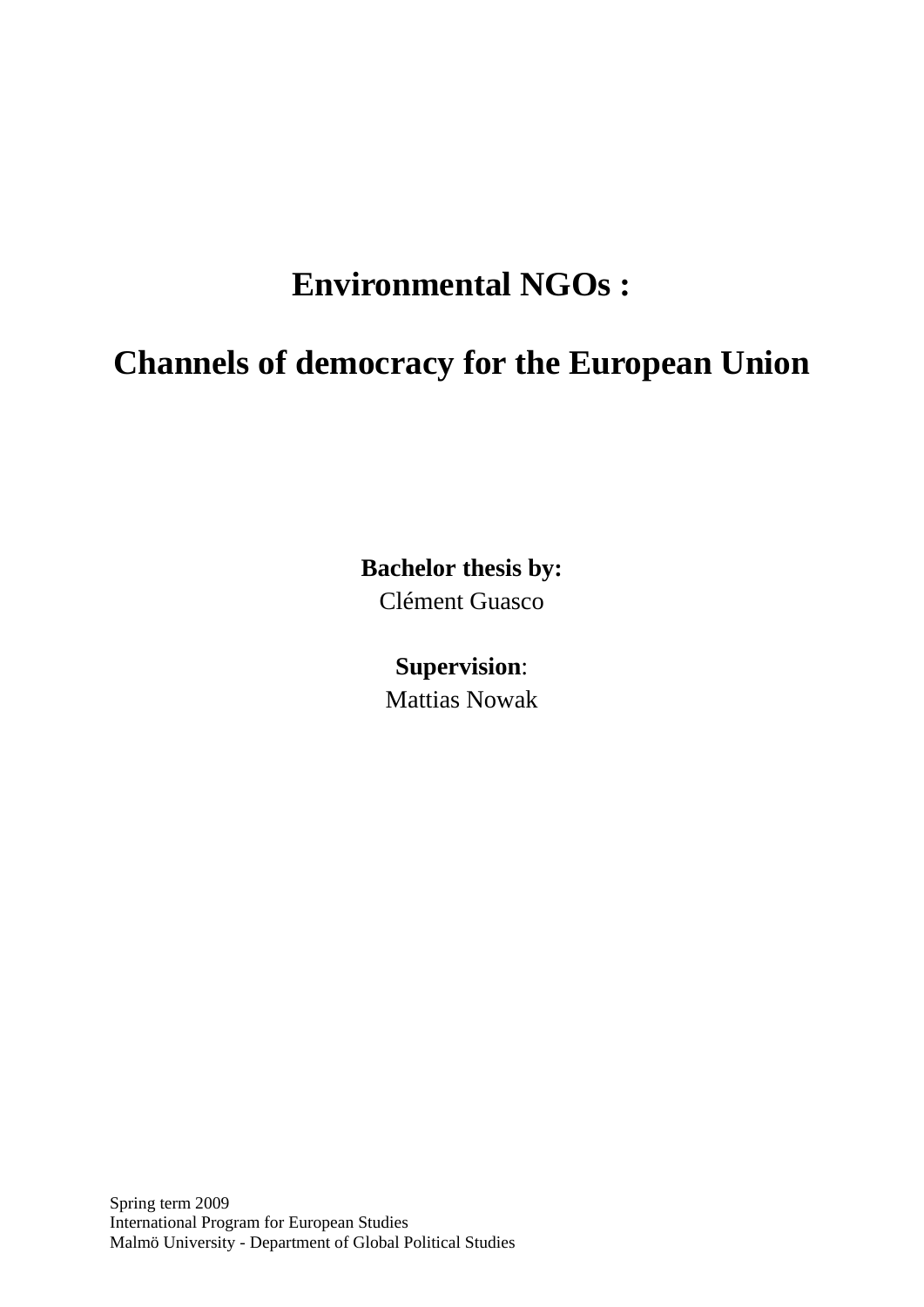#### **Abstract**

The notion of democratic deficit has been at the centre of many debates on the European Union for the last 30 years. The reason is, to a certain degree, linked to the lack of legitimacy of the European Commission, which is not elected and remote from the European citizens. However, the Commission seems to have found a positive way to increase its legitimacy by the inclusion of civil-society in the decision-making process. The interaction between the Commission and two Environmental NGOs will therefore be analysed in order to make a constructive contribution to the debate. The present paper does not limit itself to normative statements on reality and considers that there is more to socio-political relations than "true" verifiable facts. Therefore, it is not limited to the formal decision-making process, and goes deeper into the socialisation process at play between the different actors. The outcome is that the Environmental NGOs studied appears as valuable models for the implementation of new democratic channels for the representation and participation of European citizens.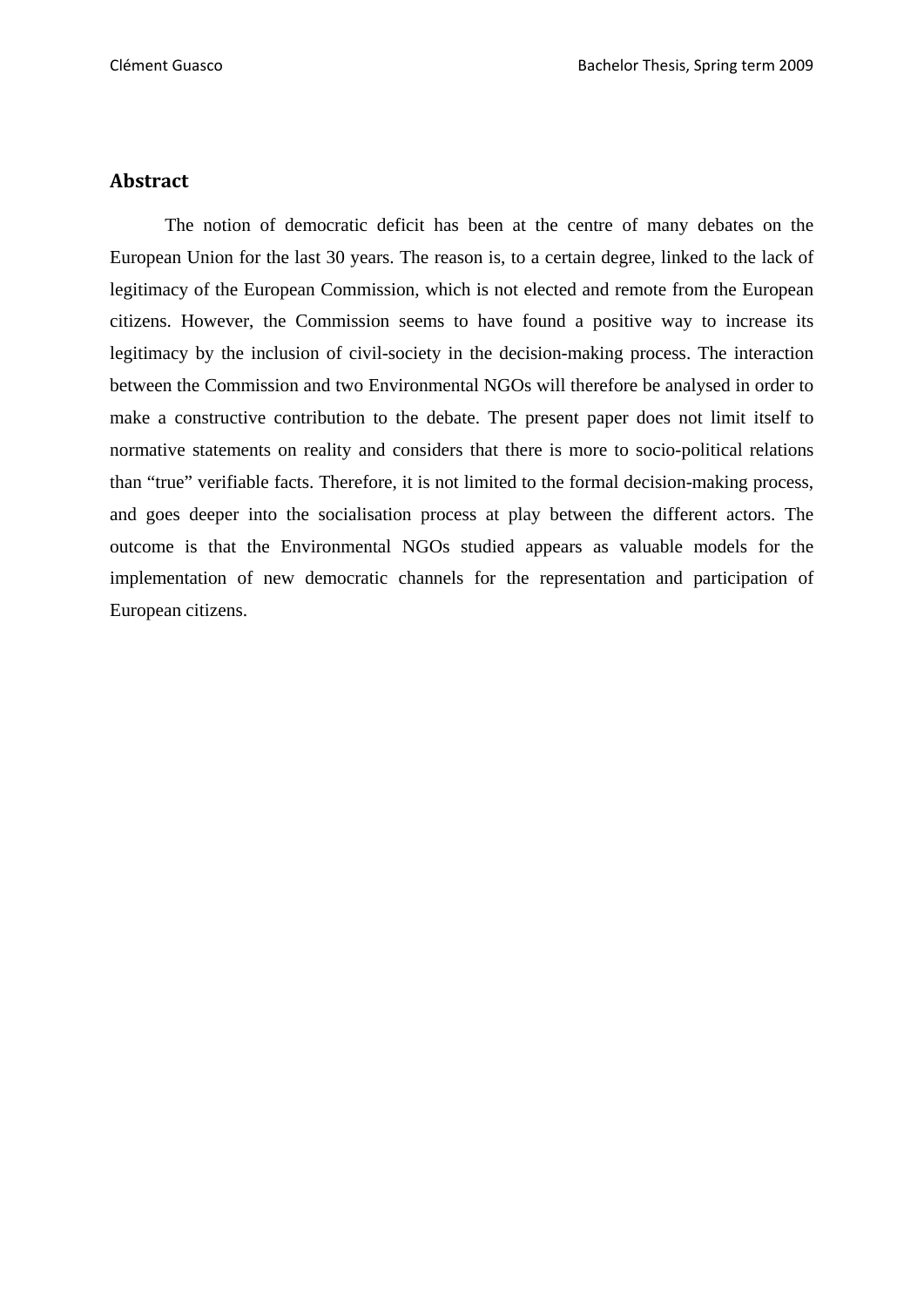### **List of Abbreviations**

| <b>COM</b>            | <b>European Commission</b>                                     |
|-----------------------|----------------------------------------------------------------|
| <b>DG Environment</b> | Directorate General for Environment of the European Commission |
| EIO                   | <b>Economically Interested Organisation</b>                    |
| <b>EMP</b>            | <b>European Member of Parliament</b>                           |
| ENGO                  | Environmental Non-Governmental Organisation                    |
| EU                    | <b>European Union</b>                                          |
| <b>GMO</b>            | <b>Genetically Modified Organism</b>                           |
| <b>MLG</b>            | Multi-Level Governance                                         |
| <b>WWF</b>            | World Wide Fund for nature.                                    |
|                       |                                                                |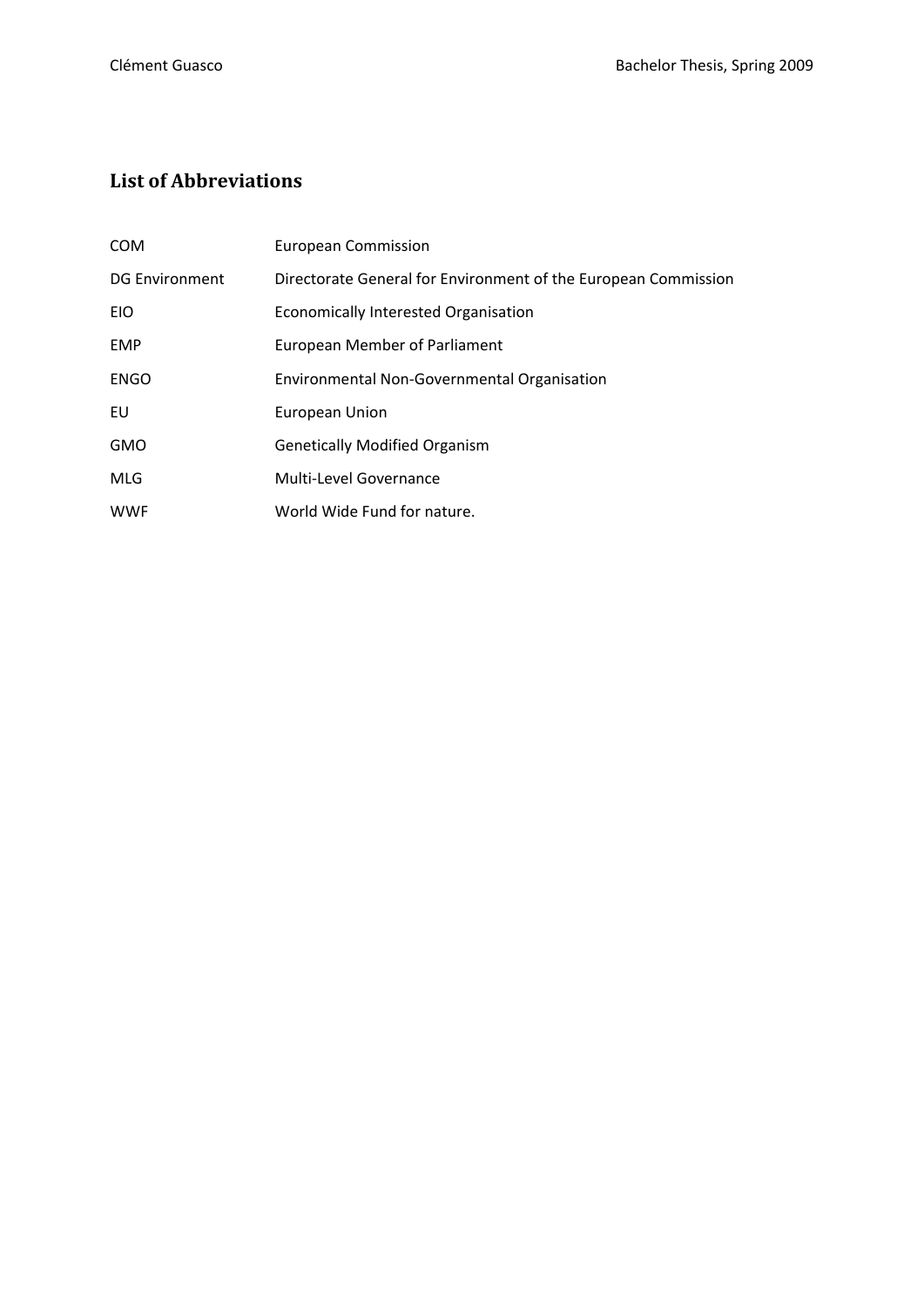## **Table of Contents**

| 1. |  |
|----|--|
|    |  |
|    |  |
|    |  |
| 2. |  |
|    |  |
|    |  |
|    |  |
| 3. |  |
|    |  |
|    |  |
|    |  |
|    |  |
| 4. |  |
|    |  |
|    |  |
|    |  |
|    |  |
|    |  |
|    |  |
|    |  |
|    |  |
|    |  |
|    |  |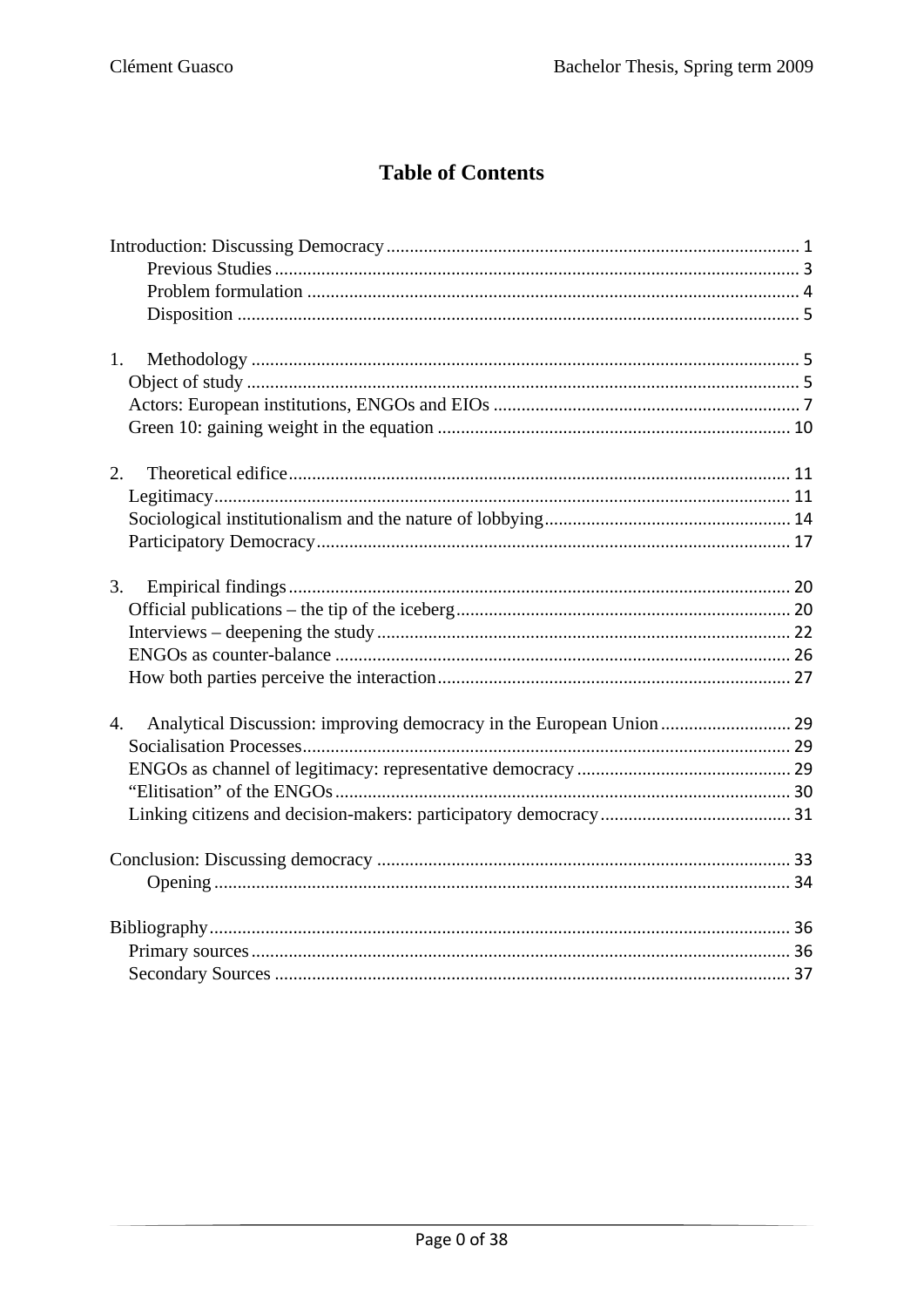## **Introduction: Discussing Democracy**

The concept of democratic deficit has become a major issue for the European Union because of the gradual extension of the powers of its institutions over those of the Member States. The democratic deficit can be linked to the concept of legitimacy, in the way that a governing system can only acquire a democratic quality by insuring its legitimacy regarding the governed people. When considering the democratic deficit, it is important to look at what is referred to as "democracy" in a European context. Indeed, when one proclaims the EU as being undemocratic, one consequentially opposes it to a system that is considered as democratic. This system of reference can be found among most of the European democracies. Indeed, however different those societies may be, they have two major characteristics in common: the *separation of 'powers'* and the *accountability* of the government through universal elections<sup>[1](#page-5-0)</sup>. Both concepts can be traced back to Aristotle and have found their way into most of the European democracies. The separation of power, as established formally into the modern European political system by Montesquieu in his *The Spirit of Laws*, has become the base of the European democracies. According to Montesquieu: "it is an eternal experience, that any man who is given power is inclined to abuse it; he will keep going until he finds limits" (1749: book XI, point4). Therefore, in order to prevent any authoritarian decisionmaking as well as the centralization of power into a dictatorial type of governance, the three major powers<sup>[2](#page-5-1)</sup> of the state should be shared among equal institutions, which can check each other's tendency to abuse their power. As Pierre Manent (1987) says, the main idea is to separate the will from what it wants so that it does cannot make decisions for its own benefit, but for the good of the community. Moreover, Montesquieu's conception of mankind implies that those powers have to be checked by the people in order to keep those institutions away from the temptation of abusing them. This is the essence of the modern discussion about the democratic deficit of the EU and about the lack of legitimacy of the institutions. How can the

<span id="page-5-0"></span>  $1$  This principle is present in the art.16 of the declaration of Human Rights of 1789, the precursor of the Universal Declaration of Human Rights and <sup>a</sup> foundation of modern democracies. <sup>2</sup>

<span id="page-5-1"></span> $2$  The three powers are the legislative power (power to decide how the society should be), the executive power (power to make it happen) and the judiciary power (power to judge if it is done in accordance with the laws).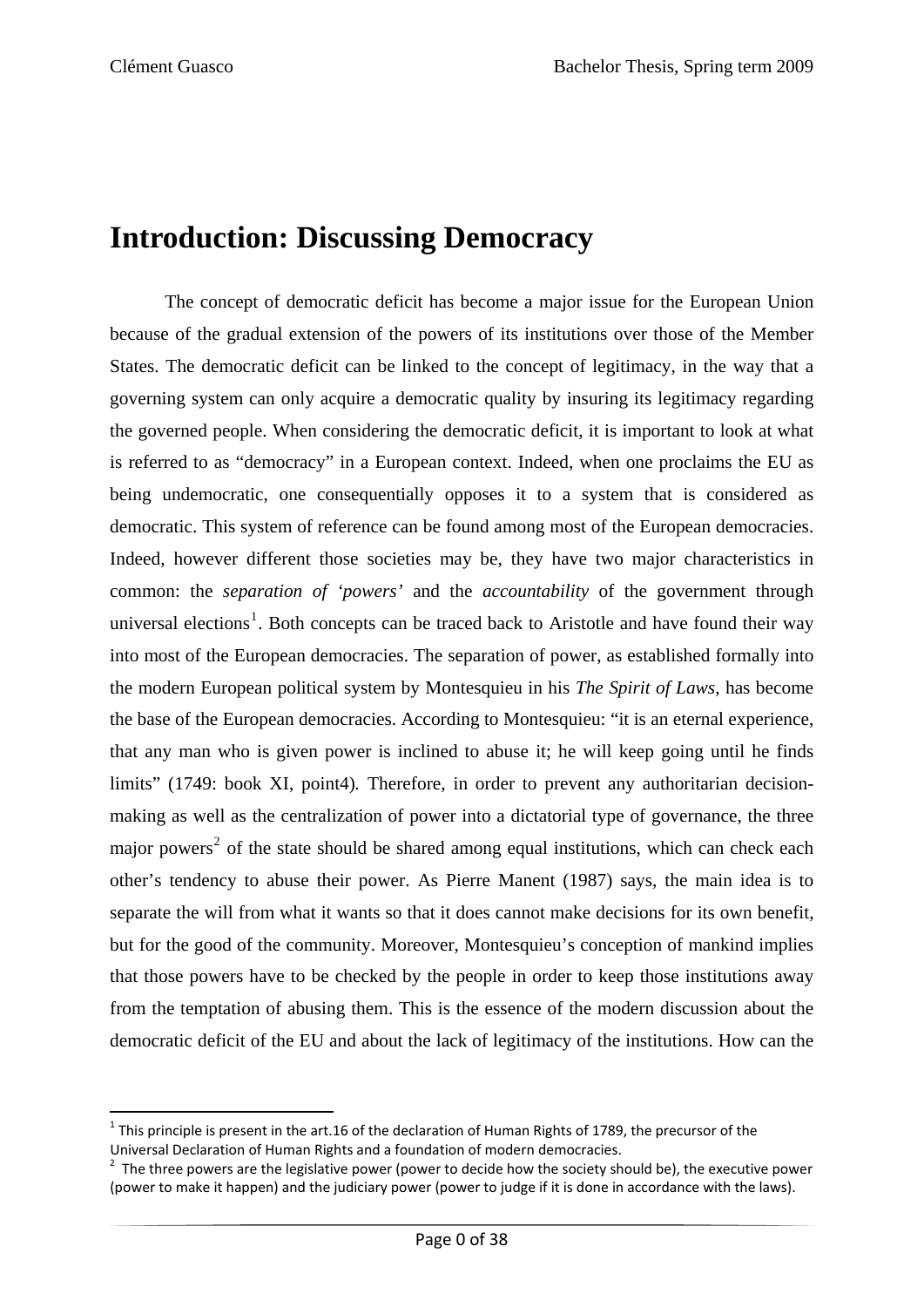European people be sure that those persons entrusted with the power to decide over them, do it in accordance to their will and do not abuse the power linked to their position?

 On the question of separation of powers, the EU appears to feet increasingly into the mould of the European democracy. The separation of powers<sup>[3](#page-6-0)</sup> is respected in a majority of cases and will be even more if the Lisbon treaty is ratified<sup>[4](#page-6-1)</sup>. However, the governance system of the EU is not fitting the traditional representative democracy otherwise spread throughout the EU, thus leading to a problem of legitimacy. In that configuration, only the parliament is directly elected, leaving the Commission in a precarious position concerning its "democratic" quality. The Council can claim legitimacy since it is composed of elected officials, but verifying that claim would require discussion that will not take place here. In order to solve its problem of democracy, the Commission needs to demonstrate its legitimacy to govern, "even though" it is not directly elected by the people. The introduction of elections for the Commission is out of the question for the time being. Therefore, the Commission needs to find other ways to gain democratic legitimacy.

Representativity is not necessarily the only way to go for the EU and other forms of democratic configurations can be considered. The current model of democracy in place in the European countries insures that the people have a means of control on the leaders in charge of making decisions by using a representative model of government. Each of those rulers is representative of a small portion of the people and can be removed after a defined period through elections. Even if this model was to be applied to the EU, it does not seem that the dilemma of the concentration of power would disappear since representative democracies tends to be plagued by a concentration of specialized "representatives", which makes a living out of the function, thus concentrating power onto themselves. This situation has resulted in the distancing between representatives and represented. In order to counter that aspect of the natural evolution of representative democracy, scholars have started to discuss the possibility to implement a participatory democracy, where each element of the represented population could take part into the decision-making process. This model would have the advantage to reduce the gap that appeared between representatives and represented.

 The necessity to bring a feeling of democracy to the EU has become even more evident since the ratification crisis of the Maastricht treaty in 1992. The Commission has been actively working on acquiring more powers in the decision-making process during the

<span id="page-6-0"></span><sup>&</sup>lt;sup>3</sup> the Commission (executive), the Council/Parliament (legislative) and European Court of Justice (judiciary)

<span id="page-6-1"></span> $3$  The more policy areas will enter the scope of supranationality, and the more the balance between executive and legislative will be respected.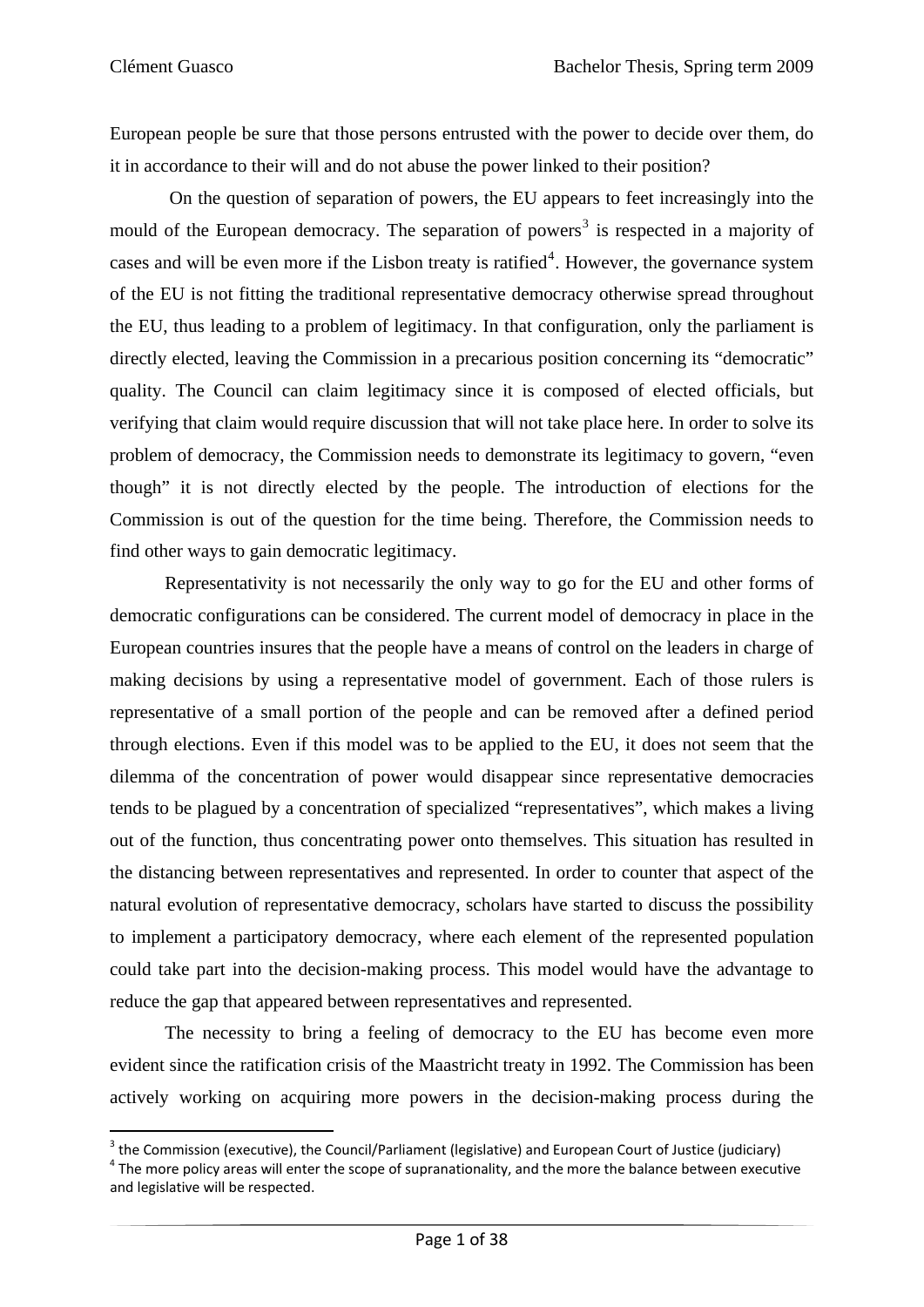following decades, and the necessity of legitimizing its policies has become inevitable (Føllesdal 2006: 152-154). In order to do so, the Commission has decided to use the civil society<sup>[5](#page-7-0)</sup> as a channel of legitimization in order to insure the adequacy of its actions with the interest of the people. This type of legitimization is linked to efficiency in the fact that it can insure that decisions are made in accordance with the interests and the needs of the governed. It is therefore interesting to study that decision in a normative perspective. However, it is not constructive to make normative statements without any link to reality. The following normative discussion on the legitimacy of the Commission's decisions will be supported by the observation of actual measures taken by the Commissions in order to gain legitimacy. As Myrto Tsakatika (2005) points out, most of the intentions of the Commission on that matter can be extracted from the White Paper on Governance. It exposes the conflicting views of the Commission between the legitimacy by the results introduced by Jean Monnet during the creation of the EU and a representational legitimacy introduced in a recent period by scholars studying the gap between the Commission and the European citizens. It also introduces the idea that The Commission will gain much legitimacy by including representatives of the civil society, in our case interest groups, since it will make the commission's decisions more 'efficient' in the same time that it will introduce a share of participatory democracy into the decision-making process. This will constitute the second point of my analysis since it can help to discuss democracy. Moreover, the environmental policy is a very interesting case because it displays an elaborated interaction between the Commission and a well-structured organisation, which can be used as model for a constructive discussion on democracy in the European Union.

#### *Previous Studies*

The problem of democratic deficit has led the EU to look for measures that could help countering it. The most noticeable one is the introduction of civil society within the decisionmaking process with the claim that including direct representatives of people's everyday life will make the decisions taken at the EU level more legitimate. This claim has awakened the attention of many scholars. Dawid Friedrich from the University of Bremen has made an interesting participation to the discussion in the domain of Environmental policy and the inclusion of civil society (Friedrich, 2006). He assessed the quality of the relation between the

<span id="page-7-0"></span><sup>&</sup>lt;sup>5</sup> This paper will not go any deeper in a normative definition of civil society, but will look at some actors considered as part of the civil society by the Commission, in order to better assess 'their' role. (see also: White Paper on Governance)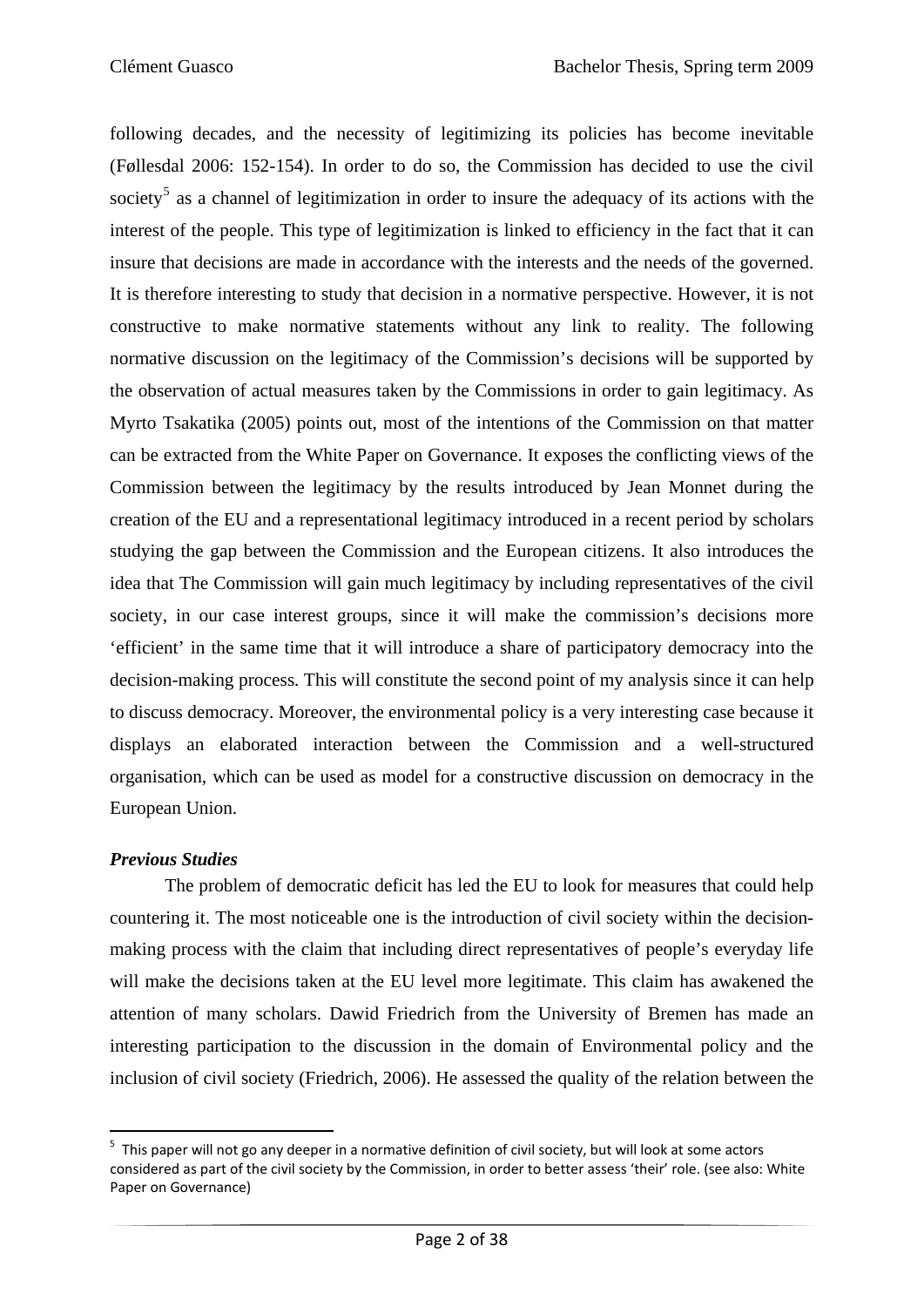European Institutions and selected representatives of the civil society through the study of the REACH regulation and a series of interviews of members from NGOs and the European Institutions. His aim is to evaluate the degree of development of participative democracy through the channel of civil society, which he considers as a "transmission belt" (Friedrich, 2006: 3). This evaluation has a very normative standpoint, which requires the presence of several factors in order for participatory democracy to be. Those factors are the formal accessibility of NGOs to, transparency of, and inclusion within, the decision-making process. However, it is clear that such a democratic structure does not exist yet within the European decision-making process, a fact that is corroborated by Friedrich's findings. He focuses too much on participatory democracy as a model without taking into account the fact that it needs to be incorporated within a thousand years old model of governance. He deplores the fact that participatory infrastructures did not keep up the pace with the discourse of the EU, but his argument becomes too critical (Friedrich, 2006: 31). According to him, the participation of civil society should be artificially formalised in order to be effective at the EU level, but history shows that this type of management do not always give the best results. I will rather advocate that institutionalisation be deeply linked to socialisation and that, if effort are kept in the same direction, the effective integration of civil society will come. However, his work contains abundant valuable data and clearly shows that the interaction between the EU and the civil society is at a beginning. In another segment of civil society, we can find an interesting study of the institutionalisation of participation through unions by Joel D. Wolf, who comes with an answer to a noteworthy dilemma, brought by Robert Michel in his work on the oligarchical tendencies of modern democracy. Michels claims that institutionalised participation, as can be found in the unions, leads to the appearance of an oligarchic type of leadership, which usually cut the base from the top within the union. A very interesting point since it seems to be found within NGOs has well. The "oligarchisation" of NGOs means that the leadership is hold by specialised elites, which tends to settle at that level and prevent the base from participating. In the contrary, Wolf answers that democratic participation is possible due to the process of solidarity and community formation that such unions generate and the educational principal it fosters, which in turn restore the link between representatives and represented that has been lost during the development of representative democracy.

#### *Problem formulation*

The goal of this thesis is two-fold. First, it aims at assessing the possibility of the Commission to gain legitimacy through the inclusion of NGOs into the decision-making process, and thus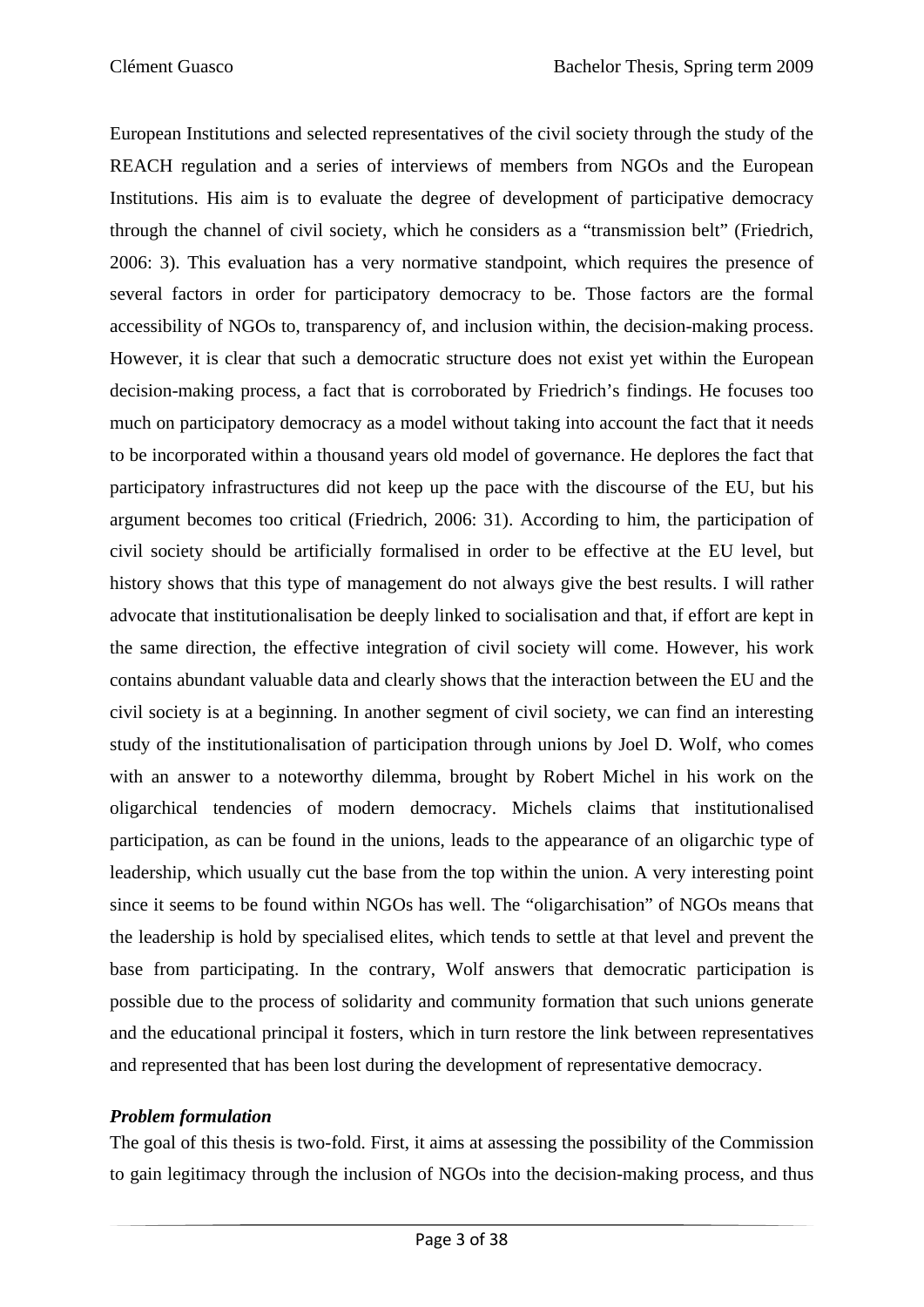consolidating the democratic link between the EU and the European citizens; secondly, at discussing the quality of the democratic link established by this inclusion.

#### *Disposition*

In order to answer the problem formulation, this thesis will follow a dual structure. The first party (chapter 1 and 2) will address the methodological and the theoretical structure of the thesis, without much link to the empirical case. The methodology will expose the object of study, the type of data considered and the actors involved in the interaction. The theoretical part will focus on the concept of legitimacy, on the political structure in which it will be applied, and add the theory of participatory democracy in order to enrich the debate on the democratic deficit of the EU. The second party will focus on the object of study itself, the interaction between the Commission and Environmental NGOs. The analytical findings, both factual and extrapolated, will be depicted in a first section (chapter 3). They will then be discussed in correlation with the theoretical structures in a second section (chapter 4) that will encompass legitimacy, institutionalisation and democracy. Finally, a brief conclusion will present the contribution this thesis can make to the debate on democracy in the EU and open it toward further researches that could complement the present one.

## **1.Methodology**

### **Object of study**

In order to obtain a factual perception of this legitimization process initiated by the Commission, I will focus on the environmental policy, because it can be considered as an established supranational policy where the EU is more active than the  $MS<sup>6</sup>$  $MS<sup>6</sup>$  $MS<sup>6</sup>$  themselves. This is partly due to the fact that policy-makers gradually recognized that environmental problems could not be dealt within a national perspective, since they were global problems, and partly because this policy area was not part of the group of policies constituting the core of the nation-state's sovereignty, namely defence and taxation. Therefore, it was easier for the member-states to surrender their powers to the EU in that area, a process which began in the 1970s but was formalized in the SEA in 1986. However young this policy may be, it has been important in the contest for power between supranational and national levels and can be

<span id="page-9-0"></span><sup>6</sup> Member‐States of the EU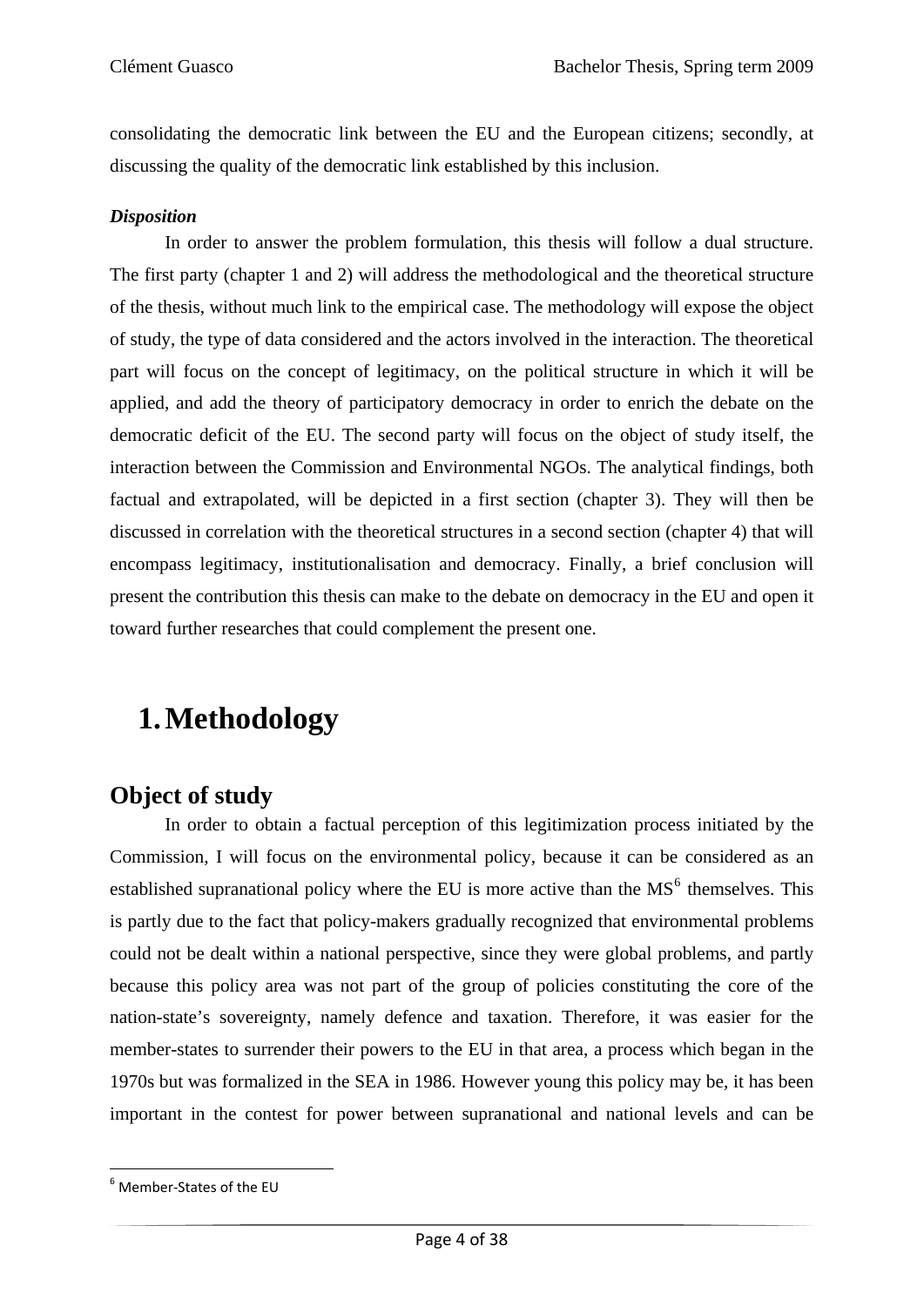considered as one belonging to the supranational level (Lenschow 2005: 307-309). To such extent, that the Commission used this policy area to promote its role as a supranational actor by linking "europeanness" and "greenness" (Ibid 2005: 313). If it was primarily linked to the regulation of environmental matters affecting the creation of the internal market, it rapidly went beyond that scope, to become part of the core values of the EU as promoted by the Commission (Ibid 2005: 309). It finally acquired a strong supranational quality with the generalisation of Co-decision and QVM to the environmental policy area by the Treaties of Maastricht and Amsterdam. Having a strong supranational character, this policy-area is then an interesting topic for the discussion about the Commission's legitimacy.

 Among all representatives of the civil society present at the European level, it seems that European environmental  $NGOs<sup>7</sup>$  $NGOs<sup>7</sup>$  $NGOs<sup>7</sup>$  are the most interesting case. They have recently assembled into a network called Green10, which gathers about 20 mil members. Many of them have created a specific office in charge of lobbying at the EU level. Those ENGO's represent their members as political representatives represent their voters. If they do not find their work satisfying, they can remove their support (and money). Moreover, becoming a member of an NGO can be paralleled with supporting a political party on the ground of its electoral program. This study will therefore focus on the interaction between Environmental NGOs (ENGO) and the Commission. For practical purpose, it cannot assess every single ENGO and will therefore concentrate on the two major ENGOs of the Green 10, namely WWF and Greenpeace. They both show a well-established interaction with the Commission and have been lobbying at the European level for many years now.

This study will also focus on the discourse of both parties in order to understand better their mental configuration, since it considers it a constructive factor of this interaction. In order to do so, it will rely largely on qualitative interviews of the three actors in presence. Those interviews have been done at the European offices of WWF and Greenpeace, as well as at DG environment. In that situation, the discourse of the Commission must be taken carefully. Even though it is constitutive of the Commission's identity, it is also a political tool. Therefore, one must remain aware that not all the words of the representatives of the Commission can be taken for granted. They rather reflect the logic of appropriateness present inside the Commission. It is very difficult to draw the line objectively between what the Commission actually believes and what it says. Therefore, it has to be paralleled with the claims of green interest groups, which are subject to the same type of criticism, and with

<span id="page-10-0"></span>  $7$  European Environmental NGOs will be referred to as ENGOs.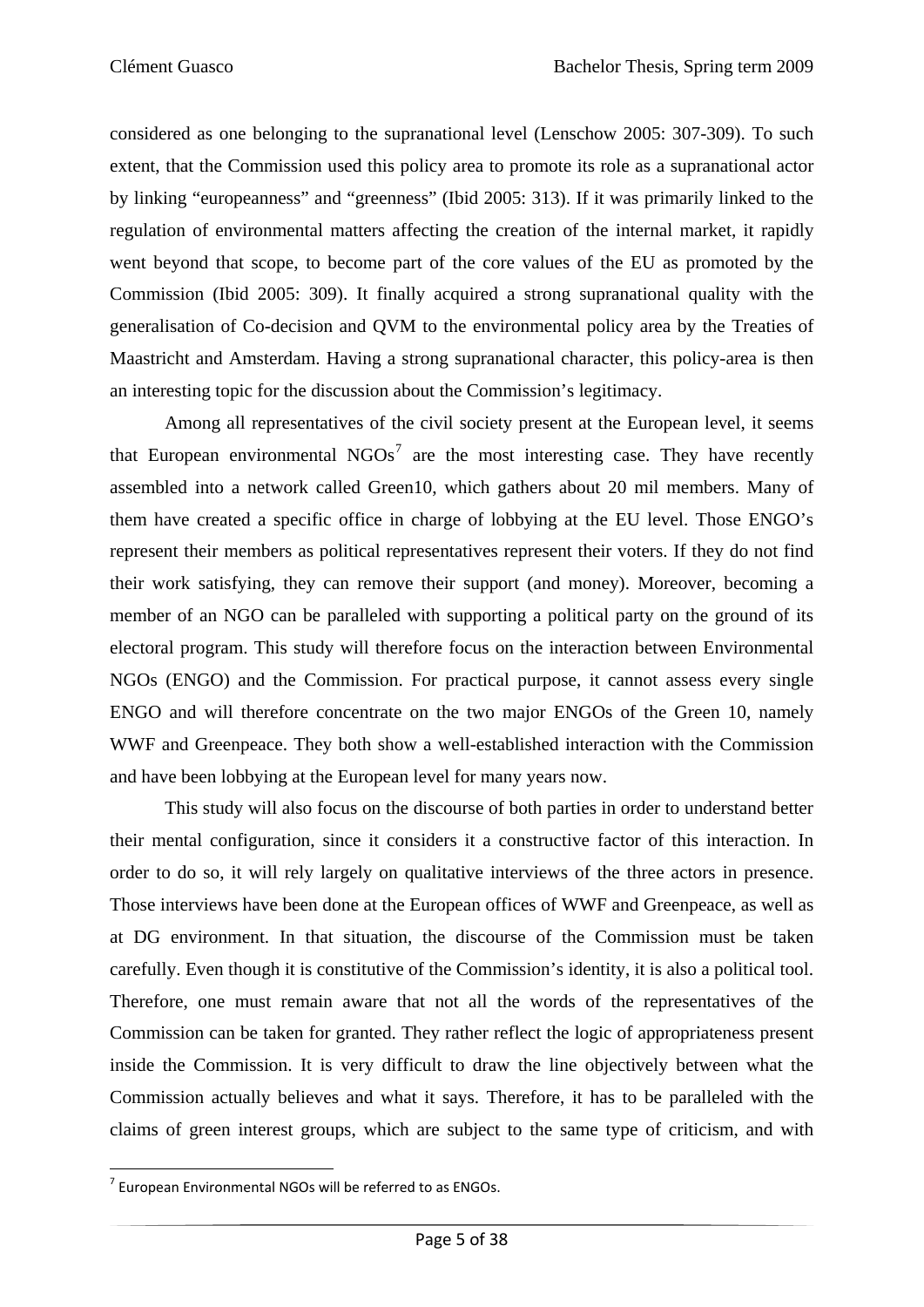factual observation, such as the progressive institutionalization of their relation and its impact on policy-making. In order to do that, I will limit the empirical data to the study of a legislation on CO2 emissions from passenger cars, to a report from a meeting at the UK permanent representation in Brussels between Lords, the secretary general of the Commission Secretariat, and the director of the WWF EPO, and finally to three interviews with one representative of each party. The first interview was conducted with Tony Long, the director of WWW European Unit Office, the second one with Marta Vertier, GMO campaigner for Greenpeace European Unit and the third one with Katharina Spens, an Environment Policy Officer from the DG Environment. Since this study focuses on a social institutionalist perspective, it will rely on interviews rather than pure quantifiable facts. Those interviews can help to grasp the mental configuration of each actor in order to establish a picture of the interaction in a social perspective. In the same way, the meeting held by the Chamber of Lords can help to assess the actual relation between interest groups and the Commission and be a valuable source of information regarding the discourse of both parties in that matter. However, I will parallel that discourse with an actual occurrences of this relation, which can be observed through the transparency initiative (COM(2008) 323 final) as well as in the recent discussions on a regulation to reduce CO2 emissions from passenger cars (COM(2007)856 final). Here again, one needs to remain aware of the fact that those two occurrences do not allow to objectively assess the contact between an interest group and the Commission in term of quantity, but rather in term of quality. However, this is a minor problem since it is the contact itself, which will trigger a socialization process, which can lead to greater integration of the interest groups into the decision process in the future.

### **Actors: European institutions, ENGOs and EIOs**

The pre-proposal part of the decision-making process of the EU, concerning environmental decisions, can be schematized by a quite complex equation with multiple variables. Here is a simplified version of that equation which can give an overview of what is happening:  $Z = X^{10} + Y^{n>10} + I + c$ , or: COM decision = ENGO x 10 + EIOs x n + influence of other institutions  $+$  independent citizens. X and Y are the main variables in the sense that they are the most numerous and influential. ENGOs can easily be reduced to the Green 10 network but EIOs represents an almost unlimited possibility of cases. For making this research meaningful and understandable, I will only focus on X, but a study of each of those variables would be required to be able to pretend to objective truth regarding the decision-making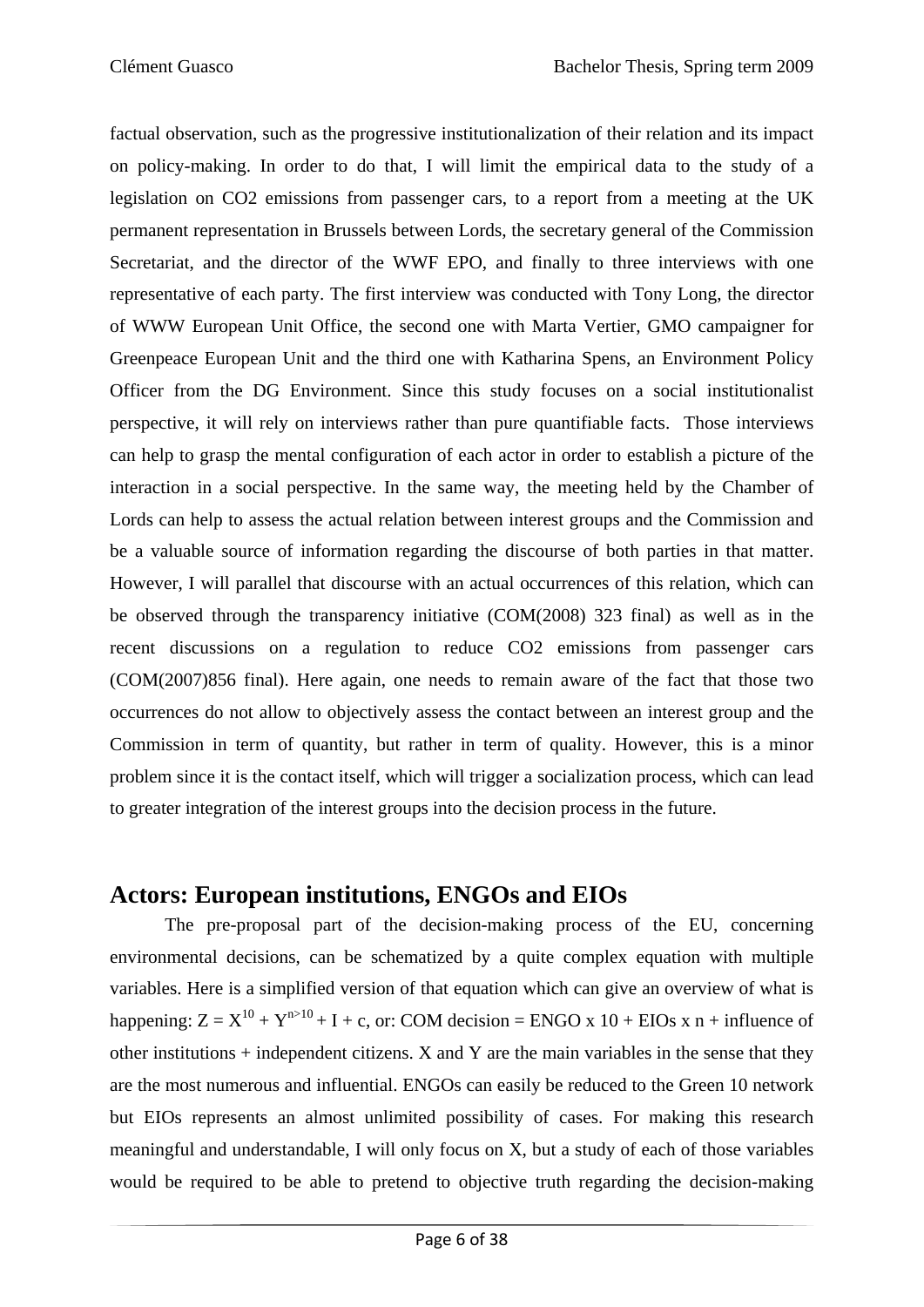process of the Commission. A case study<sup>[8](#page-12-0)</sup> can help to limit the number of variables, but it will not give a general picture of the process since X, Y and c would change on a case-to-case basis. Before being able to assess the link between environmental NGOs and the Commission in a democratic perspective, I will make a concise presentation of the Variables/actors that will be discussed later on. This presentation will necessarily be reductive since it cannot take into consideration every single actor in the process, but it will focus on the major ones in the most objective manner possible. This thesis is focusing on specific actors from the civil society doing active lobbying toward the European Institutions, but not on civil society itself. It considers as lobbying any activity of non-governmental groups aiming at influencing the decision taken by EU institutions during the policy making-process. It is not the aim to make grand discourses on the nature of civil society and its composition, but rather to focus on a specific part of civil society and to assess its interaction with the Commission. It will therefore consider civil society from the Commission's point of view (Report CPCS, 2a). The purpose of this research is thus to assess the quality of the interaction between the Commission and some ENGOs in order to participate to the debate on legitimacy and democracy in the EU. However, we must keep in mind that the actors in presence are of multiple origins and qualities and can therefore not be limited to a dual interaction EU/ENGOs. Several actors will appear along that study, even though it focuses only on three of them. Here is a brief presentation of those actors, which will help to understand the structure of that study.

#### *EU institutions*

Even though several EU institutions have an interesting role to play in the decisionmaking process and a functional interaction with civil society, this thesis will focus on the Commission since it owns the power of initiating the laws. The Commission is the most concerned by the discussion on democratic deficit since it cannot claim representativity through election like the European Parliament or the Council. Both institutions are also the place of lobbying and have daily encounters with the ENGOs. They would be perfect objects of study for further research, which could complement the present thesis.

#### *Representatives from the industries: economically interested organisations*

Representatives from the industries constitute the third pole of the interaction. They differ from the environmental NGOs in the fact that they protect or even promote economical

<span id="page-12-0"></span>**Example 20**<br><sup>8</sup> Based on one legislation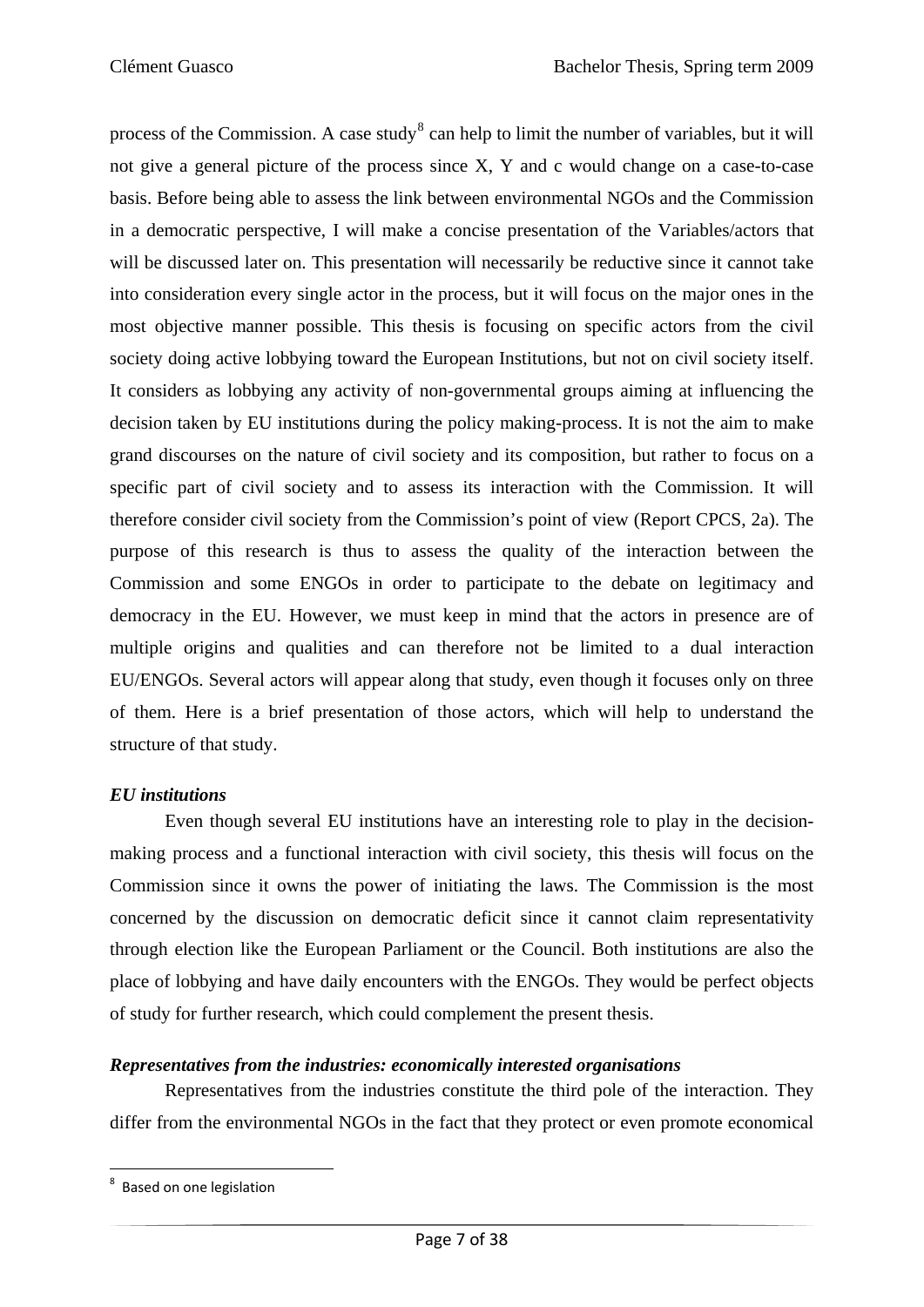interest rather than moral values or political programs. They are mainly representative from the industries, but in order to avoid a reductive classification, they will be referred to as Economically Interested Organisations (EIO), which include other economically interested members from non-industrial parts of the civil society. This separation into NGO and EIO is for the sole purpose of this thesis and does not mean that NGO do not have any economical interest or that EIO do not have any moral interests. It rather emphasizes the main motivation behind their action out of a need for schematization that such a study requires. Moreover, EIOs cannot be a channel for legitimacy or participation since they are not connected to the European citizens.

#### *Environmental NGOs*

Environmental NGOs represents the largest non-profit groups within the field of environmental policy. The major motivation of those organisations is to protect and promote moral values, such as the protection of nature and the implementation of a mode of development that will not endangered non-born members of our society (i.e. our descent). This motivation is in anyway relatively more altruistic than that of the economically interested organizations. In our case, the ENGOs have created a network of the 10 most active NGOs at the European Level in order to gain some weight against larger EIO. This Network is called the Green 10 and possesses a shared website.

The Green 10 is just a platform for the elaboration of coordinated actions and each of the 10 ENGOs remains completely independent. This thesis will therefore focus on the two largest ENGOs of the Green 10 since they possess the strongest voice, renowned public image and the largest number of members<sup>[9](#page-13-0)</sup>. Those two ENGOs are World Wide Fund for nature (WWF) and Greenpeace. Both ENGOs have a hierarchical structure going from the international office to the national offices and then to local offices. This structure itself presents specific qualities that can be used in the discussion of the necessity and feasibility of democratic participation within the EU. All the levels are linked together in a pyramidal structure where decisions travel from the top to the bottom and vice versa. Both WWF and Greenpeace are membership-based ENGOs, which means that they receive most of their funding from their members, which can provide or withdraw their support at anytime. This situation creates a strong link between the ENGO and its members, providing for a good channel for participation. They both encourage the participation of their members through a system of volunteers. However, it seems that Greenpeace represent the best model for a

<span id="page-13-0"></span> 9 A presentation of the Green 10 network will be made in the next subchapter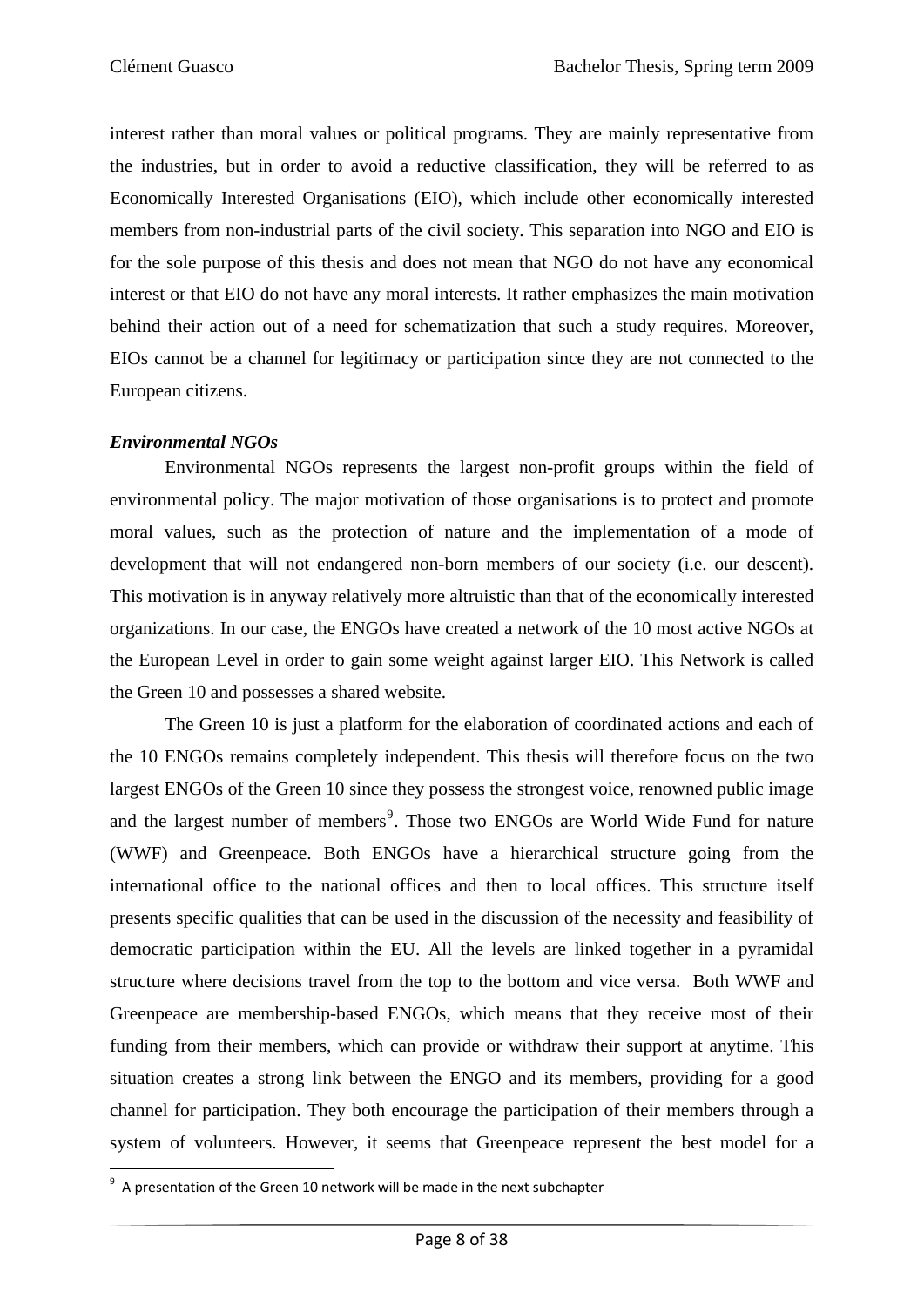discussion on participatory democracy since only physical persons can be members. Both ENGOs have a European Office dedicated to lobbying activities towards the EU institutions. Those Offices present a very similar working method and are both linked to a board of management issued from the national offices of the biggest European countries. This is their direct formal link to the general policy of the ENGO.

To summarize, this thesis will mainly focus on the interaction between the Commission and two major ENGOs, which, according to the Commission, are part of civil society. However, it is important to keep in mind the larger structure in which this interaction takes place while reading it. Moreover, other actors such as individuals and scholars can participate to the decision-making process, but it does not appear, neither in the official reports nor in the discourses of the interviewees, that their participation is significant enough to be taken into account in the above mentioned interaction.

### **Green 10: gaining weight in the equation**

A presentation of the actors would not be complete without introducing the Green 10, which contains both ENGOs studied in that thesis. It is an informal network of major European ENGOs. It gathers very different types of ENGOs. The members of the Green 10 are the European Federation for Transport and Environment (T&E), International Friends of Nature, Climate Action Network Europe (CAN), Friends of the Earth Europe (FoE), European Environmental Bureau, European Public Health Alliance – Environment Network, WWF European Policy Office, Birdlife International, Greenpeace European Unit and CEE Bankwatch Network. They can be classified according to different criteria such as their structure, the fact that they have a European representation in Brussels or that they are purely European-based.

- Structure: there are two major types of structures, one hierarchical and centralised, such as for Greenpeace, WWF or Birdlife international, and one in loose network of local associations such as FoE or CAN. The network structure relies on much smaller and more numerous units and is therefore more efficient at the local level, while larger centralised NGOs are focusing on lobbying at higher levels such as national governments or the EU.
- Representation in Brussels: Those NGOs can also be classified according to the fact that they are, or are not, active at the EU level. Larger centralised NGOs all have a representation office in Brussels, such as Greenpeace or WWF while network structured NGOs are less present (ex: FoE).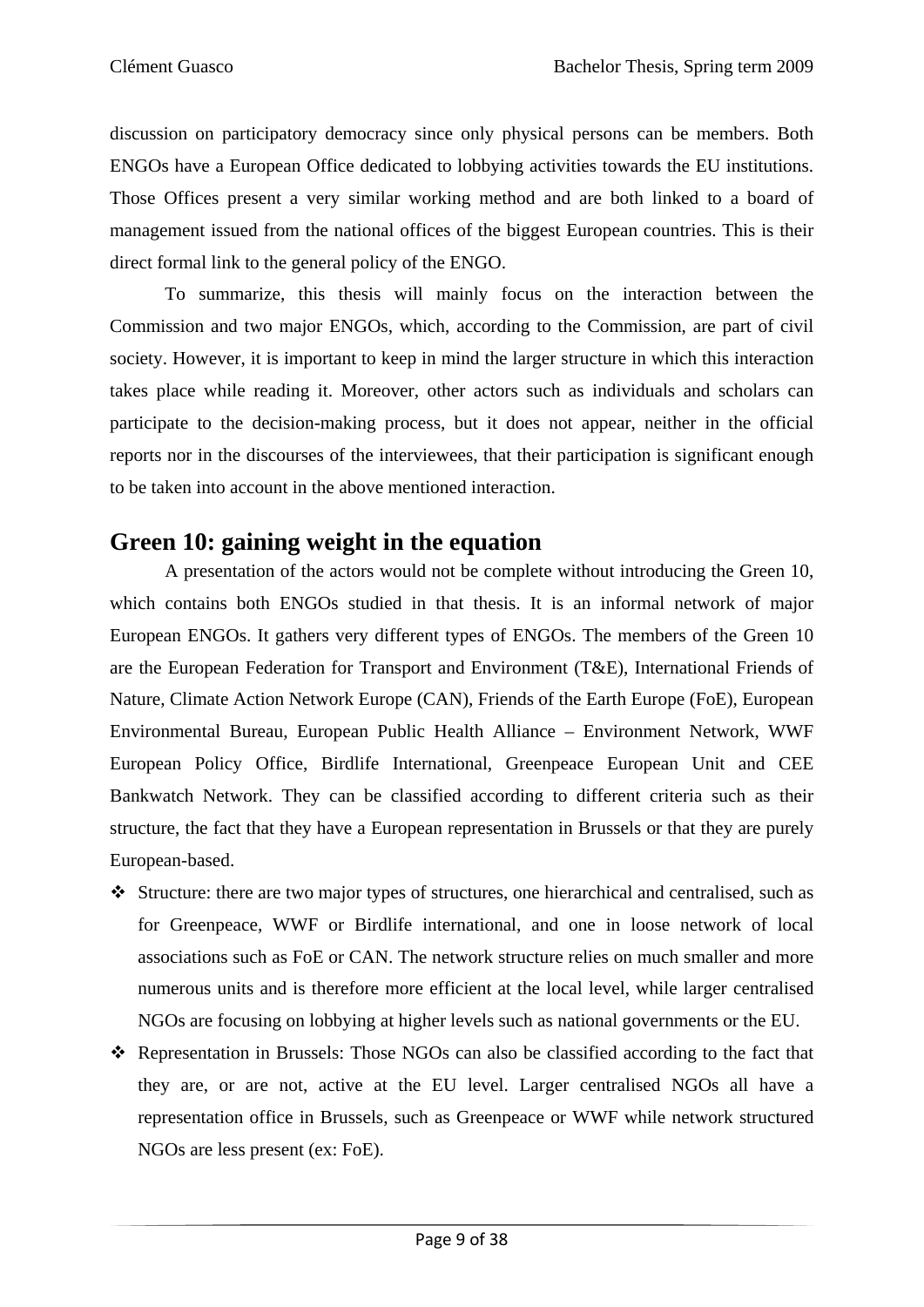International vs. EU based NGOs: even though they have a dedicated European Office many of those NGOs represent members from non-EU countries, such as Greenpeace, WWF or Birdlife International.

Their common point is that they base their legitimacy on representation, which they achieve through membership. They came together in order to enlarge their support. Actually, even if some of their 20 million members are also situated in other developed countries, the large majority of this number consists of European Citizens. Membership usually requires the payment of a symbolic sum and is open to all, regardless of sex, age or nationality, though it often requires holding a resident permit within the country of registration of the NGO.

## **2.Theoretical edifice**

Legitimacy, and the democratic quality it brings, cannot be reduced to the link between nation-states and their citizens through direct elections. Many other aspects must be taken into account in order to give it a modern sense. Before doing so, it is important to define the theoretical structure in which this research will develop. It will include the concept of legitimacy and the structure of governance in which it is to be applied. Once legitimacy has been defined in a structure of governance specific to the EU, the debate will be enriched by a discussion on participatory democracy brought by the incorporation of ENGOs within the decision-making process.

### **Legitimacy**

The discussion on legitimacy can be very delicate since it is a very subjective concept, which has been given various, and sometime opposite, definitions. A received definition of legitimacy can be found in Schuman's work (Koppell 2008; OSSWAARDE, NIJHOF & HEYSE 2008; Lister 2003):

Legitimacy is a generalized perception or assumption that the actions of an entity are desirable, proper, or appropriate within some socially constructed system of norms, values, beliefs and definitions (Schuman 1995: 574).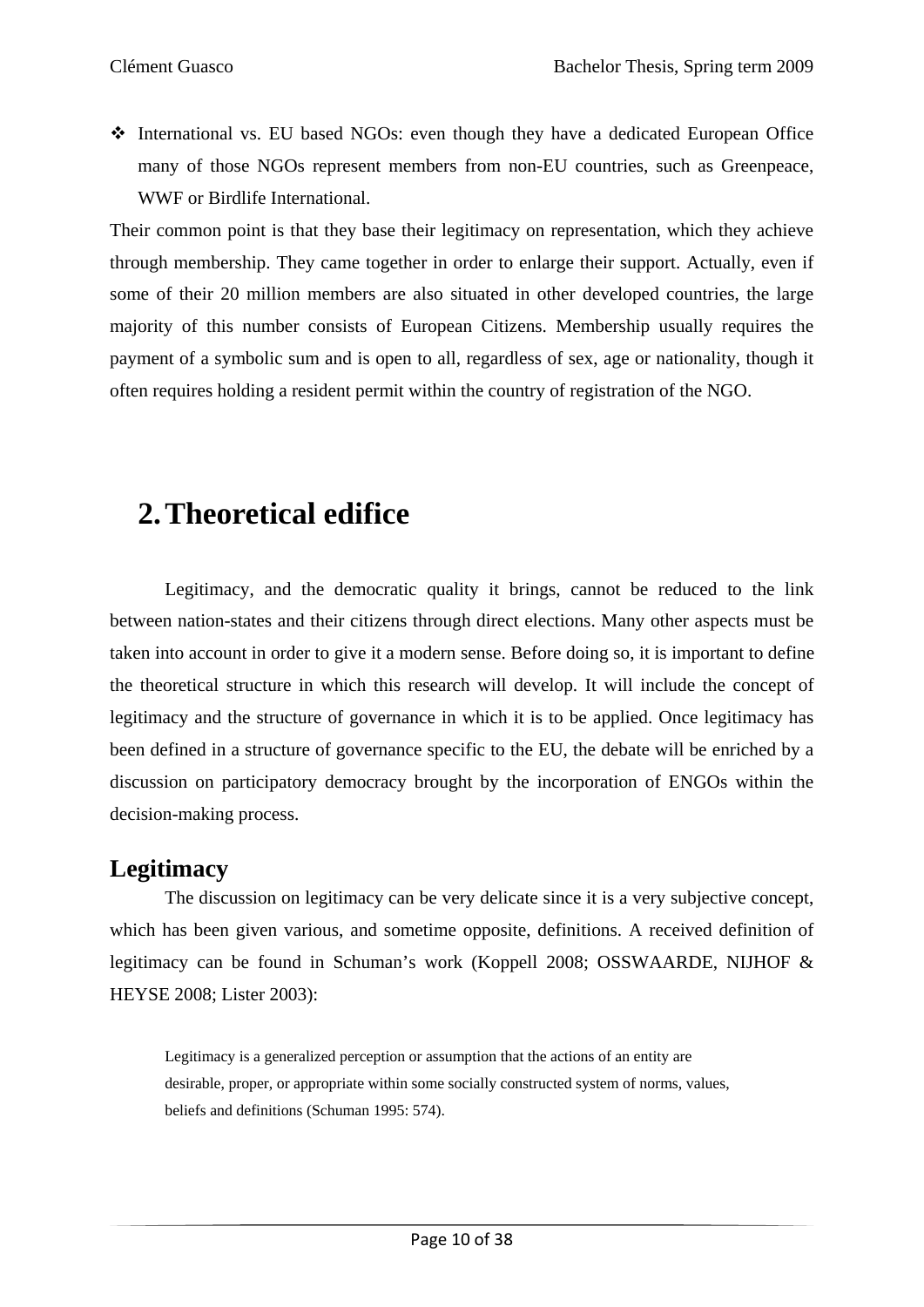On top of his definition of legitimacy, Schuman concludes that legitimacy is a very variable concept that will differ according to the context (1995: 573). It must therefore be applied to a particular case before one can draw any conclusions on its nature and its necessity. Moreover, the concept of legitimacy has a dual quality in the fact that it is "possessed objectively but created subjectively" (ibid 1995: 574). In other words, it is considered as an objective fact by the individuals and at the same time socially constructed. Legitimacy is therefore based on the belief that the legitimated entity behaves in accordance with the values of the social group. However, the medium of accordance is not necessarily the same in each social structure. As Schuman (1995: 574) states, an organisation may not respect the values of the social group yet remain legitimate because it does not provoke public disapproval.

In a European context, that discussion is made even more difficult by the fact that it is still impossible to 'clearly' classify the EU as a national/federal or as an international system of governance. However, this demarcation remains central to the definition of legitimacy, since scholars discussing legitimacy in an international perspective do not perceive it in the same way than those discussing it in a national perspective. In an International Relations perspective, the link between direct representation and legitimacy is much thinner than in a national oriented one. For example, Jonathan G. S. Koppell (2008) discusses Global Governance Organizations' legitimacy in relation to their authority, in a context where direct representation is not conceivable yet  $10$ . He bases his discussion on Schuman's tripartite division of legitimacy, but does not consider the necessity of a formal representational link between the institution in charge of authority and the individuals over which that authority is exercised. This approach contrasts very much with some of the discussions on input legitimacy at the European level. They have a stronger focus on citizens' will and local representation (see Beetham and Lord 1998; and Abromeit 1998 cited in Newman 2006: 388- 389). It is, therefore, necessary to assemble several aspects of legitimacy in order to produce a richer debate.

#### *The triple definition of legitimacy*

The tripartite division of Schuman distinguishes between a normative, a cognitive and a pragmatic legitimacy. The normative legitimacy defines what the criteria for an institution are, in order to become the "just holder" of the power to decide over a community. It means

<span id="page-16-0"></span> $^{10}$  GGOs such as the United Nations, the International Monetary Fund or the World Trade Organization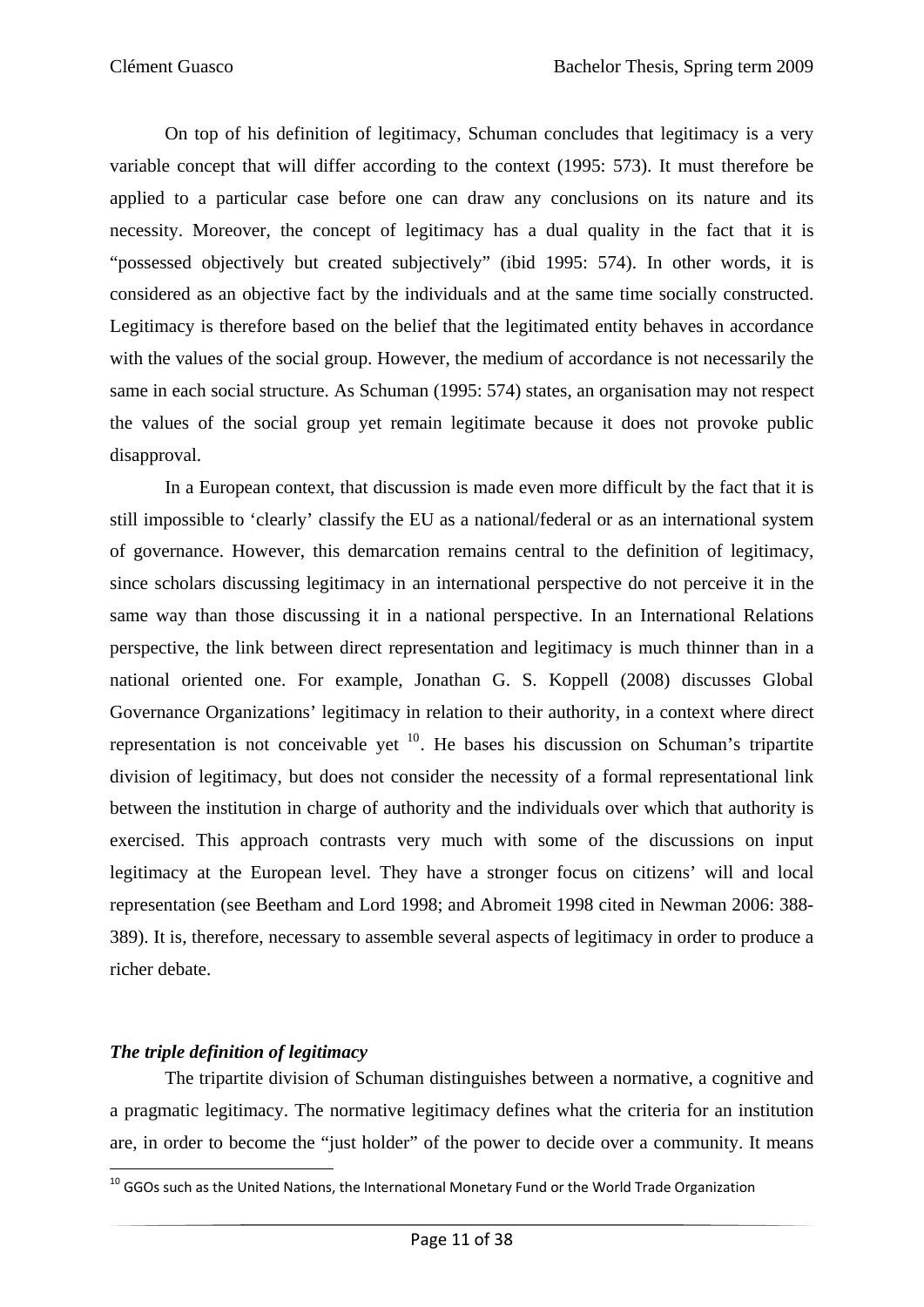that there is no specific criterion for legitimacy out of the one already in place. In our case, the most received conception of normative legitimacy is public accountability through direct election. Even if the citizens doubt that their political representatives really listen to them, they will not question the legitimacy of the system because it is normatively legitimate. Nevertheless, normative legitimacy is a problem for the Commission, which cannot adopt the structure of a legitimized institution, and which have to struggle with legitimate holders of authority, the member-states. On the other side, the cognitive and pragmatic legitimacy focus on a purely psychological aspect of legitimacy, outside of any political system of reference. Cognitive legitimacy considers to which extend the institution is unconsciously accepted by the members of the community. As opposed to cognitive legitimacy, which presupposed an unconscious acceptance of the right to make decisions, the pragmatic legitimacy emphasizes the conscious "interests-based" acceptance. The institutions therefore become legitimate because the affected parties find it in their interest to consider it as such. This is the base of the legitimacy as promoted by the Commission. It adopts a functionalist perspective and argues that the decisions of the Commission are legitimate because they benefit the European citizen (Newman 2006: 588). It is therefore legitimised by its results and will remain legitimate as long as it performs well. However, this situation cannot prevent any deviation from the will of the people prior to its happening. It can only be detected after the outcome of a proposal is rejected by the public opinion, which in the EU case is not even fully formed yet. To summarize, normative legitimacy is the construct, whose hold on reality is strongest. It does not concern the decisions made but the system in which they are made. It does not require the citizens to believe that they have an actual impact on the system of governance (cognitive) or to think that their interests are best promoted by the established system even though they have no say in it (pragmatic). This is the main problem of the Commission which, anyway it might go, is unable to claim normative legitimacy in a European context. Moreover, the recent referenda on the constitutional treaty and the Lisbon treaty have shown that both cognitive and pragmatic legitimacy tend to have evade the grasp of the Commission.

#### *Input and Output Legitimacy*

Where Schuman solely focuses on legitimacy as a passive, post-policy, reaction from the governed, Michael Newman (2006: 388-389) comes with a complementary discussion on input and output legitimacy. The EU being a hybrid construct, halfway between international and national configurations, the tripartite definition of legitimacy is not covering the entire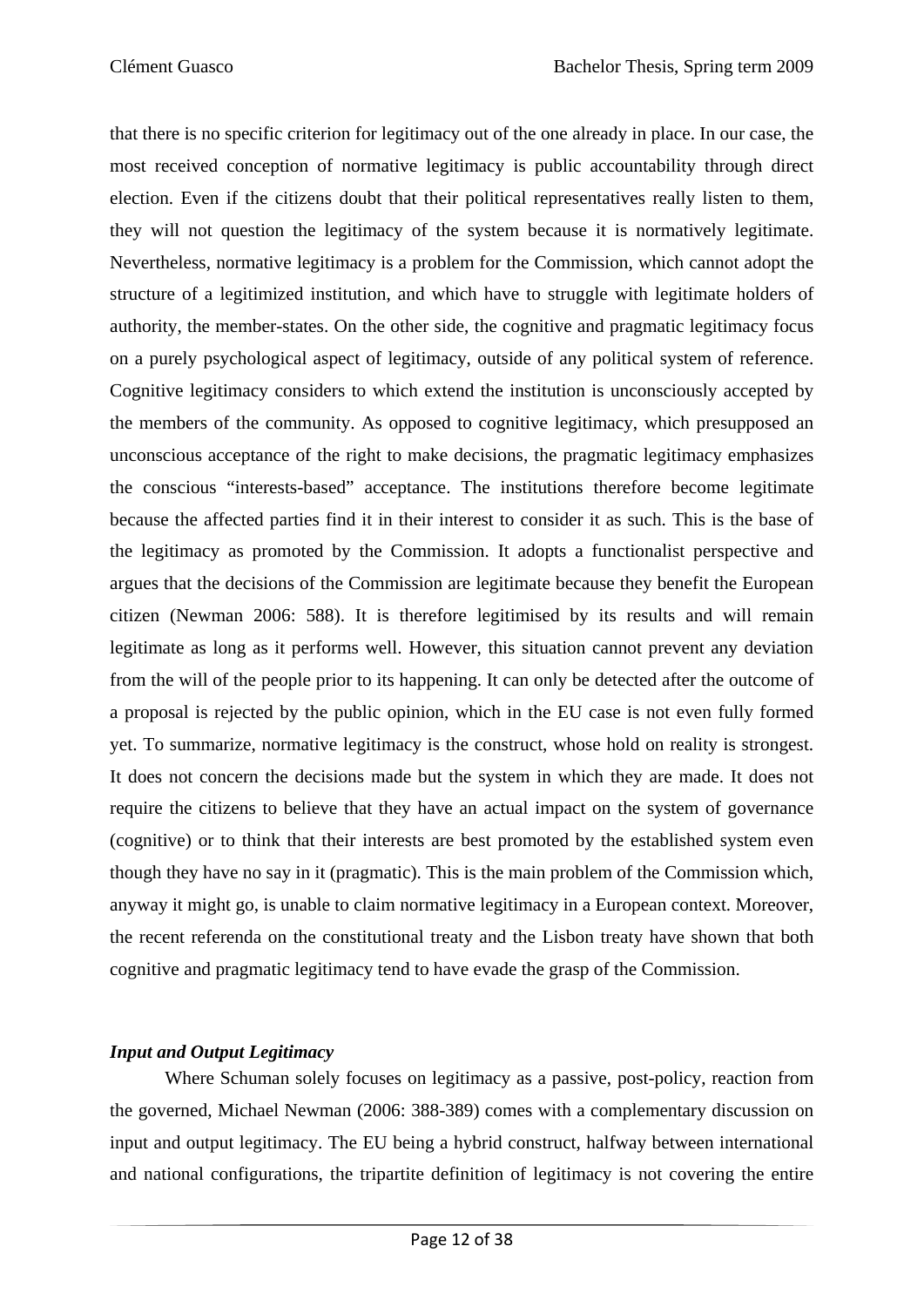scope of legitimacy as applicable to this hybrid. In fact, it only refers to the output legitimacy of an organisation and completely omits the input legitimacy discussed by Newman. Output legitimacy is based on the fact that legitimacy is acquired by the system of governance through the making of laws and decisions, which are beneficial for the people, regardless of its will. This is exactly the type of legitimacy described by Schuman as pragmatic legitimacy. Being more efficient at producing beneficial policies than the member-states' governments, the EU is consequently legitimized. Some scholars defend output legitimacy as the 'only' route to legitimacy for the EU since it cannot implement input legitimacy because it would require direct participation, voting and party activity (Fritz 1999 cited in Newman 2006: 388). The EU should therefore focus on producing policies of democratic relevance in order to secure legitimacy, democratic relevance being best achieved by using the expertise of interest groups (Newman 2006: 388). However, output legitimacy is not persuasive enough in the European context since its configuration puts the people in a very weak position to exert pressure (see Beetham and Lord 1998 cited in Newman 2006: 388). In order to re-establish a balanced democratic link between the European institutions and the people, it is necessary to reinforce input legitimacy. Input legitimacy can be found in national structures thanks to universal elections, but must be achieve differently in the case of the Commission. It can be done by including a larger portion of the civil society movements, which could be a complement to the representation operated through member-states representatives (Hix and Lord 1997; Bellamy 2001 cited in Newman 2006: 388-389)) and by introducing participatory democracy through the use of referendums (Abromeit 1998 cited in Newman 2006: 389). However, this approach on input legitimacy emphasizes more on control and accountability than on active participation in policy-making as suggested by the normative vision of legitimacy through elections. This is why a discussion on participatory democracy becomes constructive for the future of European democracy. It has been argued that both input and output legitimacy must be balance in order to achieve a democratic system (Pollack: 84; Newman 2006: 389). It means that the production of efficient policies is not enough for the EU to be able to reach the next step in its democratization process, and that the inclusion of the people has become inevitable.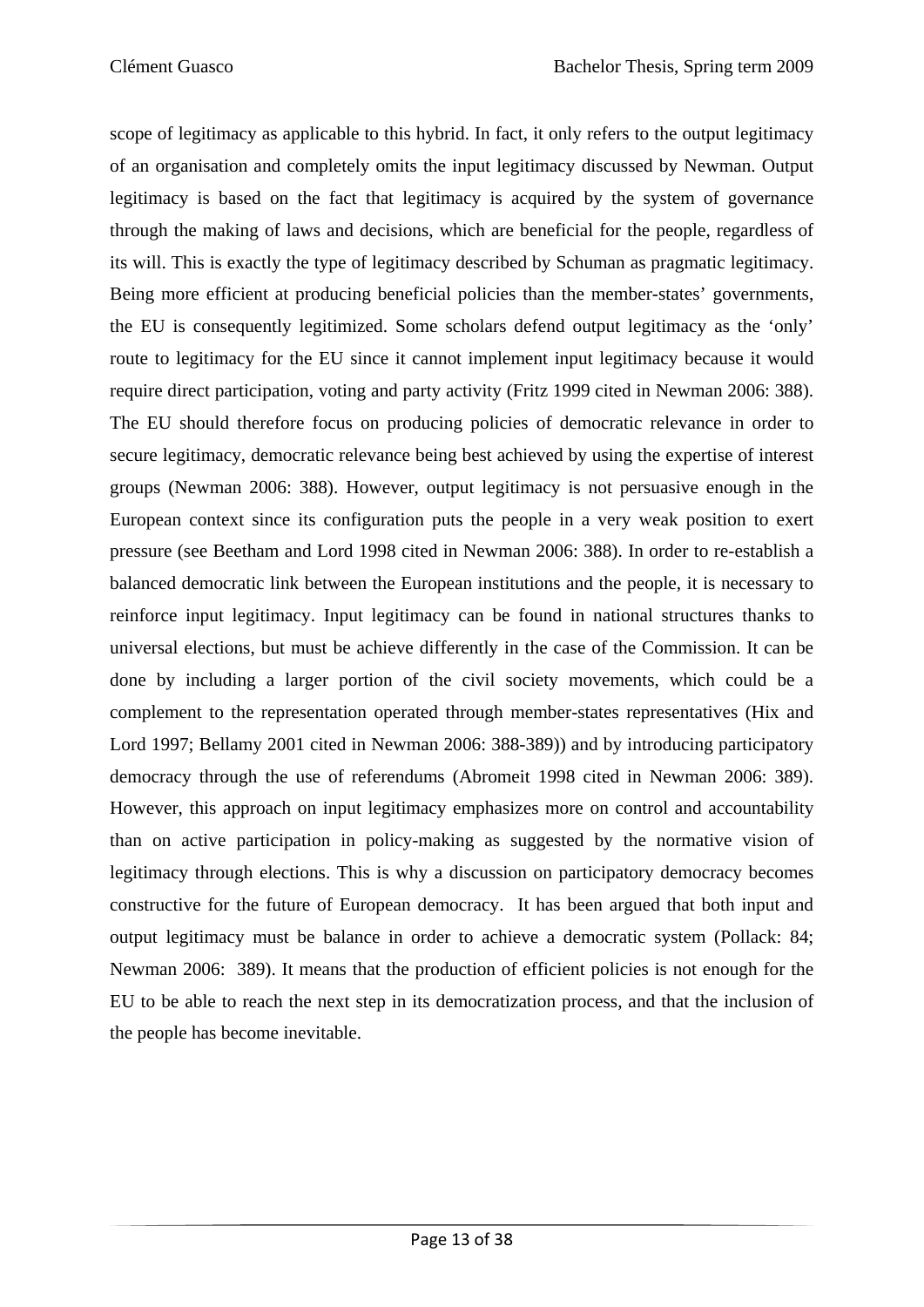### **Sociological institutionalism and the nature of lobbying**

The polity is a major aspect in the discussion on legitimacy. Indeed, the channels of legitimacy as discussed previously will vary greatly according to the polity in question. They are not, and cannot, be the same in a national hierarchical structure than in an international flat one. Therefore, we have to return to the traditional discussion on the nature of the EU. If legitimacy can be clearly linked to the electoral system in a national perspective, it is impossible to confine it to such measures in the European case. The EU structure of governance is less hierarchical and expertise<sup>[11](#page-19-0)</sup> plays a major role in the establishment of the scale of influence within the decision-making. By scale of influence, I refer to the place each of the actors in presence occupies in the decision-making process and their influence onto the result of this process. It is clear that the EU cannot be understood as a linear hierarchical type of governance and that another structure must be considered. In order to transcend the old cleavages between intergovernmentalists and federalists linked to a traditional linear conception of governance (i.e. hierarchical government), Marks and Hooghe (2003) have developed an alternative theoretical approach, which they named Multi-level Governance (MLG), and which was rapidly adopted by a number of scholars of EU studies. In the case of the EU, lobbying must be understood within that new structure. In fact, it became increasingly obvious that "power was wielded by actors and groups both in and around the formal national and supranational institutions" (Warleigh 2006: 77). Therefore, MLG refers to the concept of governance as opposed to the traditional concept of government. To sum it up, MLG is "an approach that recognises state power but does not consider it the whole story" (Ibid 2006: 81). In the EU context, heavily institutionalised ways of doing politics are less predominant, and social alternative social actors have entered the policy-making process (Ibid 2006: 77). It is therefore very difficult to assert or deny legitimacy by simply focusing on electoral representation. MLG allows then for a better understanding of the EU polity and its working, which in turn gives better tools to discuss the question of legitimacy at that level. Marks and Hooghe (2003: 236-238) distinguish two types of MLG at the EU level. The Type I Governance refers to a rigid and hierarchical structure resembling a federalist organisation. Several levels of governments are hierarchically linked in a nonintersecting, purpose-specified structure, so that they will be more efficient in their domain of expertise. Type I MLG relies on a strong sense of community and is more easily conducive to political representation. The

<span id="page-19-0"></span> $11$  Expertise plays a major role in the integration of ENGOs has well.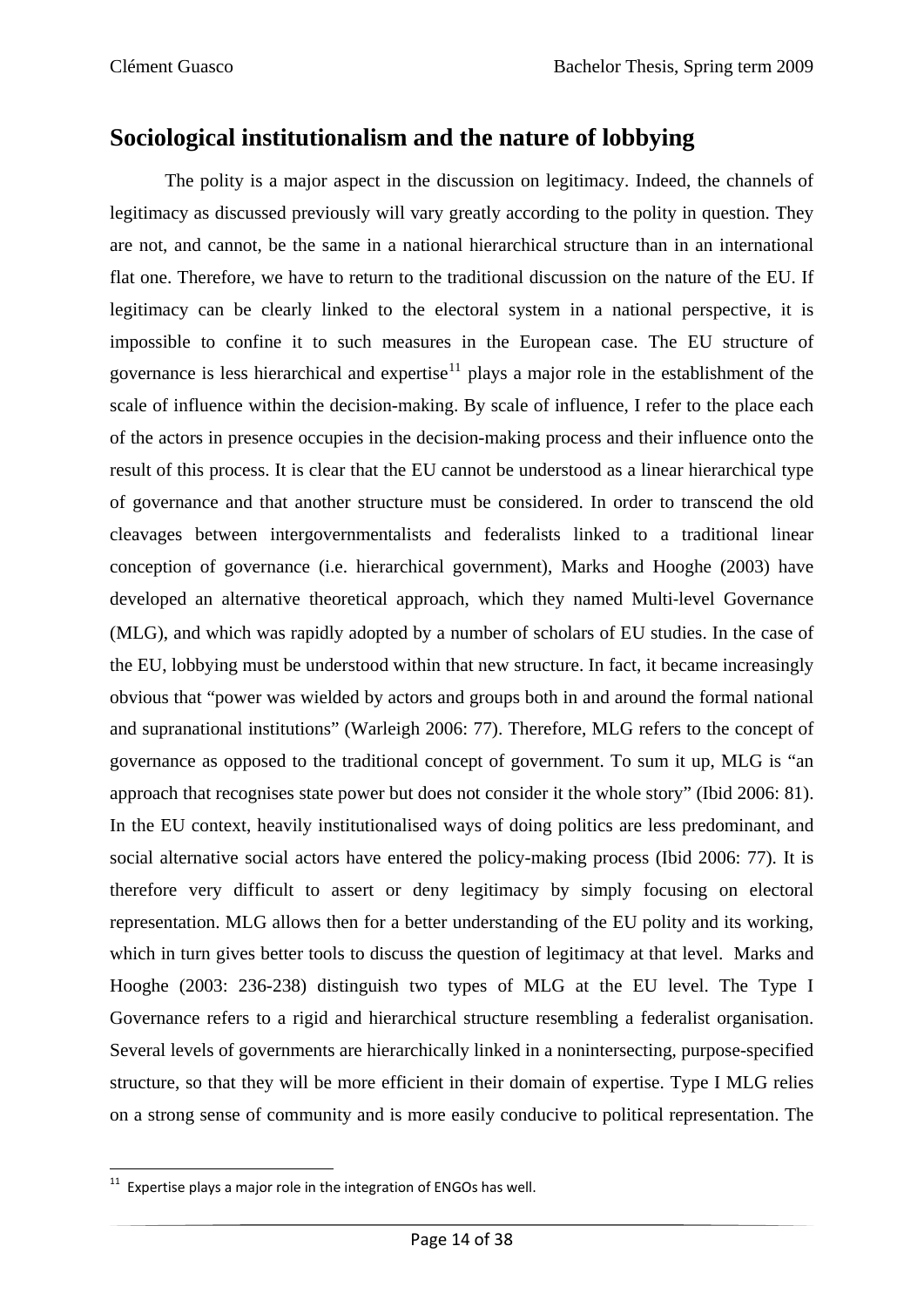Type II Governance is looser. The number of potential jurisdictions is vast and they have no clear demarcation, so that overlapping occurs. Their hierarchical structure is much looser as well and they are characterised by flexibility rather than durability. The classification of the EU as a type I governance by Marks and Hooghe can be discussed. As Warleigh points out (2006: 86-87), even if the EU appears, in theory, to fit in the type I governance, it is in fact sharing many of the characteristics of the type II governance. In this type of governance, political representation seems quasi unworkable because the EU is a very experimental form of policy-making relying on coalition-building and informal politics to a significant extent (Warleigh 2000; Richardson 2001; Christiansen and Piattoni 2003 cited in Warleigh 2006: 78). The European governance is increasingly delegated to informal networks. The old centralized top-down form of government is losing ground in favour of other actors and institutional forms. It is replaced by a process-oriented model of governance structured in policy networks. Policy networks and MLG are best analysed together, especially in type II MLG. Actually, the diverse actors brought together in the policy-making process of the EU act in networks issued from functional and costs reduction needs. However, those networks cannot be reduced to merely functional symptoms because of the socialisation process they trigger.

That perception of a MLG at the EU level is therefore best understood if one applies a sociological institutionalist prism to it. We have seen that policy-making cannot be reduced to formal institutions at the EU level. Moreover, the EU is a dynamic system in constant evolution. These two characteristics are particularly well tackled by sociological institutionalism (SI), which focuses on informal institutions in a dynamic process of socialisation rather than on formal institutions. For SI, institutions are both formal and informal procedures, routines, norms and conventions embedded in the organisational structure of the polity (Hall and Taylor 1996: 938 cited in Wiener 2006: 36). Sociological institutionalism joins two concepts together, institutions and socialization. Institutions participate in insuring the continuity of the system and have a significant impact on the policy-making. Social practices in turn are considered as institutions, which will, in time, give birth to formal procedures of interaction (Wiener 2006: 39&44). It means that social institutions are mutually constitutive rather than mutually exclusive, and that the dynamic process of socialisation is more important than each institution's initial standpoint. Social practices therefore become the main object of study rather than the formal institutional structure, since it is highly subject to modification by social practice. In other words,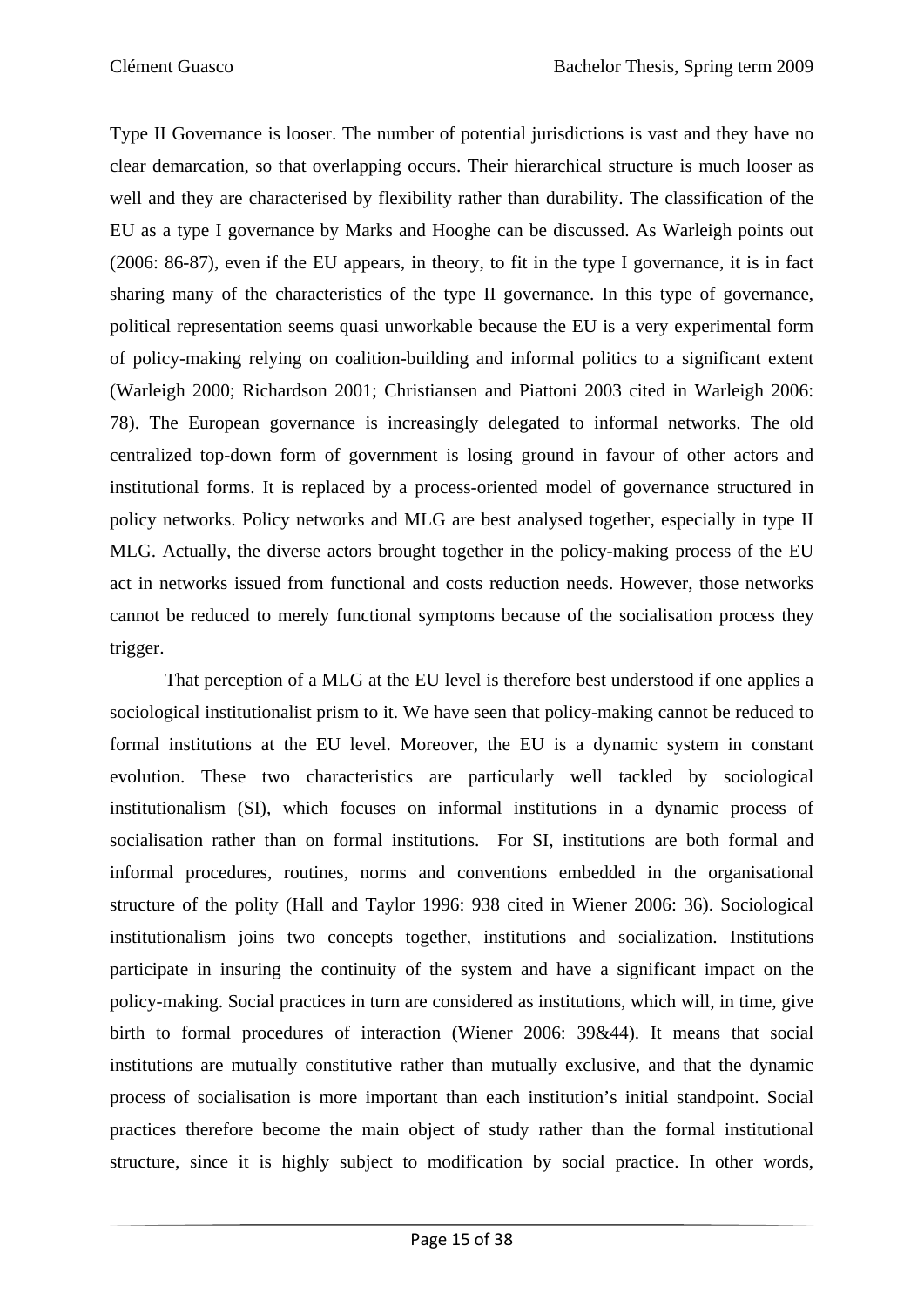according to SI, the interest groups will integrate the decision-making process because of the socialisation process and because the EU will ultimately believe in its own discourse. In our case, it means that the permanent contact of the EU institutions with interest groups will participate in the institutionalisation of their relation, which should increasingly switch from informal to formal. This is where the central dilemma on legitimacy of the institutions reaches its height. Actually, if other levels of non-governmental actors gain an increasing influence on the policy-making process, democratic safeguards must be established to insure that the system remain democratic.

To conclude, the EU is not on the way to adopt a traditional federalist organization with a clear hierarchical sharing of functions. Therefore, the progressive entry of interest groups into the official modus operandi of the EU decision-making can be perceived as the apparition of another level in the governance system. In a strictly institutional perspective, the integration of those interest groups is not very formal yet. However, in a sociological institutionalism point of view, one can extract much meaning from the formalization of the relation between the Commission and interest groups. Formal institutions are not the only ones to influence the policy-making process (Warleigh, 2006). For example, the existence of the register of European lobbies is rather a symptom than a consequence of the influence of those interest groups in the policy-making process. A closer look at the practical interactions between environmental interest groups and the Commission in the context of the environmental policy-making will help to bring the theoretical debate to a more pragmatic level and to discuss if some ENGOs can legitimise the European environmental policymaking.

### **Participatory Democracy**

As we have seen before, the European Commission seeks to increase its legitimacy, and therefore reduce the democratic deficit, by including the civil society into the decisionmaking process in order to legitimise its decisions. This process can be interpreted in different manners. In fact, for European models of democracy, legitimacy remains deeply rooted in representative democracy. One can therefore interpret the Commission as acting in a "representative democracy" perspective and as trying to prove that it is representing the interest of the governed. In order to do so, the Commission claims to listen to the needs of the European Citizens through the channel of the civil society. However, the integration of civil society into the decision-making process can have a deeper impact on the European democracy than simple representativity. Indeed, one can argue that including civil society into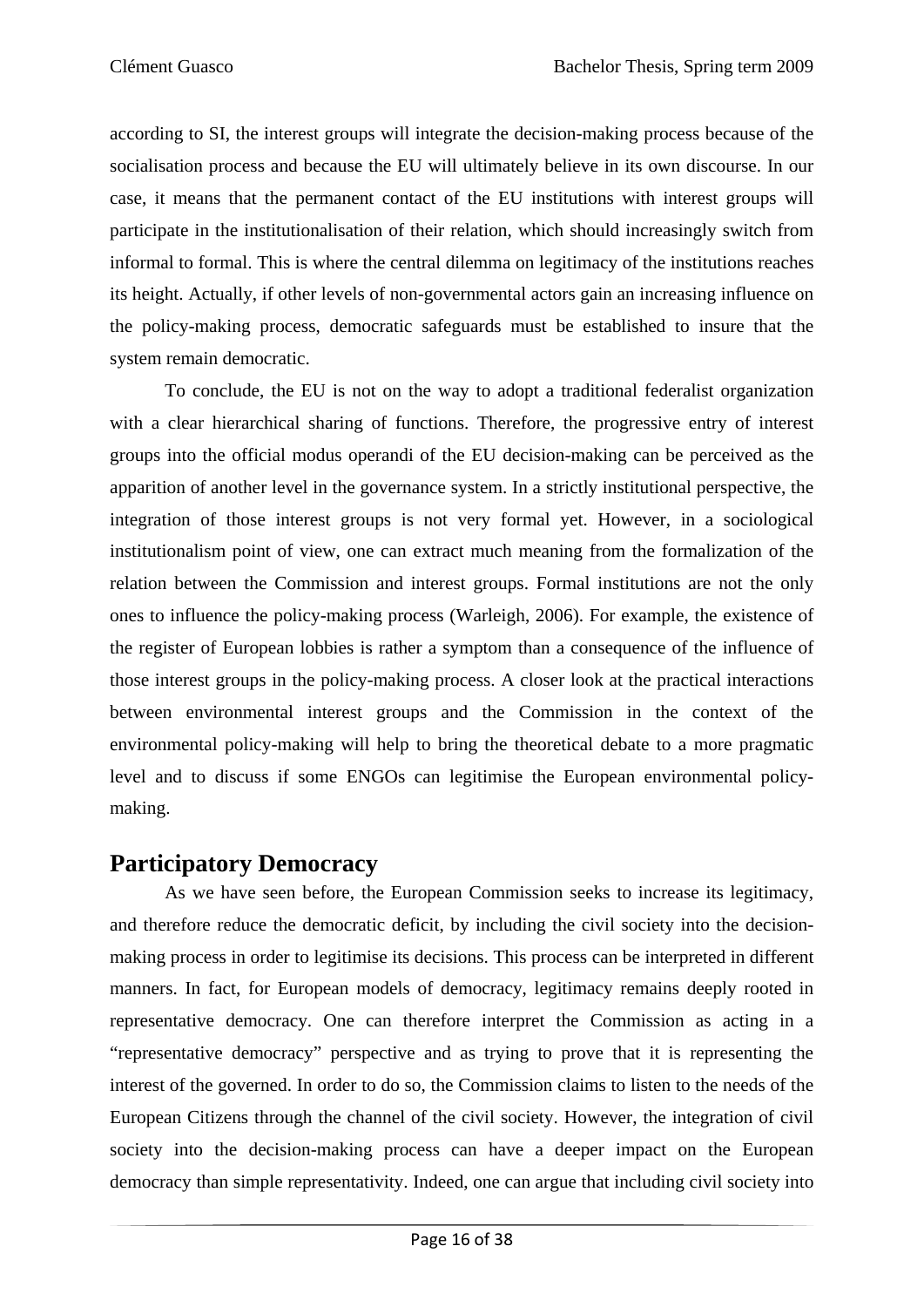the decision-making process open for another kind of democratic structure known as participatory democracy. This concept can be very useful in the discussion on the democratic deficit of the EU because it offers an alternative to the traditional representative democracy that presents several problems for the current European structure of governance.

Participatory democracy is not a concept issued from the mind of educated scholars but rather an answer issued from left movements, during the second half of the twentieth century, to answer the problem of the concentration of representative power into major parties (Powell, 2008: 50). This answer was motivated by a growing concern for a problem linked to democratic deficit, voters' apathy and increasing alienation of the states from the citizens (Ibid, 2008: 52). This situation called for the creation of new types of democratic organizations (ibid, 2008: 50; Friedrich, 2006: 2). Participatory democracy is a concept that has been created by opposition to representative democracy. It advocates that representation is not sufficient to insure an effective democracy and that the participation of citizens into the democratic processes can improve the democratic quality of the decisions taken. Participatory democracy strives to create opportunities for all members of a political group to make meaningful contributions to decision-making, and seeks to broaden the range of people who have access to such opportunities. Indeed the increasing distance between democratic representatives and the citizens they represent is at the heart of the present discussion on the democratic deficit of the EU and the crisis of legitimacy. In fact, how can we insure that decisions taken by increasingly specialized leaders are in adequacy with the will of the majority? This problem is even more important in the case of the EU since it has come to develop a type of decision-making based on efficiency and expertise, disconnected from any democratic concern. If we return to the problem exposed by Montesquieu on the nature of man and the necessity to limit the concentration of power, we can see that representative democracy has been introduced in order to limit the danger of one man to abuse power by submitting the rulers (representatives) to the ruled (the citizens). However, the alienation of citizens from their representatives shows that this solution is limited. Additional measures must therefore be taken in order to insure democracy. This solution is to be found in the participation of the citizens to the decision-making process in order to bring them closer to their leaders. This idea is not new; a major philosopher of democracy such as Aristotle already praised the superiority of the many on the one: "A mob judges better than any one of them, arbitrarily chosen, might. Similarly, many are more incorruptible, or indestructible, than the few (…)" (Winthrop, 1978: 159: book 1286a29-33). This superiority should not be viewed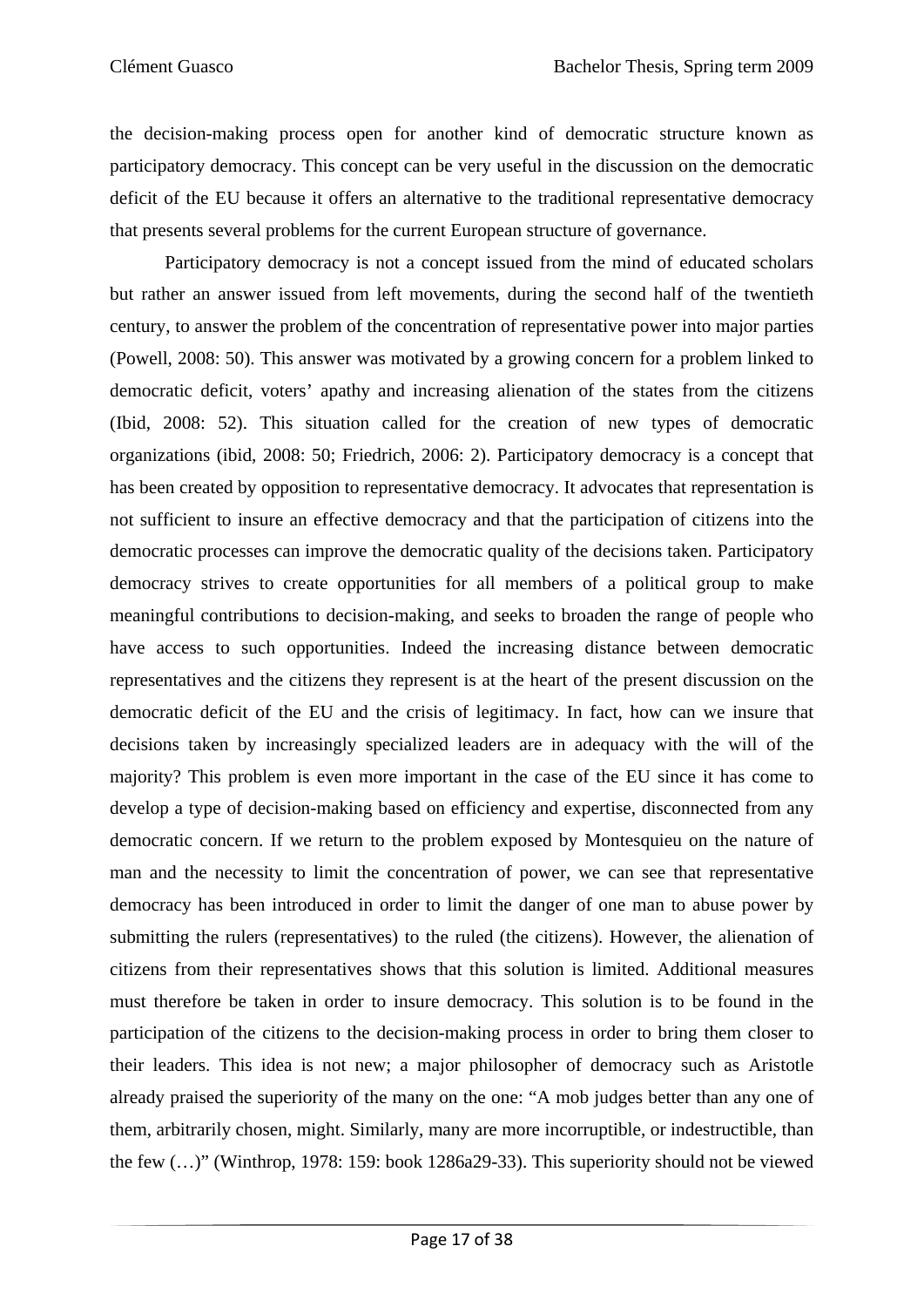in terms of efficiency, but rather in term of democracy. Therefore, legitimacy must not be limited to the efficiency of decisions for the well-being of the community. In fact, the more citizens will be included in the decision-making process, the more democratic this one will be. Participatory democracy can thus be seen as a way to bring back representatives and represented together in order to insure a sustainable democracy for the EU. For John D. Wolfe, it can be done through the development and integration of organized groups from the civil society into the decision-making process. Actually, those groups can foster the maturation of collective solidarity in the form of an interest-based community, which can help to strengthen Man's psychological and practical capacity for political participation, and thus its capacity to make constructive contributions (Wolfe, 1985: 371). In other words, the active participation of citizens to the decision-making process contains an educative quality that triggers the increasing inclusion and efficiency of the system. This educative claim of participation can, here again, be found in Aristotle's work, who considers that by participating, the citizens increase their knowledge of the city's matters and becomes "better at participating", thus improving democracy (Winthrop, 1978: 169). By including the citizens into the decision-making process, participatory democracy provides them with the opportunity to learn how society is working and how to make better decisions, thus becoming a "better citizen". In theory, this system is self sufficient and will automatically result in the improvement of European citizens. This is why the ENGOs can play an integrating role in the European democracy. In fact, they can be considered as the "transmission belt" between the citizens and the European decision-makers (Friedrich, 2006: 3, see also Friedrich, 2006: 7). In the same way that a transmission belt connects the engine to the wheels, ENGOs can connect citizens to the decision-making process taking place in the Commission. It has been argued that participation cannot be achieved through large-membership organization because of their tendency to mimic the oligarchic structure of governments, resulting in an elite-type concentration of power into the leadership and in the inefficiency of the above mentioned educative property (Michels in Wolfe, 1985: 372). However, the creation of a communitybased solidarity induced by those groups has a deeper impact on leadership itself, than Michels wants us to think. In fact, if one approaches this problem in a social constructivist point of view, one can see that it is not possible to make such a clear-cut separation between leadership and members. Indeed, as Aristotle argued, the participation itself contributes in including the citizen into the system, even though the structure does not appear to be favorable. Moreover, ENGO's provides access, transparency and inclusion for the citizens,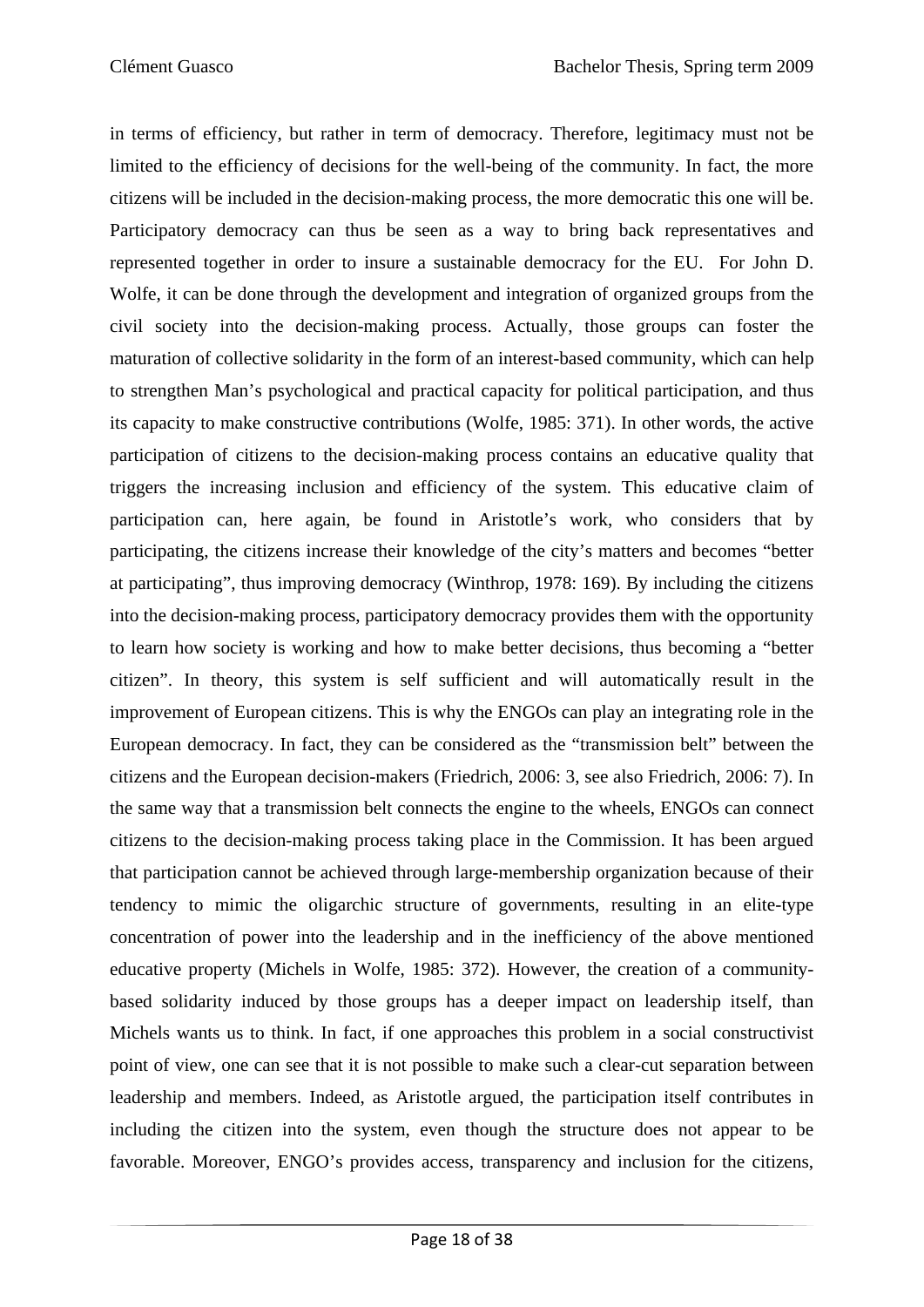because it gives them the opportunity to obtain information and participate in the decisionmaking process. Participatory democracy presents numerous advantages, but we must keep in mind that it is still a very theoretical approach and that it must be adapted to the existing structure of governance of the EU in order to function. I will argue, As Sousa Santos (Santos in Powell, 2008: 54), that participatory democracy cannot fully replace representative democracy in the actual structure of European democracies due to reasons of scale, democratic traditions or citizens' capacities; but it can be very constructive for the emerging European democracy if combined with the existing representative structure because it can improve three criteria of democracy: accessibility, transparency and inclusion.

## **3.Empirical findings**

This analysis will constitute of a mix of several empirical data related to the object of study. They will be presented in two paragraphs, one examining the formal interaction through official publications: the regulation on CO2 emissions and the formal structure of interaction between the Commission and the ENGOs, represented by the register for interest representatives. The other one deepening this preliminary observation through interviews and through the report on the meeting of Lords with Catherine Day and Tony Long. A combination of both will help to establish the scale and the attributes of the interaction between the Commission and ENGOs in order to assess its social quality and its capacity to develop.

## **Official publications – the tip of the iceberg**

If we look at an important environmental legislation for the industry, the regulation on CO2 emissions from passenger cars (*COM(2007)856 final*), it appears that the Commission's claim of involving interest groups from the European civil society is verified. Many interest groups are present during the pre-proposal consultation procedure, both from industrial concerns and ENGOs, and their respective opinion is mentioned in the report following the consultation. However, the process is still at an early stage and the degree of involvement is very difficult to assess through the published reports. A formal procedure of assessment and consultation has indeed been carried out during the pre-proposal phase (public hearing for *SEC(2007) 1723*). This consultation included the DG for environment, the DG for enterprise and industry, interests from the automotive industries (both traditional and green industries)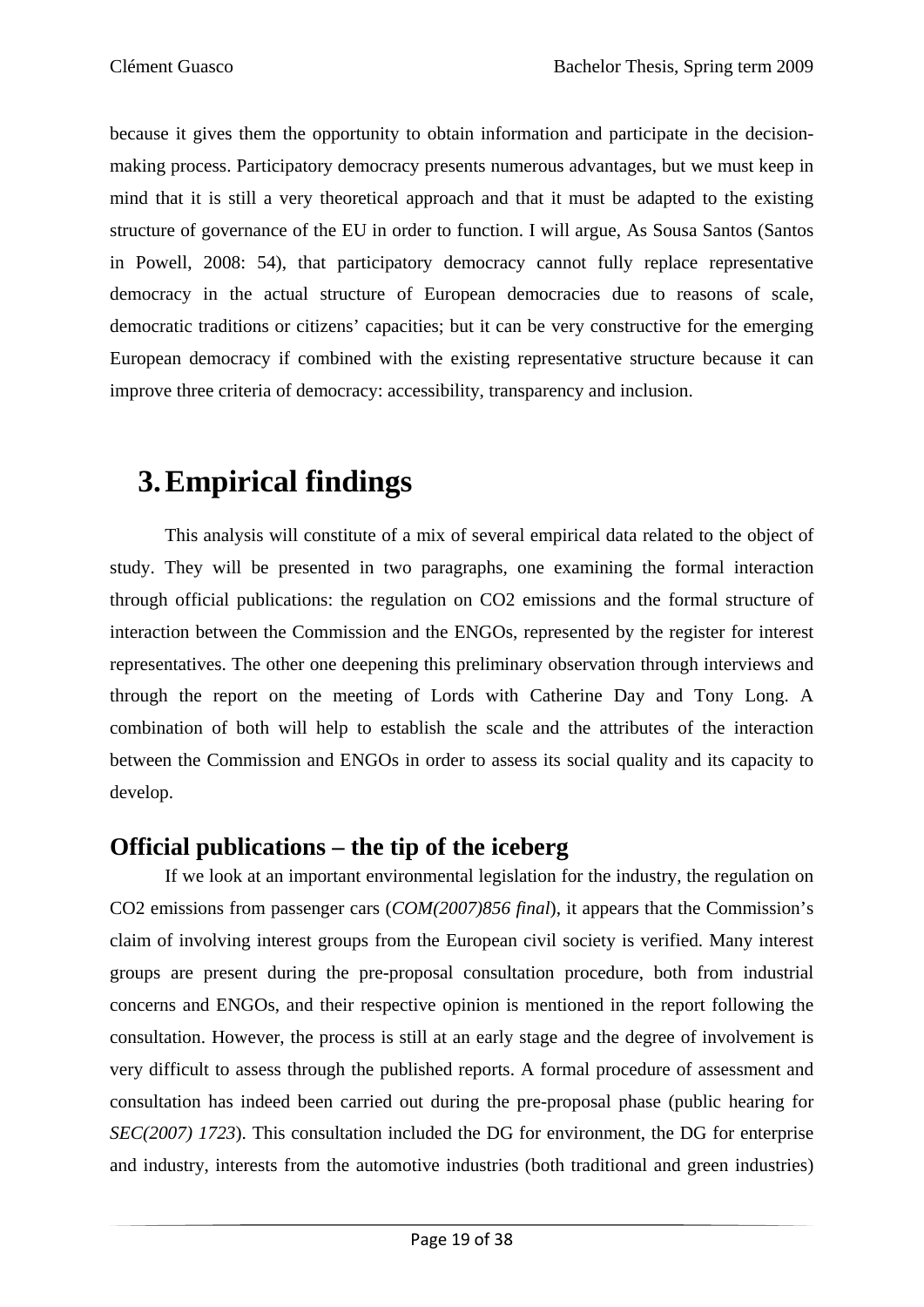and from various NGOs dealing with environment and consumer interests. Four of the Green 10 members were present at the consultation. Transport & Environment seems to have had a leading role because it is the main source of information taken into consideration by the report. However, Greenpeace, WWF and FoE's points of view are mentioned in annexe, which shows that their voice is given enough weight to be noted down in the official report. This observation does not allow assessing the quality of their inclusion, but it shows that this interaction exists and can therefore be the manure for socialisation. In fact, the more interaction will take place, the more those interest groups will have to find a formal position within the system. An interesting point is that none of the ENGOs questions the actual "120g target" fixed by the Commission, which shows that this target must have been discussed at an earlier stage without requirements for an official publication. Their main questions concern the method to achieve it, which they find to accommodating for the automotive industry. It is not surprising since their role is to keep the pressure on industries and politicians for more environmental regulation. What is more important is that they all seemed to agree about the target before discussing it during the assessment. Even The secretary-general of the Commission introduces the meeting by recalling that the target has been fixed and will not be discussed anymore. It is impossible though to find a report on the discussions that led to the establishment of the "120g" target, which is even supported by a highly dissenter ENGO such as Greenpeace (public hearing for *SEC(2007) 1723*, Greenpeace website: press release). The most logical answer is thus to assume that it has been agreed upon during an earlier stage of the process, which led to the publication of the official report. This earlier negotiation is not regulated by legal dispositions but indicates that the consultation procedure is not the only way in which ENGOs can have a say<sup>[12](#page-25-0)</sup>.

The last development in term of relation between the Commission and interest groups is the implementation of a *voluntary register for interest groups* in the frame of the transparency initiative (*COM(2008)323 final*). This register is managed by the secretariat general and aims at listing all the interest groups in relation with the Commission and making them available to the public as well as formalising the interaction between them and the Commission's employees. It is a first step toward the formalisation of this relation but it is still very vague in term of quantity and depth of information. It does not seem that detailed information on the origin and use of funds as well as a list of actual lobbyists is required.

<span id="page-25-0"></span> <sup>12</sup> Interviews have revealed that ENGOs are members of expert groups at the earliest stage of the proposal drafting. This information will be treated in details in the extrapolated data.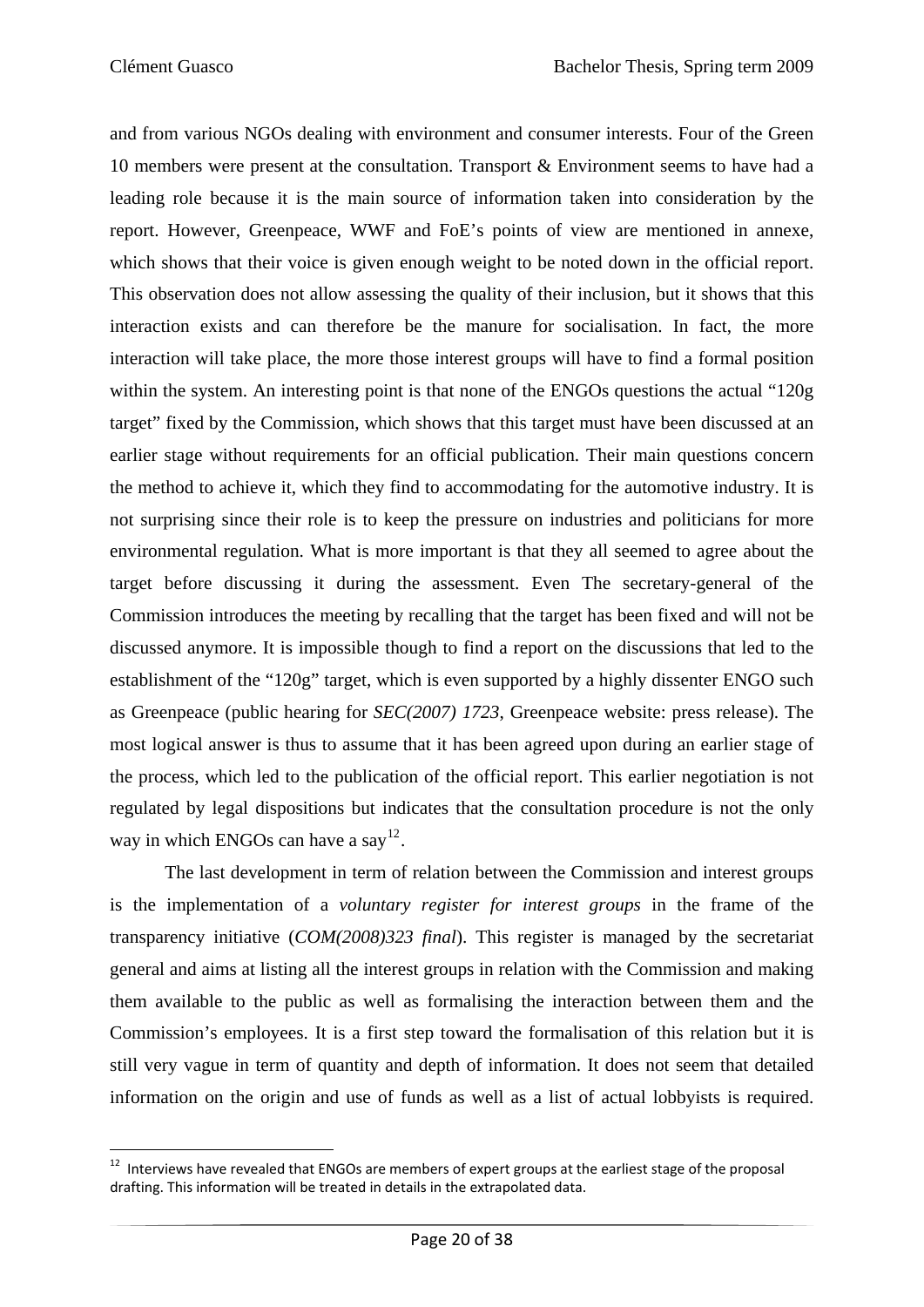There is a project of review of the Register by the Commission, but it still has not been carried on. Moreover, it does not collect information on the formal meetings between representatives of those interest groups and the Commission in terms of dates, places and contents of discussion, which would participate to the transparency of the process. However, the initiative states that the Commission will progressively establish a formal procedure for consultation, which will lead to the publication of each consultation by the office in charge of the Register. It is still at the project stage, but it predicts that the institutionalisation of the interaction between the Commission and representatives of the civil society will increase in the future. This register only concerns the Commission but another register has been set up for the Parliament, which shows that both institutions are interested in formalizing this relation in order to increase transparency. The Commission is increasingly asking interest representatives to be registered in order to get an appointment or to participate to the consultation procedure. The same requirement is made by the MEPs, which often complain about being contacted by interest representatives, which are not registered. It indicates a will to formalize the procedure. Along the Register for interest representatives, the Commission is financing a number of NGOs every year in order to allow them to maintain a European representation in Brussels. This financing is frowned upon by some MEPs, which considers that public money should not be spent on private organisations, but when one looks at the budget of EIOs, it is clear that very few ENGOs could compete on their own. Moreover, this funding has been established by a resolution adopted by the Council and the Parliament, which indicate a clear desire of the majority to institutionalise their interaction with NGOs by insuring their stability in the system. In the case of ENGOs, Greenpeace is the only one of the Green 10 to refuse funds from the Commission. The funding is transparent and is based on the application of each NGO, in which they must explain how they intend to use the funds in order to promote European policies. There is no official instruction<sup>[13](#page-26-0)</sup> from the Commission on how ENGOs ought to think, but the mere fact that funds are given to projects that support European policies insure that they will not go against the general guidelines determined by those policies. The ENGOs are however free to choose their political line, which is more often in phase with their members than the interest of the Commission. Finally, the funds allocated to some international ENGOs are to be used only for expenditure within the EU 27. The Commission allocates money to the European Offices of those ENGOs in order to insure that

<span id="page-26-0"></span>  $13$  The only restriction of the Commission is that funds cannot be used for project outside the European Union, but there is no political restriction posterior to the attribution of funds.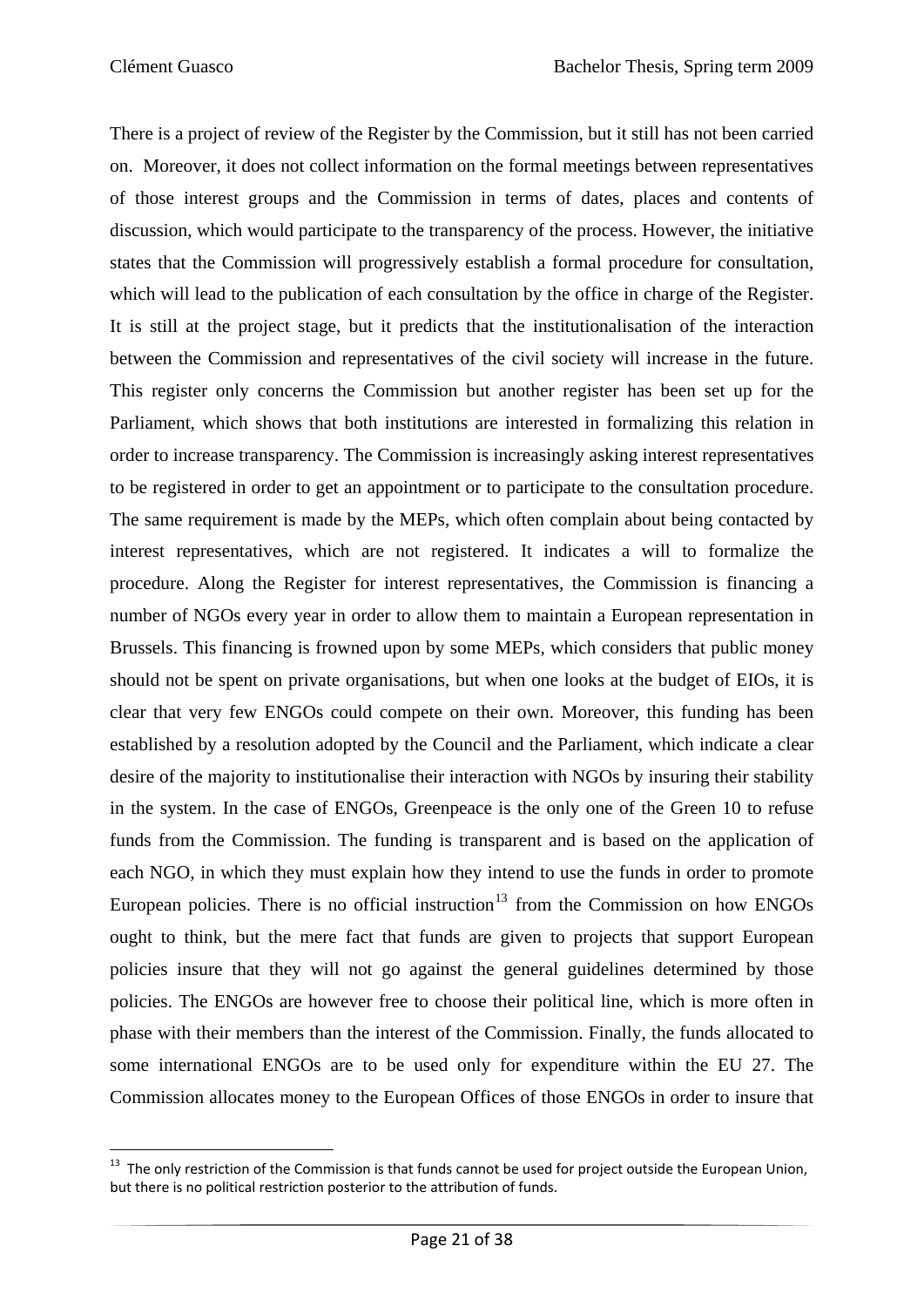those funds are used for the European citizens only, and regular audits takes place to control if they have been used properly.

### **Interviews – deepening the study**

We have seen that the inclusion of ENGOs can be observed in the official publication of the Commission. However, this is but the tip of the iceberg. Interviews of the actors involved have revealed that the actual interaction between the Commission and ENGOs are more developed than official publications can let us think. A part of this interaction has even begun a process of institutionalisation. It comports therefore both formal and informal interactions between the two sides. This analysis will try to expose findings with limited comments. Those findings will then be discussed later on in the analytical discussion chapter.

*Formal* methods of interactions are those that follow an established protocol without however being part of a structured process written down in the form of a treaty or legislation. Several procedures, by which ENGOs interact with the Commission, have been established over time. The most important one, in our case, is the participation of ENGOs in the working committees that produce guidelines and reports for the design of legislative proposal. Those working committees are composed of expert from various institutions, NGOs and EIOs; and are the key points in the decision-making process since they are the main source of expertise for the elaboration of proposals, which will eventually lead to regulations, directives and other types of European legislations. Both Greenpeace and WWF are systematically invited to take part in working committees by the DG environment, where they can influence the discussion by their expertise. This type of expert group is probably at the origin of the "120g target" that we discussed earlier on<sup>[14](#page-27-0)</sup>. A lecture of the regulation on CO2 emissions from passenger cars and of the public consultation held for that purpose had showed that an agreement on the target of 120 g CO2 had been reached prior to the public earring. The fact that none of the four ENGOs present at the public consultation discusses this target could mean that a certain consensus has been reached within the working committee in charge of that matter. Both Greenpeace and WWF expressed the importance of their participation within those groups and that they actually have a good collaboration with the Commissioners and the other parties in presence. However, there is no written procedure to determine how DG environment select

<span id="page-27-0"></span> $14$  Cf. "factual data" p.19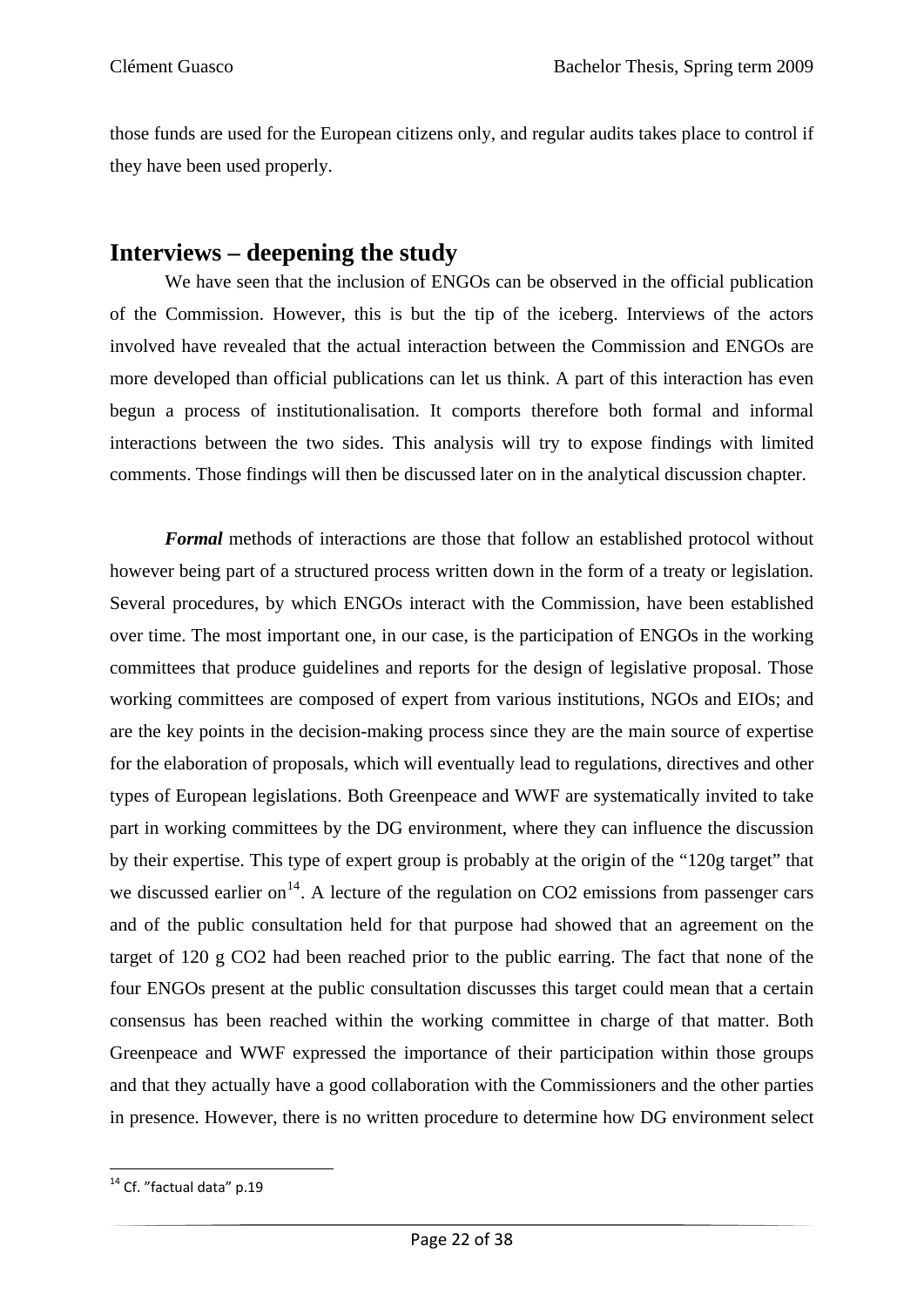which ENGOs to invite in a specific working committee. This choice is left to the employee of DG environment in charge of the dossier. There are several criteria for the selection of actors to invite. In the case of DG environment, expertise is a major criterion. Indeed, environmental policy is an area, which requires advanced technological knowledge on how the environment reacts to human activity and how it works in general. Both WWF and Greenpeace seem to be recognised for the quality of their expertise by DG environment and are very often invited to participate in expert groups. It gives them the opportunity to influence efficiently the decision-making process at the roots, thus including them at a key point of the environmental policy. Of course, the fact that they are invited, included and listened too, does not insure that their voice is heard as the voice of others, but it insures their democratic participation to the process. They are also recognised because of the size of their membership. Both Greenpeace and WWF rely on their large number of members to legitimize their voice, which is a very good point in term of representative democracy, since they can represent a large amount of citizens at the EU level. They also rely a lot on the public opinion in that they use their capacity to communicate and bring attention to specific subject in order to put pressure on the decision-makers so that they consider their opinion. On the one hand, it can be problematic in term of participatory democracy, since it is clear that smaller organisation will lack a large number of members as well as the budget for developing qualified expertise. Thus not having access to the decision-making process because they will not be able to reach the level of reputation needed to be included by the Commission. On the other hand, it can ensure than only the most representative ENGOs are included, which ensure a workable number of channels of participation established by democratic support. Indeed, it is better to have few functioning channels of participation than a multitude of imperfect ones.

 A second formalised method of lobbying is the use of factual and voting sheets. Factual sheets are produced by ENGOs on specific subjects in order to communicate their official position. They can be established through independent studies commissioned by the ENGO, which can compete with studies commissioned by EIOs. They can be addressed to members of the Parliament, the Commission or the Council, who can use them to know the position of major ENGOs or for qualified expertise. They are a part of the communication tools of the ENGOs with the European institutions. They are not an institutionalised part of the decision-making process, which means that the European institutions do not have to take them into account or to include them within the official reports. However, the fact that the Commission accept those ENGOs as valuable partners supposes that they will listen to their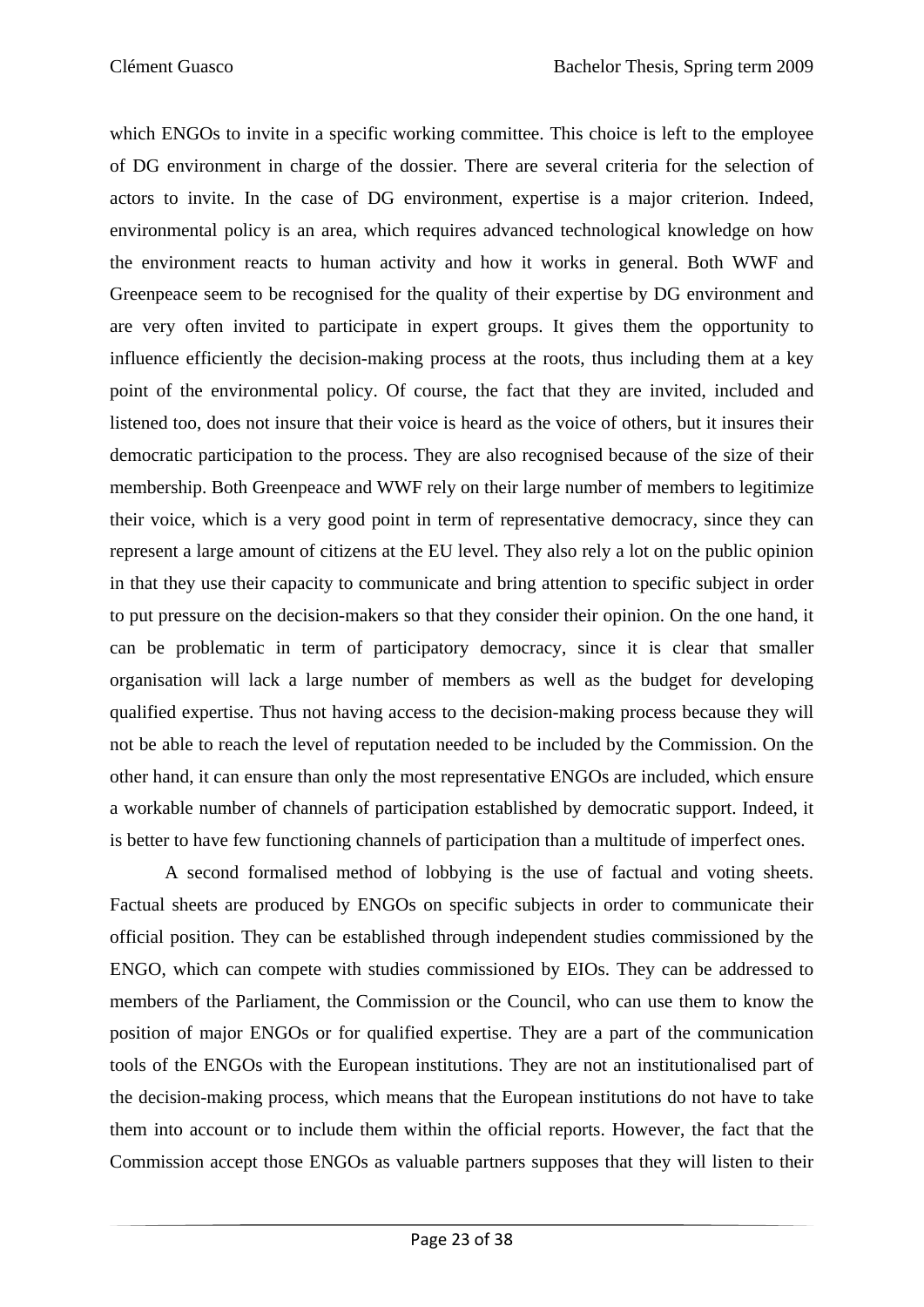voice in a certain way. Voting sheets are a type of factual sheets that are directly aimed at the Parliament in the occasion of votes on major environmental issues. They contain the position of the ENGO and a clear recommendation for voting. Both factual and voting sheets participate in the dispositive of pressure implemented by those ENGOs, which largely rely on public opinion to support their voice.

*Informal* interactions are those that do not follow any protocol, but still participate in the connection between the Commission and ENGOs. The first informal interaction between the Commission and the ENGOs is the fact that they meet for professional purpose on a daily basis. The Commission recognises both ENGOs as valuable and effective partners and they are welcome to meet with its employees. Those meetings can have various purposes and are not recorded. In the case of WWF, it seems that informal meetings takes place along those official ones, and that personal relations are developed as well. The extent of those relations is impossible to assess though, but the mere fact that they take place indicate a process of socialisation that will strengthen further interactions. On the other side, Greenpeace insist on having only official appointments with employees of the Commission and do not use the means of dinners and informal meetings as many EIOs' lobbyists do. Nevertheless, they are a part of the Green10 network, which holds a regular dinner with representatives of the Commission to discuss environmental matters as well as one-time meetings with representatives of the country in charge of the presidency, as well as the preceding and the following ones, at each turn of the presidency. One can expect that people working on an everyday basis on the same subjects develop a certain level of acquaintance, which facilitates further interactions. Especially since all actors agree on the fact that Greenpeace and WWF are valuable participants within the decision-making process. Those meetings are important for the formation of the image each actor has of each other. The more they know the positions and the methods of the other actors, the easiest they will collaborate in the future.

A second informal interaction is the traditional method of pressure traditionally used by ENGOs. Those methods can take the form of petitions and attention bringing actions, which base their power in the public opinion. Those types of activities are most common to the national offices, but they are also used towards the Commission. Those methods can be used in order to influence the agenda setting or a decision of a European institution. An example is the production of scorecards classifying countries according to their implementation of an environmental directive in order to push the less effective countries to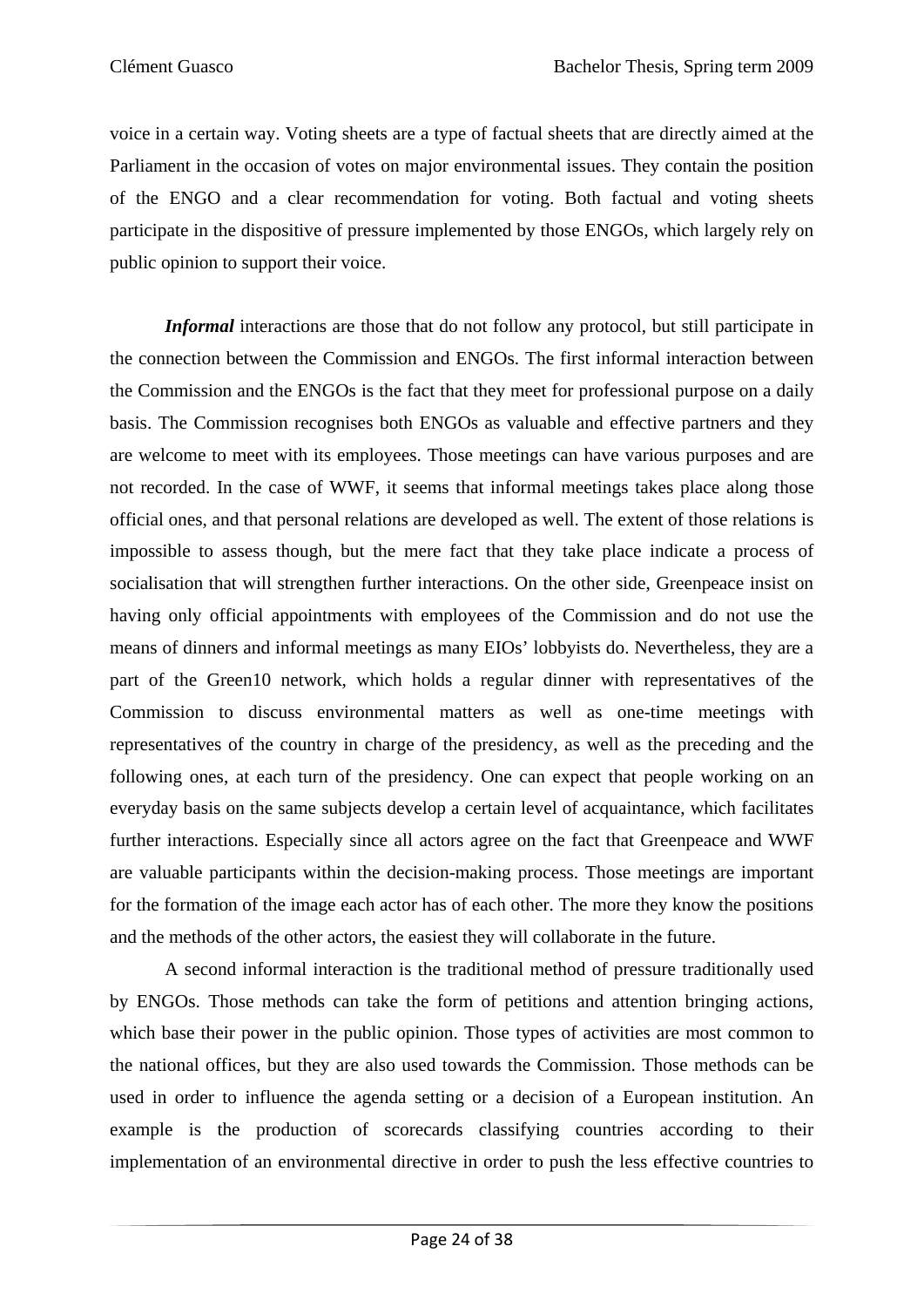take measures. In the case of  $REACH<sup>15</sup>$  $REACH<sup>15</sup>$  $REACH<sup>15</sup>$ , WWF made a campaign in order to sensitize the members of the Parliament to the presence of chemicals in our bodies. The survey of human toxic contamination showed that 76 persistent, bio-accumulative and toxic industrial chemicals were present in the blood of the tested MEPs. The purpose of this action was to attract the attention of the MEPs on the fact that all European were concerned by the problem. This is a method, which the ENGOs masters since they enjoy the support of numerous European citizens as well as the capacity and the knowledge to attract attention on the decision-makers at the most appropriate moment to influence their decision. The fact that they are a part of the decision-making process gives them the necessary information to determine that moment as well as the most cost/time effective method.

#### **ENGOs as counter-balance**

 One important point that came back in each interview was the fact that the Commission can use the ENGOs as counterbalance to the EIOs. Indeed, the EIOs carry out heavy lobbying activities towards the Commission. They possess large budget for the commission of scientific studies supporting their interests or the remuneration of a multitudes of lobbyists. The role of the Commission is to act as a mediator capable of taking the best decisions for the entire society, while satisfying the largest part. In order to do so, it relies on expertise. The expertise of the EIOs is not always the most objective and the Commission needs other sources of information in order to promote a more balanced legislation. This is where the ENGOs can be very valuable, since they operate with a non-mercantile goal and therefore tends to be stricter on the regulations to apply to the protection of the environment. For example, the agro-industries were arguing that the EU should withdraw its ban on some  $GMOs<sup>16</sup>$  $GMOs<sup>16</sup>$  $GMOs<sup>16</sup>$  on the ground that they were accepted in the rest of the world and that the EU should stop being protectionists. That argument was proven false by Greenpeace since only the United States has authorised more GMOs than the EU, while the rest of the world tends to follow the European legislation on that matter. Following that input of Greenpeace, the text was never implemented. Moreover, it appears that some employees of the Commission use ENGOs when they consider that the content of the proposal, on which they are working, reflects too much the interest of the industries. This situation varies on a case-to-case basis, but shows the value of the integration of ENGOs within the decision-making process. It helps

<span id="page-30-0"></span> <sup>15</sup> European regulation on chemicals  $16$  Genetically modified organism

<span id="page-30-1"></span>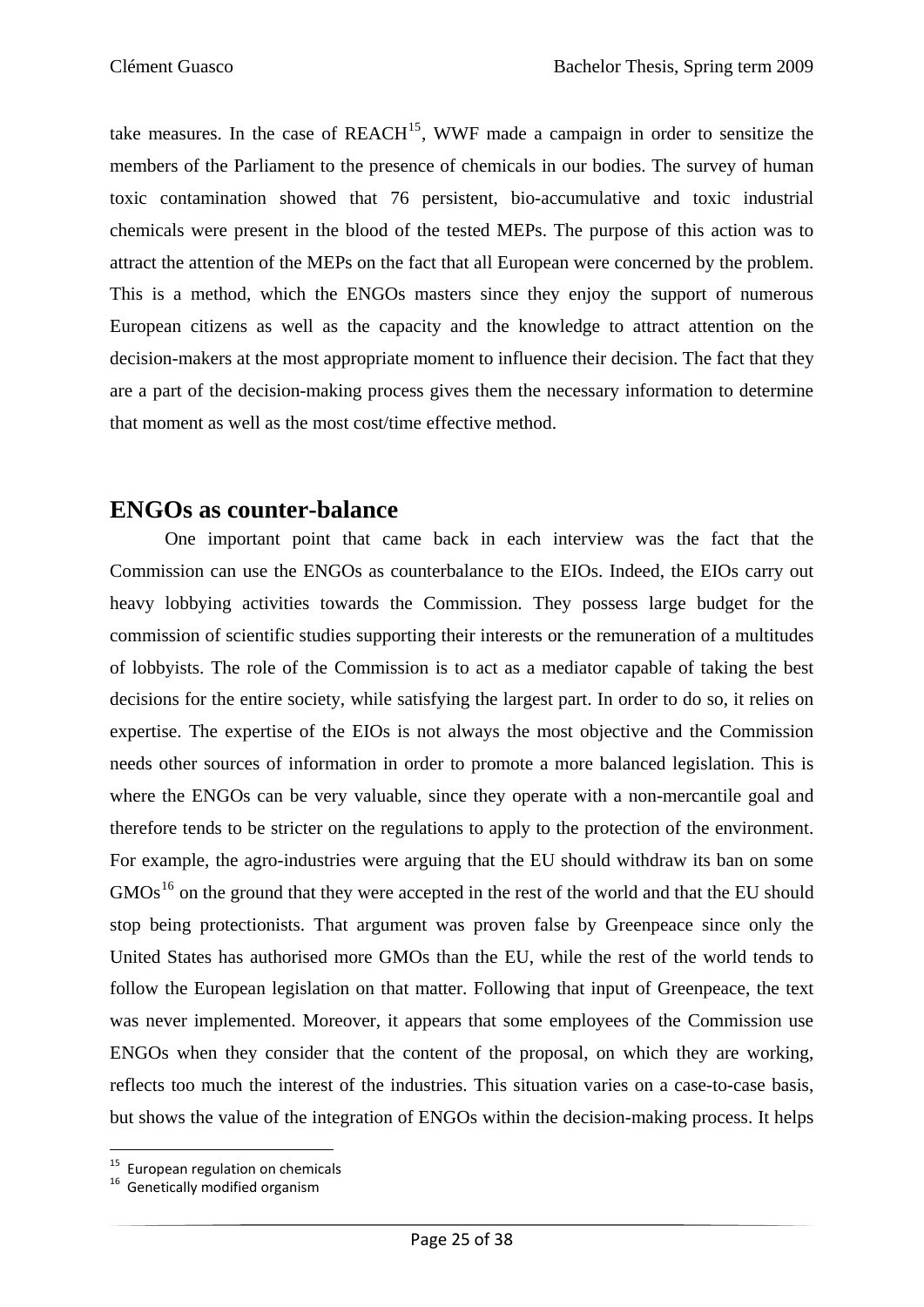bring balance to the equation and it is recognised as valuable by both the Commission and the ENGOs. They can also be used in order to maintain balance within the Commission itself. When the Barroso Commission was appointed, the entire Commission was focused on the new goals established by the Lisbon strategy and relegated the seven strategies of the sixth environmental action program to the archives. When, Stavros Dimas, the Commissioner for environment realised that they were not ready to support the commitments made by the previous Commission in the sixth EAP, he asked the ENGOs to help put pressure on the Commission so they would respect their obligations. This was a successful lobbying action, which resulted in the reintroduction of the seven strategies. The question of balance of powers is crucial for democratic regimes, not only in an institutional perspective, but also for the general operation of decision-making. ENGOs can therefore be considers as useful partners of that process.

### **How both parties perceive the interaction**

This assessment will first consider a report of the meeting between representatives from the British House of Lords, the secretary general of the Commission (Catherine Day) and the director of WWF European policy office (Tony Long); then make the connection to the interviews held with the representatives of each actor. The meeting was held with the purpose of assessing the degree of connection and collaboration between the Commission and WWF EPO. According to the report, the Commission and this NGO meet each other during the policy-making process and both claim a significant degree of collaboration. The secretary general explains that they need such collaboration in order to gain the necessary knowledge to make the most appropriate decisions, but also to ensure that all the points of view from all the actors of the civil society are represented in the proposal. However, without denying an informal relationship in the 'corridors of Brussels', she tries to emphasise the formalisation of the consultation of interest groups during the pre-proposal phase and the new 'voluntary register for interest representatives' managed by the Commission. The interview with an environmental officer of the DG environment confirm that working relation and insists on the fact that the ENGOs are appreciated and valued by the Commission for their alternative qualified expertise, and thus well integrated into the decision-making process. Tony Long also recognises a good cooperation but gives it a more informal tone. He explains how the Green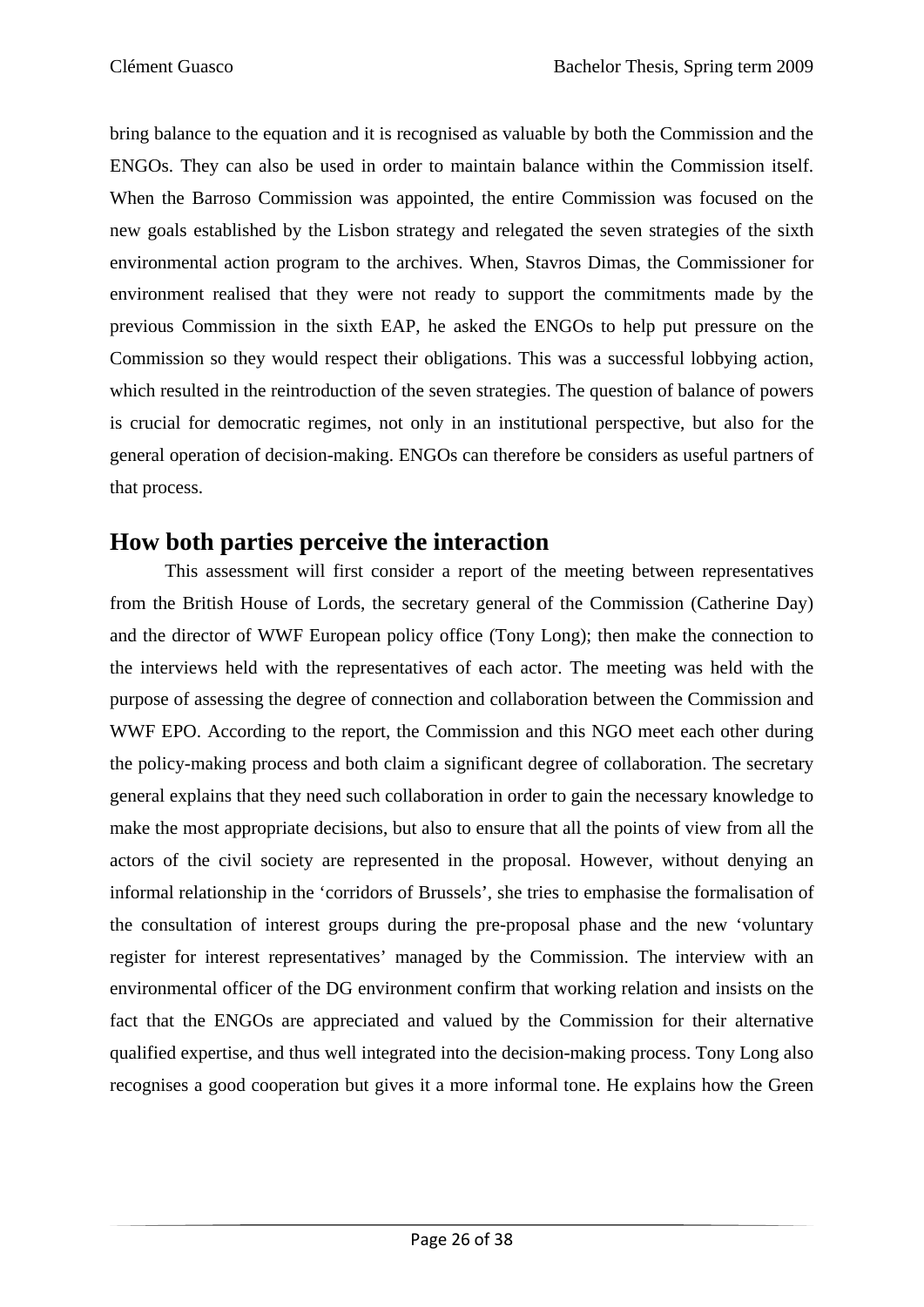10 network<sup>[17](#page-32-0)</sup> had been able to influence the new Commission when, in 2005, It was questioning the 'seven strategies'<sup>[18](#page-32-1)</sup> adopted by the previous Commission. He also explains the role of monitoring played by ENGOs and their capacity to expose noncompliance with environmental decisions. They can also commission independent studies in order to introduce them into the legislative process (which they share through the Green 10 network). The Commission keeps them informed during the entire proposal-making process. He also develops on the informal relationship behind some decisions made by the commission. However, he recognises that opposing interest groups have had very successful impacts on the Commission, such as in the REACH case<sup>[19](#page-32-2)</sup>, which shows that EIOs do have a strong influence on the decisions taken by the Commission. During her interview, Marta Vertier also recognises the good collaboration of Greenpeace with the Commission. They have a proper access to information and to the expert groups set up for the elaboration of environmental legislation. Overall, both Greenpeace and WWF recognise a successful inclusion within the decision-making process, which they attributes to the credit given to their expertise, the importance of their membership support and their acceptance of the "rules of the Game". Greenpeace and WWF consider that they are recognised, listened too and invited to participate in a relatively satisfactory degree.

However, the situation is not always so ideal. The Commission makes an effort in term of inclusion and transparency, but they remain limited. For example, ENGOs do not have access to information on what is happening during the conciliation procedure between the Commission, the Council and the Parliament<sup>[20](#page-32-3)</sup>. Moreover, they regret the fact that they often have the impression of being heard, but ignored. White papers are sometime published without a single reference to their inputs, or they reflect too much the desires of a specific EIO and omit the inputs of other actors. They also observed cases where the revision of a piece of legislation did not consider their inputs. It can be because the choice to integrate some inputs more than others relies on the employee of the Commission in charge and that his political configuration, as well as the ones of the Commission ultimately influences his judgement. This observation holds true for most democratic institutions and represent an eternal problem, which can hardly be solved by regulations. Finally, it seems that ENGOs

<span id="page-32-0"></span><sup>&</sup>lt;sup>17</sup> Green 10 is an informal network of the 10 major interest groups in environmental protection in the EU. See following paragraph on Green 10 network for more information.<br><sup>18</sup> Series of legislative goals linked to the 6<sup>th</sup> Environment Action Program.<br><sup>19</sup> REACH: European Regulation on hazardous chemical products.<br><sup>20</sup> This appe

<span id="page-32-1"></span>

<span id="page-32-2"></span>

<span id="page-32-3"></span>the disapproval of many environmental NGOs. See also *letter of Green 10 to the commission*.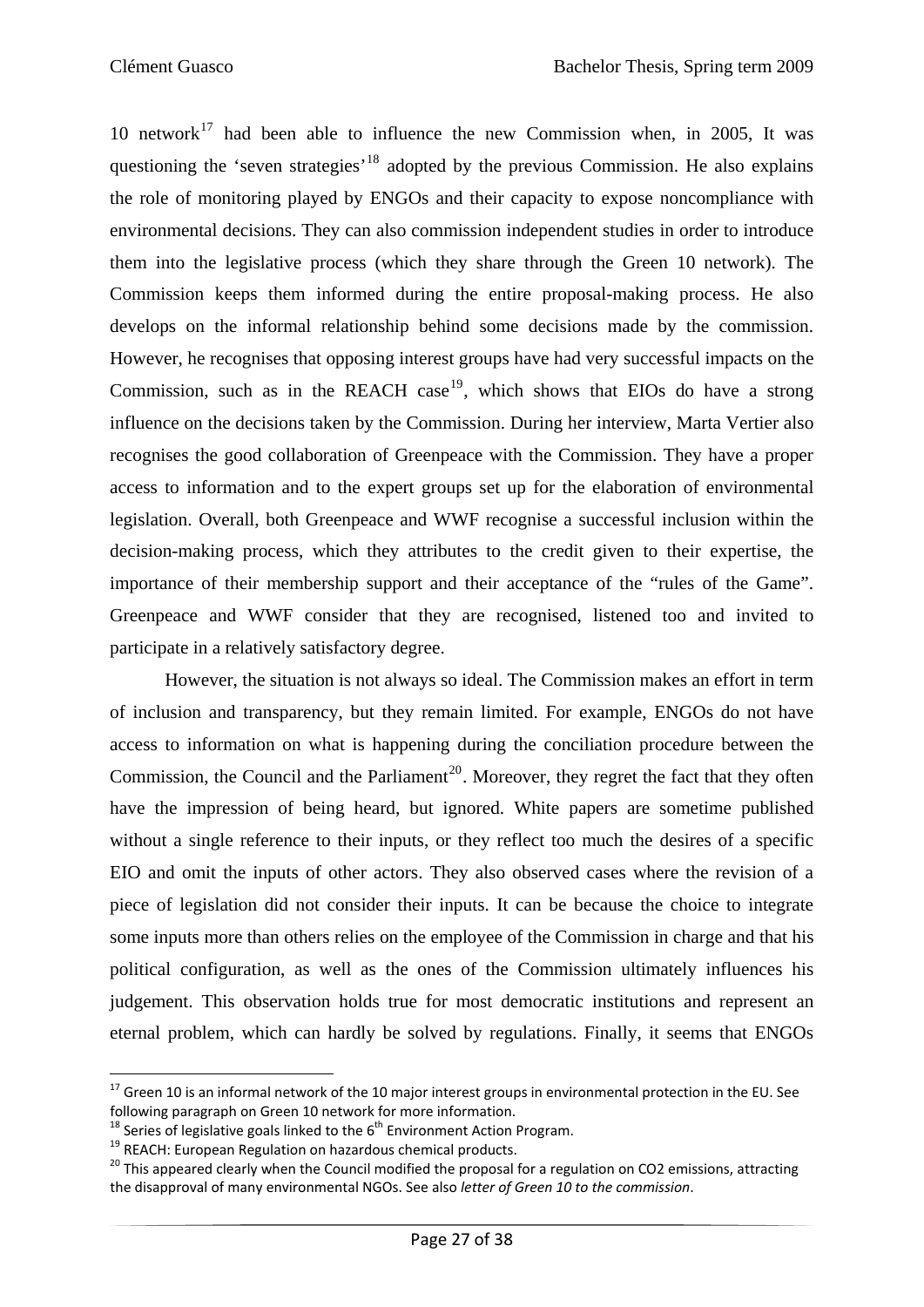suffer of a lack of feedback from the Commission. Indeed, they do not receive comments on each of their inputs and sometimes wonder if they have really been taken into consideration. This shows that even though they have been relatively well integrated to the decision-making process, they are still not an integrated part of it, and that the institutionalisation of that interaction can still be improved.

## **4.Analytical Discussion: improving democracy in the European Union**

The previous observations can bring new perspective to two different discussions. The first one will revolve around the socialisation process, which brings interest groups closer to the Commission. The second will focus on the legitimacy this interaction can bring to the EU.

### **Socialisation Processes**

As we have seen, the relation between environmental interest groups and the Commission is not completely structured yet. There are few formal rules that establish the procedures and the degree of involvement they should have during the policy-making process. However, it is undeniable that they have a certain influence on the Commission. In a sociological institutionalism point of view, this phenomenon becomes very interesting. In fact, we are witnessing a process of socialisation through informal institutions, which started during the seventies. This process is slowly moving toward a more formal relation, as pointed out by the Transparency Initiative and the Register for interest groups created in June 2008. There is a clear will from the Commission and the Parliament to include interest groups from the civil society within the decision-making process. Both institutions are presently working on a common register that will formalise the first step of the integration of interest-representatives<sup>[21](#page-33-0)</sup>. This process is still at the early phase of socialisation, but it is likely to continue and bring interest groups even closer to the EU. ENGOs have been present within the decision making process for many years. It appears that the Commission and the Parliament are increasingly interested in officialising this union in order to improve

<span id="page-33-0"></span> <sup>21</sup> An agreement on a common register has been reached on March 17<sup>th</sup>, 2009. It could be implemented by the end of the year. See http://ec.europa.eu/commission\_barroso/kallas/doc/news12\_03\_09.pdf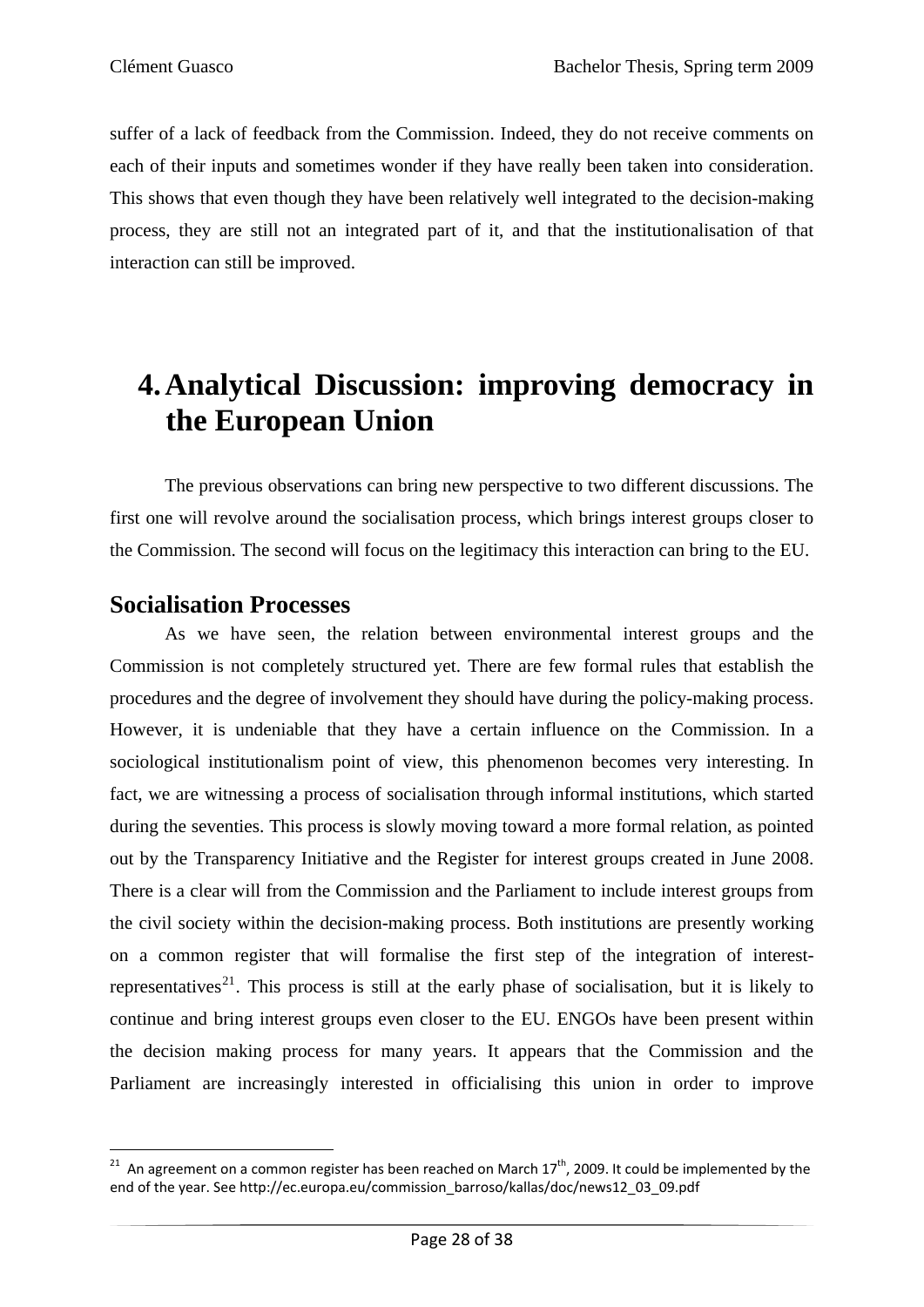transparency as stated in the transparency initiative. In such a scenario, it is important to consider their role and their capacity to improve democracy to the EU.

### **ENGOs as channel of legitimacy: representative democracy**

Now that it has been established that NGOs will come to play a more and more important role in the policy-making process, one must discuss to which extent they fulfil the search for legitimacy of the Commission. Legitimacy has several aspects, but the main one is the fact that the people need to be linked to the policy-making process in order to develop the necessary feelings that will bring legitimacy to the Commission. In the case of the European Union, that link does not need to be bound to direct elections. Direct elections are linked to the normative legitimacy in place among European countries, but we have seen that this type of legitimacy will be very difficult for the Commission to achieve in the present political configuration. However, the Commission can gain the legitimacy linked to representative democracy by other means. If one considers the participation of ENGOs within the decisionmaking process of the Commission, one can see that they are a new channel for representativity. The ENGOs are structured in such way that they automatically bring forward the opinions of their members. Indeed, ENGOs do not exist outside of their members and their main goal is to gather as many of them as possible around a thematic subject. If at any time their politic diverge from the desires of their members, they risk disappearance. It can therefore be argued that they most effectively represent their members in a very specific political area. Moreover, in the case of Greenpeace and WWF, membership is open to any adult with a bank account and a valid address within the country of residence of the national office. Membership fees tend to be very symbolical to gather the largest amount of members possible. On top of direct elections, legitimacy can be linked to efficiency, transparency and participation. Efficiency in the fact that the decisions taken must fit with the needs of the people<sup>[22](#page-34-0)</sup>, transparency in the fact that the people must be informed in an understandable and direct manner of the reason for such decisions and finally participation in the fact that people need to feel that they can participate if they choose so<sup>[23](#page-34-1)</sup>. The Commission already fulfils the criteria of Efficiency, but transparency and participation can be greatly improved by the NGOs mentioned previously. Actually, they base a large part of their work on communication

<span id="page-34-0"></span><sup>&</sup>lt;sup>22</sup> Legitimacy through efficiency is the one described by Jean Monnet and on which the EU was built.

<span id="page-34-1"></span><sup>&</sup>lt;sup>23</sup> Participation is linked to the discussion on participatory democracy in chapter 3. It also includes accessibility, transparency and inclusion.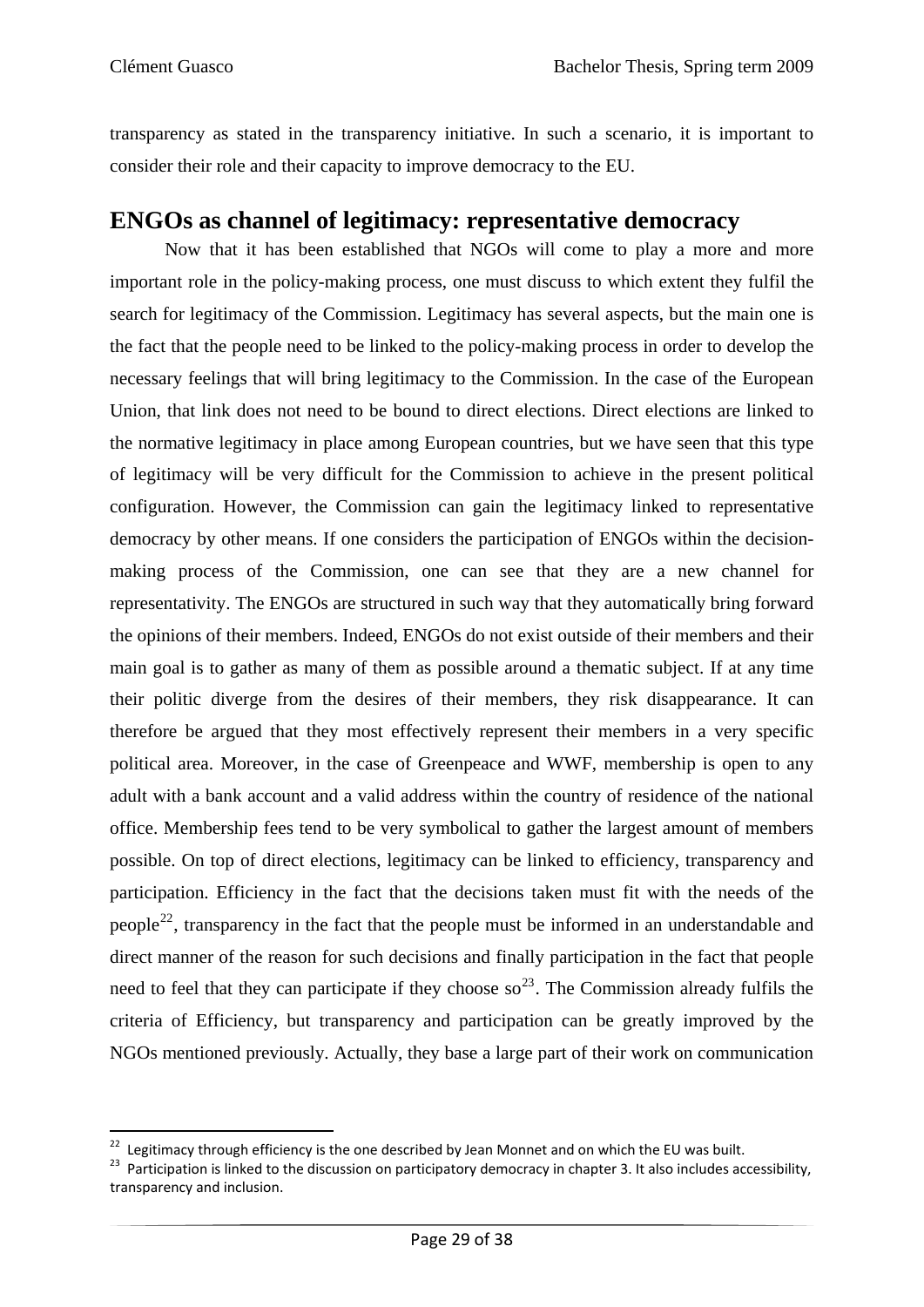to the public and on the participation of their members into the process. They could therefore participate to the reconciliation of the public with the Commission, and thus to its legitimacy.

### **"Elitisation" of the ENGOs**

Robert Michels has brought up the problem of specialisation and "elitisation" of largemember organisations such as Unions, a type of organisation similar to the NGOs. Michels argues that modern organization renders participatory democracy impracticable because it invariably results in leaders dominating followers (Wolfe, 1985: 2). It results in the creation of oligarchic type of structures that prevent any forms of participation and limit the democratic connection between the base and the leadership, which was the basement for the legitimacy of such organisations. This problematic is interesting to discuss because it has also been raised by Tony Long (director of WWF EPO), who is concerned that WWF employees at the European Policy Office were ultimately mimicking the elite structure of the Commission in order to be accepted within the policy-making process, thus becoming elite themselves. The more ENGOs mimic elite behaviours, the more distance they put between them and their support. In that case, it is difficult for them to keep the claim of legitimacy linked to that top-bottom connection. However, it seems that Michels' assertion is exaggerated. Indeed, there are several factors, which can contribute to the limitation of such an oligarchic structure. First, the fact that the director of WWF EUO is concerned by this problem shows that he is aware of it. There is consequently less chances for the formation of an oligarchic structure in that case. Secondly, the functioning of the ENGOs itself participate in strengthening the link between base and top through the formation of a collective solidarity (community) (Wolf, 1985: 3), which ultimately bring the leadership closer to the base from which they are issued. This collective solidarity is the cement that link smaller units together in larger sub-units, which finally associate to form the ENGO in question. This community is what insures that leaders adopt interests issued from the base in order to insure its durability. Moreover, as Aristotle already argued more than two thousand years ago, this community possesses an educative capacity, which benefits each of its members. Each of the members acquires the possibility to participate through the collective solidarity, which in turn gives them the knowledge to act more efficiently and to take wiser decision, making them 'better' members. In the case of Greenpeace and WWF, the link between the top and the base seems well developed. Indeed, the goals and politic of the European offices are decided within a board of management composed of the directors of the largest national offices, which themselves represent the interest of their national office. Moreover, the structure of such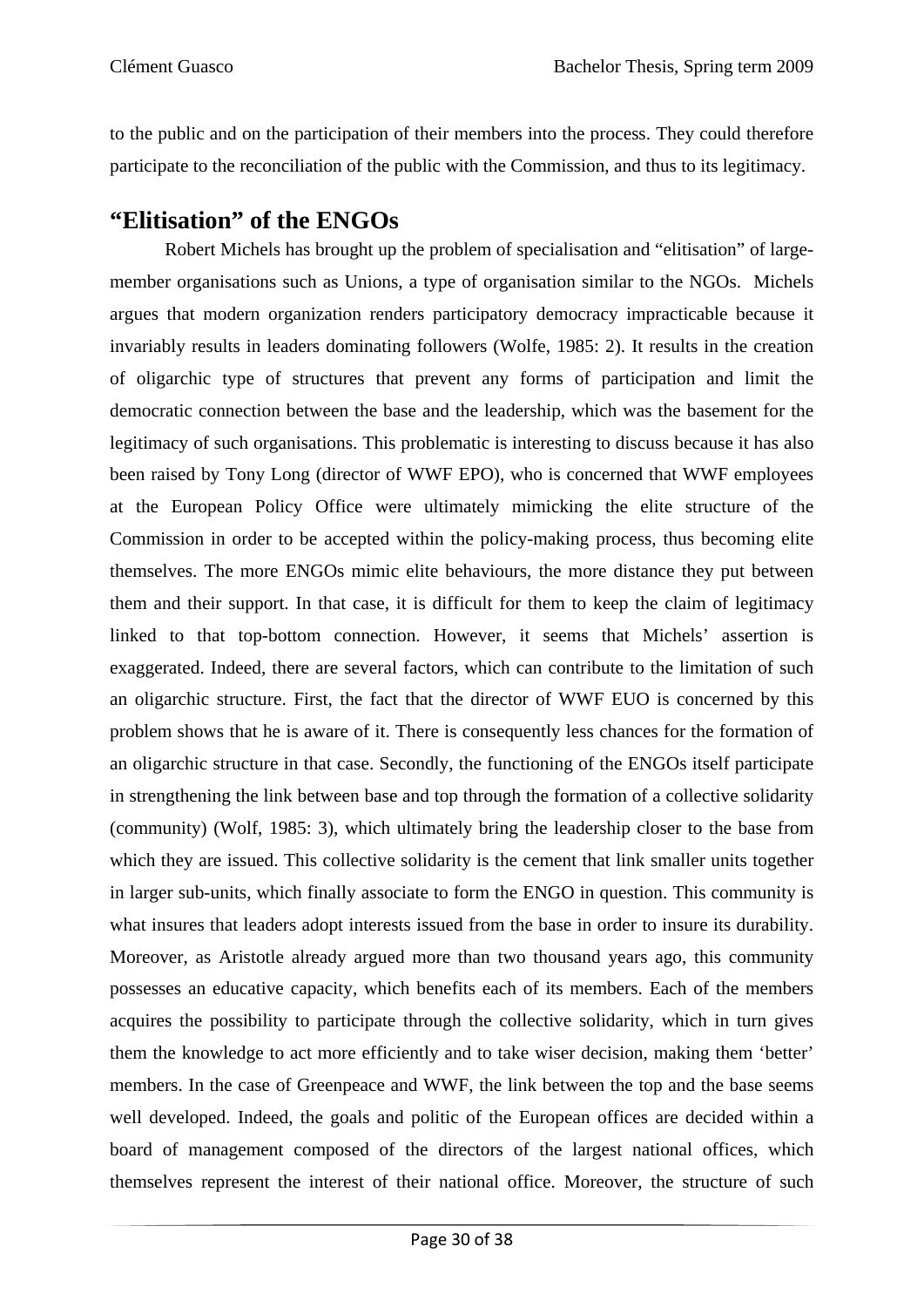ENGOs gives place to the participation of their members through petitions and voluntary work, which include them within the elaboration of the common goal of the collective solidarity and reduce the risk of oligarchy.

### **Linking citizens and decision-makers: participatory democracy**

 The Commission suffers a lack of legitimacy in a representative democracy perspective because it is not composed of elected representatives, but of appointed officials. The "legitimacy of efficiency" advocated by Jean Monnet<sup>[24](#page-36-0)</sup> in a context where the EU was still a remote international system has reached its limits. This problem has already been at the centre of the debate on the democratic deficit of the EU. In theory, the Commission is not directly accountable to the people when it takes decisions. The introduction of direct elections for the Commission, or the inclusion of channels of representation from the civil society such as NGOs and unions, may be a solution. However, the democratic deficit is a broader problem than pure political representation. Indeed, the question of democratic deficit concerns also national governments. This question is linked to a growing apathy of the voters as well as an alienation of the citizens from the state (Powell, 2008: 52). Low turnouts are not limited to the European elections and can be found in national elections like for example in the United Kingdom (Wright, 2006: 236). This symptom shows that the limits of representative democracy itself have been reached. Therefore, it might not be the solution for the resolution of the democratic deficit, since it will only transfer a problem already present at the national level. This problem is linked to the psychological side of legitimacy as discussed earlier on. The Commission is lacking both cognitive and pragmatic legitimacy. According to the low turnouts at the European elections, it seems that European citizens do not believe that the European institutions are accountable to them or at least efficiently representing their interests. This disbelief also affects the Commission.

The inclusion of civil society within the decision-making process, on the other side, shows very promising possibilities. The two ENGOs studied can be valuable models for the implementation of participation within the European democratic system. The present studies have revealed that the interaction between the Commission and the ENGOs is functioning better than official publications would let us think. Representatives from both Greenpeace and WWF recognise a good access to the decision making process, and are included by the commission. Even though the actual interaction can be improved, they present a valuable

<span id="page-36-0"></span> $^{24}$  Cf. Discussion on the white paper on governance p.3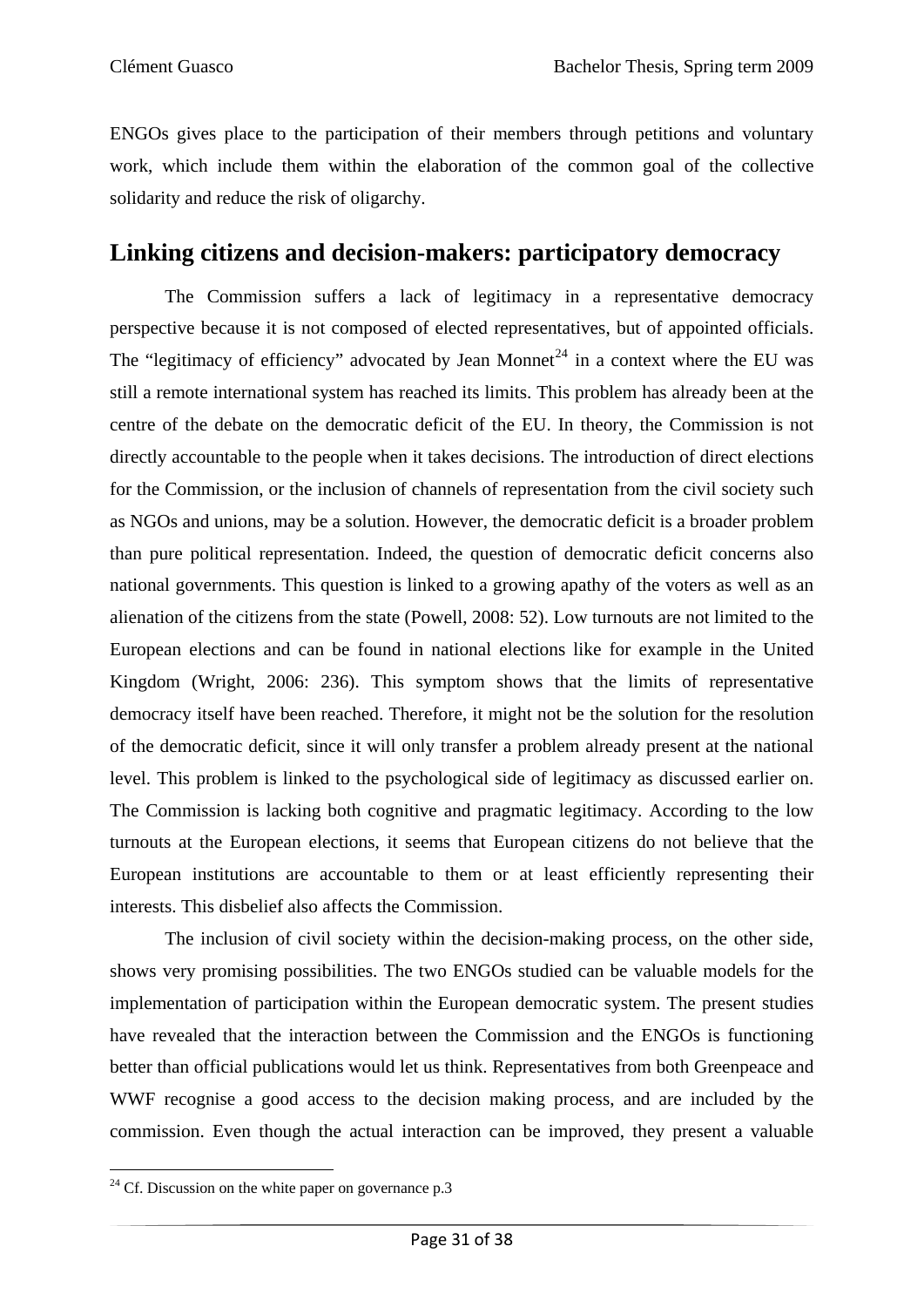channel for the implementation of ground principles of participatory democracy such as transparency, accessibility and inclusion<sup>[25](#page-37-0)</sup>. They can help spread information from the EU to the citizens because they already base their functioning on high communication skills, allow access to the decision-making process for their members and present a relatively good level of inclusion. In that way, ENGOs are a good channel for participation and should be considered in further discussion on the democratic deficits. Those qualities can be very useful to reconnect the European citizens with the European structure of governance since the ENGOs are highly inclusive. They are inclusive in the sense that they rely on the number of their members to support their voice, thus being open to all citizens.

On top of it, they can improve the quality of the already existing European democracy. Indeed, if they can trigger participation among the European citizens, they automatically contribute to the educative quality of participation. The more citizens will take part, the better "participant" they will become. One could parallel it to the discussion of Aristotle on "the democrat", who becomes a better and better democrat through its involvement in the affairs of the city, thus improving the overall quality of the democracy in which he evolves (Winthrop, 1978:169). It can also improve the European democracy by the fact that the more citizens will be included, the more democratic the resulting decisions will be. Here again, this position is shared by Aristotle, which already recognised that "a mob judges better than any one of them, arbitrarily chosen, might" (Aristotle in Winthrop, 1978: 159). This sentence reflects the fact that consultation and consensus are always an improvement for democracy, two traits that can be enhanced by the presence of ENGOs within the European system of governance.

## **Conclusion: Discussing democracy**

The democratic deficit is based on the fact that European citizens do not have a direct electoral power over two of the major European Institutions. The Commission is trying to gain democratic legitimacy by including the civil society (and NGOs) into the decision-making process<sup>[26](#page-37-1)</sup>. The present study has established that this relation was relatively well functioning. It can bring a new perspective to the concept of political representation in the EU. Actually, until now, the concept of political representation was limited to elected representatives and therefore to the European Parliament. However, one can discuss to which

<span id="page-37-0"></span><sup>&</sup>lt;sup>25</sup> Cf. Participatory democracy, ch. 2 § 3<br><sup>26</sup> Cf. White Paper on Governance

<span id="page-37-1"></span>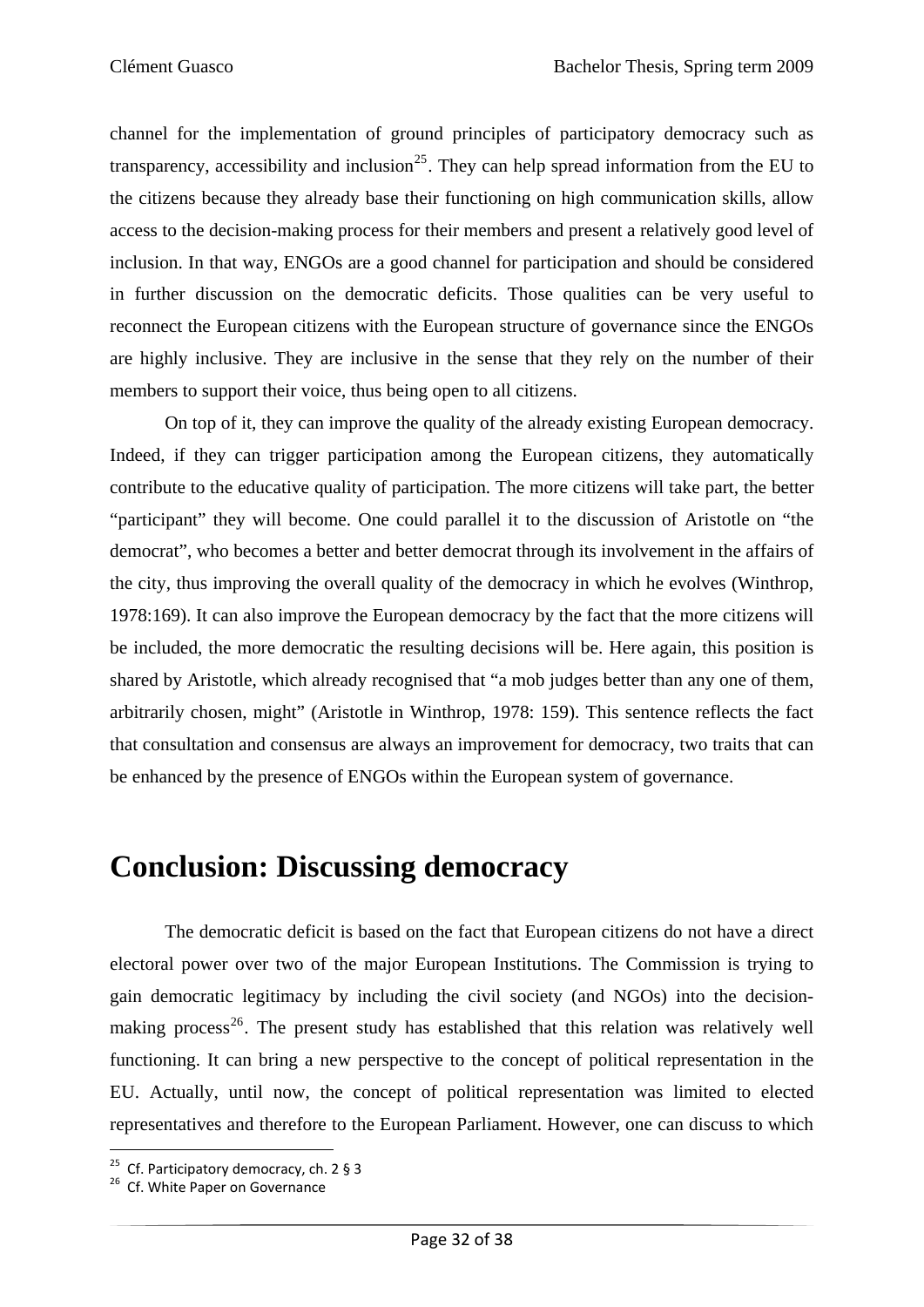extend supporting an NGO with a political program is different from supporting a political party with another political program. It will finally depend on the organization of the political system itself. For example, in the Danish political system, representation through unions can be considered as important as representation through the political system, when it comes to political decision-making in labour policy area<sup>[27](#page-38-0)</sup>. Moreover, NGOs are providing channels of information and socialisation for the European citizens, which can reduce the gap between them and the EU.

Nevertheless, we know the significant number of interest groups involved in the process, which makes it difficult to establish and control an effective system of governance. Therefore, it is still impossible to advocate the replacement of a traditional political representation by one based on the participation of citizens through interest groups from the civil society. It would be, for the time being, unworkable. However, I advocate that representative democracy is not enough anymore and that it can be highly improved by the introduction of channels of participation within the democratic structure of the EU. The participation of NGOs can become a valuable complementation to the European democracy because it can form a channel of representation and participation for the citizens, which can help the EU overcome its democratic deficit, reconnect the citizens with their leaders, and with the notion of democracy. ENGOs are very interesting because they present a wellestablished and well functioning cooperation with the Commission, which can be used as model for the establishment of similar type of cooperation within other policy areas. ENGOs can bring alternative expertise and counter-balance the pressure of industries and financial sectors, which are becoming more and more influential in a globalised system of governance, a fact that is probably responsible for the progressive alienation of citizens from their governments.

#### *Opening*

This research presents but a minor section of the overall structure of interaction between the Commission and the civil-society. Moreover, the democratic deficit of the EU is not limited to the Commission and concerns the entire system of governance. The present thesis focuses on the Commission and the ENGOs because they present a valuable source of inspiration for tackling the problem of democratic deficit, although other studies could beneficially complement the present one. Further research should focus on the same type of relation

<span id="page-38-0"></span>  $27$  Not a single law concerning the labour market and worker rights is passed without the approval of state, unions and employers together.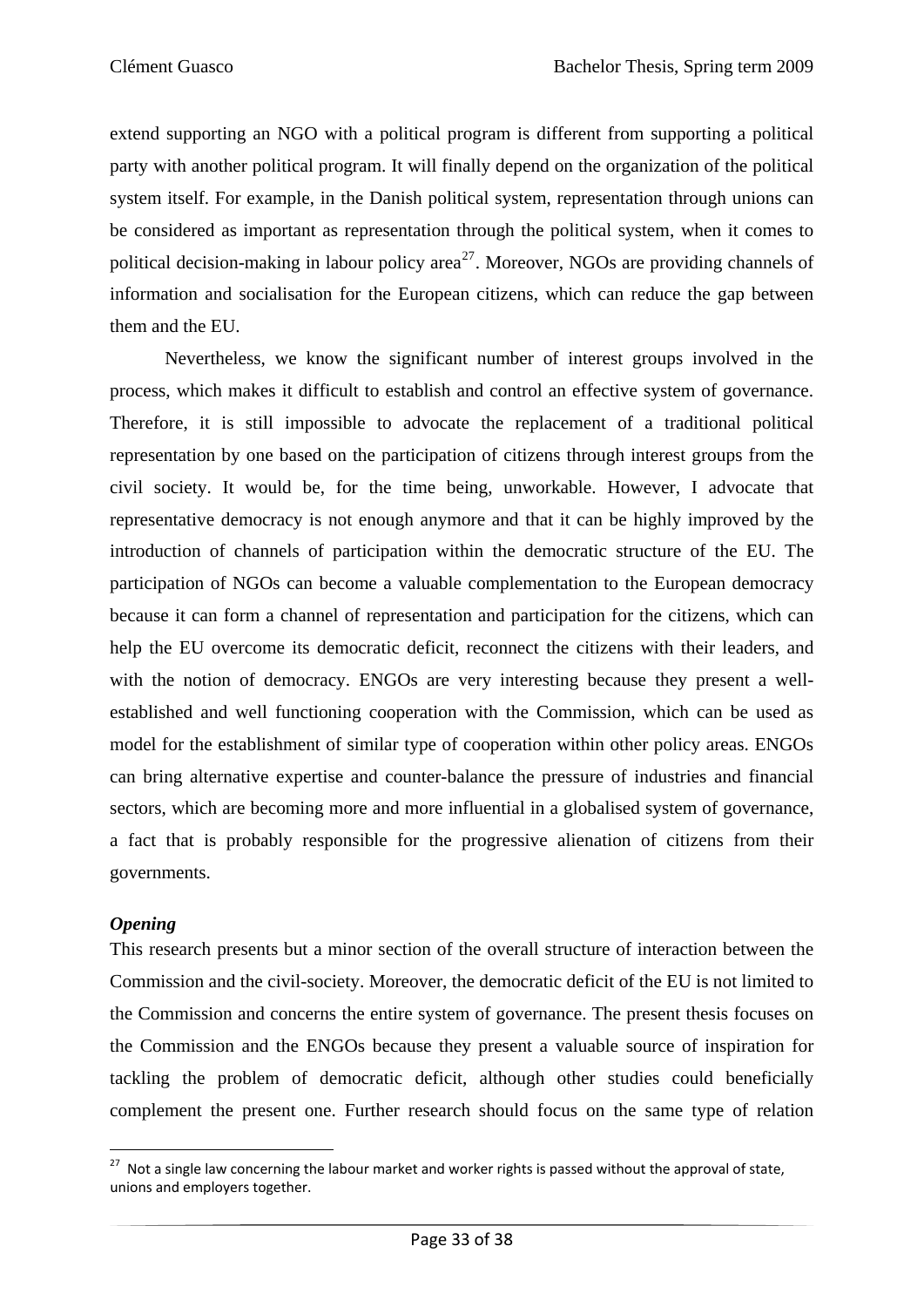between ENGOs and other European institutions in order to assess their integration within the overall system; and between EIOs and European institutions in order to better understand their weight within the equation described earlier on.

Moreover, a democratisation through civil-society requires looking at two stages of this system. Firstly, at the efficacy of the interaction between the Commission and the ENGOs to be sure that those ENGOs are integrated within the decision-making process. Secondly, at the actual possibilities for representation and participation of basic members within those ENGOs in order to address the critic of elitism voiced by the director of WWF EPO and by Robert Michels, which was mentioned in that thesis, but not fully answered. This study focused on the first stage. Further research should therefore focus on the actual possibilities of participation for the basic members of those ENGOs would therefore be a valuable complement to the present paper.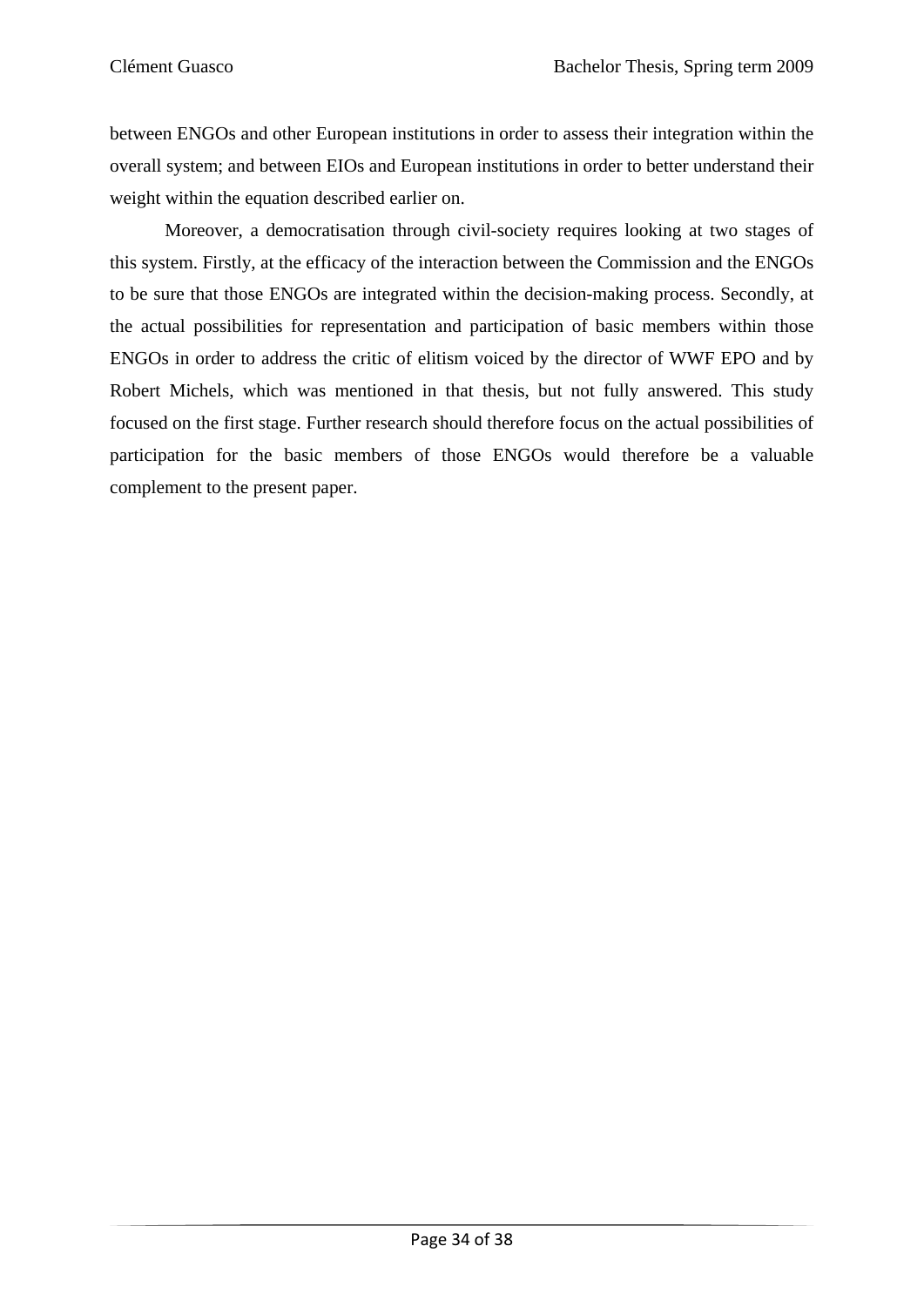# **Bibliography**

### **Primary sources**

#### *Official publications of EU legislations: (material found on Prelex)*

- ‐ *COM(2001) 428 final* : White Paper on Governance
- ‐ *COM(2007) 856 final*: PROPOSAL FROM THE COMMISSION TO THE EUROPEAN PARLIAMENT AND COUNCIL for a regulation to reduce CO2 emissions from passenger cars
- ‐ *COM(2008) 323 final*: EU transparency initiative
- ‐ *SEC(2007) 1723*: Impact Assessment accompanying the PROPOSAL FROM THE COMMISSION TO THE EUROPEAN PARLIAMENT AND COUNCIL for a regulation to reduce CO2 emissions from passenger cars.
- ‐ Public hearing: "*Reducing CO2 from passenger cars and light-commercial vehicles*", Brussels, 11 July 2007, 9.00-13.00, FINAL REPORT
- ‐ Report CPCS 2a : *Report of working group "consultation and participation of civil society"*, Group 2a

#### *Interviews*

- ‐ Interview of Tony Long, Director of WWF European Policy Office, 14/04/2009
- ‐ Interview of Marta Vertier, GMO Campaigner for Greenpeace European Unit, 15/04/2009
- ‐ Interview of Katharina Spens, Environment Policy Officer, European Commission, 15/04/2009

#### *Report from the House of Lords*

- ‐ Report "*INITIATION OF EU LEGISLATION"* from the hearing at the UK representation in Brussels on THURSDAY 7 MAY 2008, between Mr. Tony Long, director of WWF European Policy Office and the SUB-COMMITTEE E of the House of Lords
- ‐ Report "*INITIATION OF EU LEGISLATION"* from the hearing at the UK representation in Brussels on THURSDAY 8 MAY 2008, between Ms Catherine Day, Secretary General of the Commission Secretariat, Mr. William Sleath, Assistant,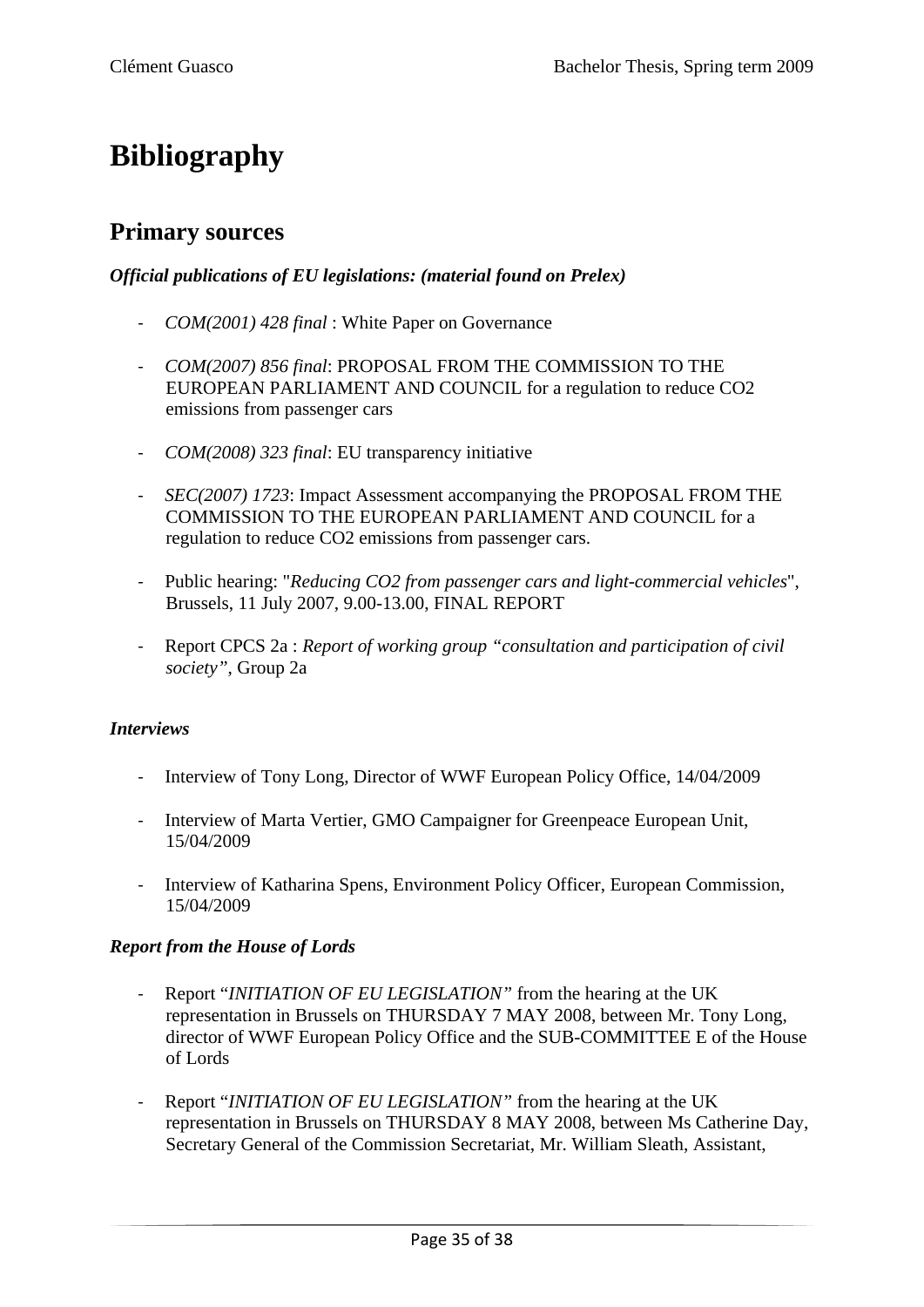Office of the Secretariat-General, and the SUB-COMMITTEE E of the House of Lords

#### *Official Websites: (all consulted in April-May, 2009)*

- ‐ Official Website of the Commission: section Environment: [http://ec.europa.eu/environment/index\\_en.htm](http://ec.europa.eu/environment/index_en.htm)
- ‐ Official Website of the Commission: section transparency initiative and voluntary register for interest groups: http://ec.europa.eu/transparency/index\_en.htm
- ‐ Official Websites of Green 10 and of each of its ten members (for information on membership requirements, publications on CO2 regulation and general knowledge)
	- [www.green10.com](http://www.green10.com/)
	- [www.greenpeace.eu](http://www.greenpeace.eu/)
	- [www.wwf-epo.com](http://www.wwf-epo.com/)
	- [www.foe.com](http://www.foe.com/)
	- [www.birdlife.org](http://www.birdlife.org/)
	- [www.bankwatch.org](http://www.bankwatch.org/)
	- [www.climnet.org](http://www.climnet.org/)
	- [www.env-health.org](http://www.env-health.org/)
	- [www.transportenvironement.org](http://www.transportenvironement.org/)
	- [www.eeb.org](http://www.eeb.org/)
	- [www.nfi.at](http://www.nfi.at/)

### **Secondary Sources**

- ‐ Føllesdal A., 'EU legitimacy and normative political theory' in Cini M. & Bourne A.K., *Palgrave Advances in European Union Studies*, Palgrave MacMillan 2006, p.151-173
- ‐ Friedrich D., 'Participatory Democracy in the European Union? European Governance and the Inclusion of Civil Society Organisations in Migration and Environmental Policies', *Fifteenth International Conference of the Council for European studies*, March 29-Arpil 2, 2006
- ‐ Hooghe L. & Marks G., 'Unravelling the Central State, but How? Types of Multi-Level Governance', *The American Political Science Review*, Vol. 97, No. 2. (May 2003), pp. 233-243
- ‐ Koppel J.G.S., 'Global Governance Organizations: Legitimacy and Authority in Conflict', *JPART* 18:177-203